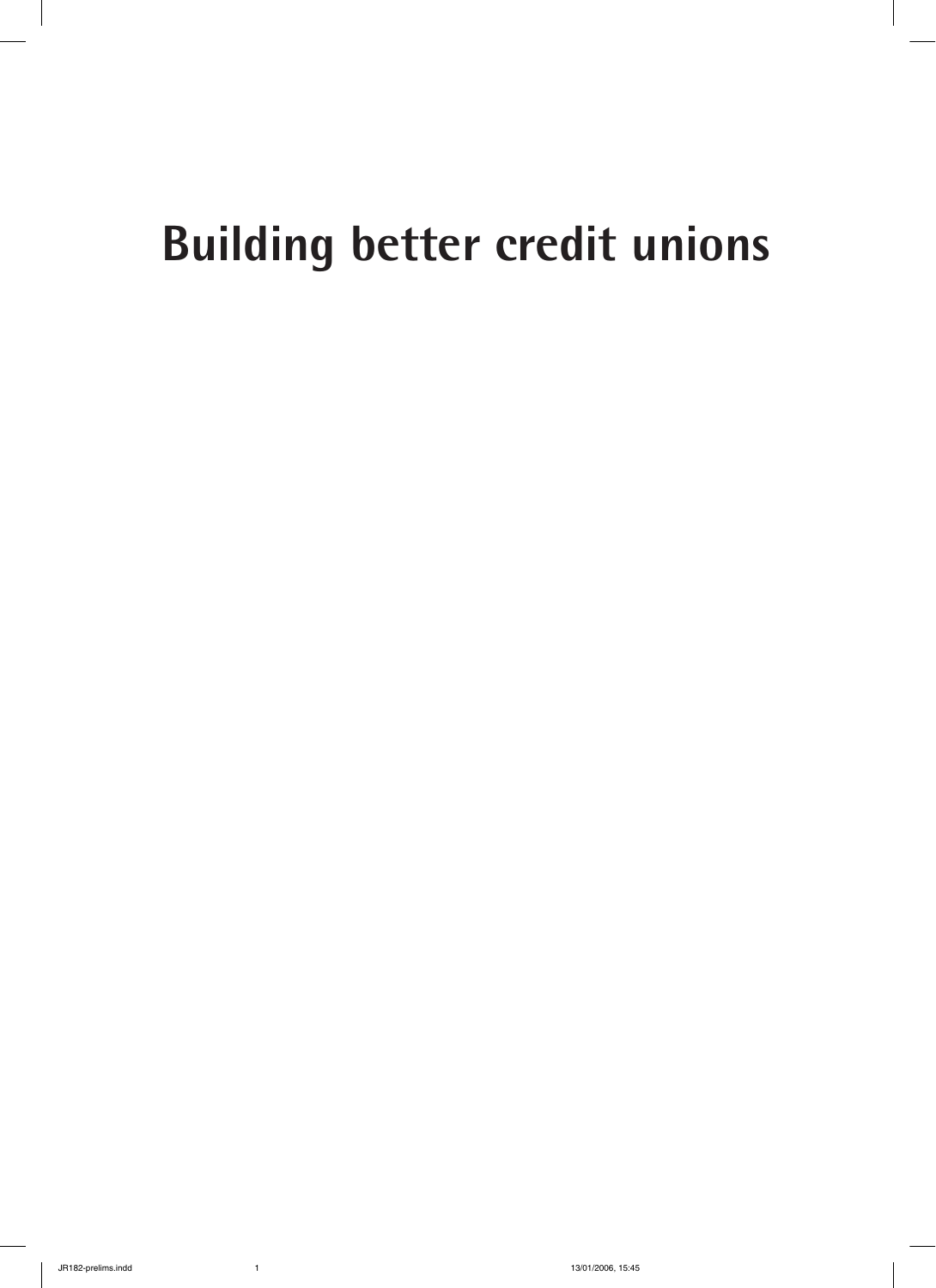

This publication can be provided in alternative formats, such as large print, Braille, audiotape and on disk. Please contact: Communications Department, Joseph Rowntree Foundation, The Homestead, 40 Water End, York YO30 6WP. Tel: 01904 615905. Email: info@jrf.org.uk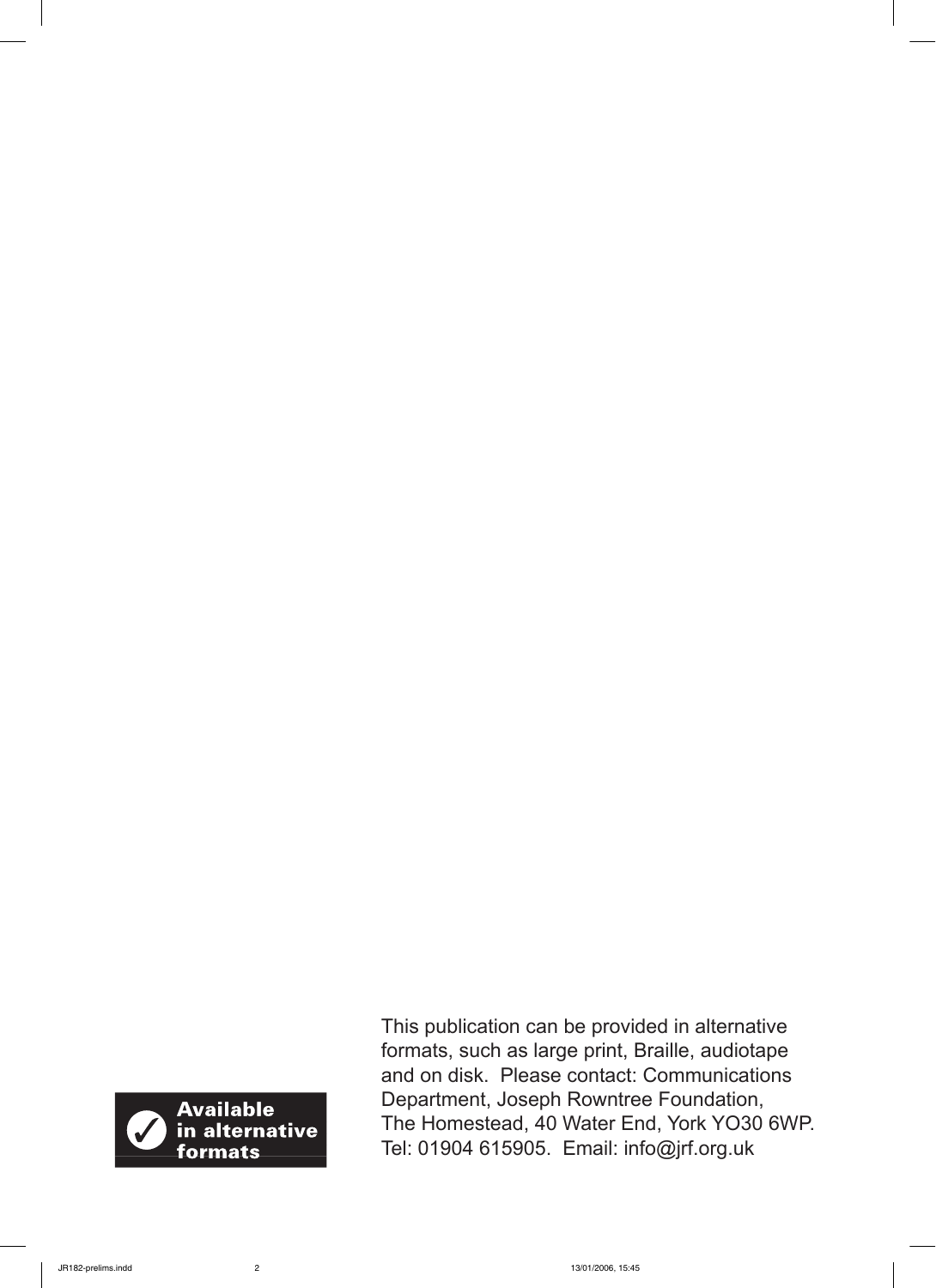# **Building better credit unions**

Peter Goth, Donal McKillop and Charles Ferguson

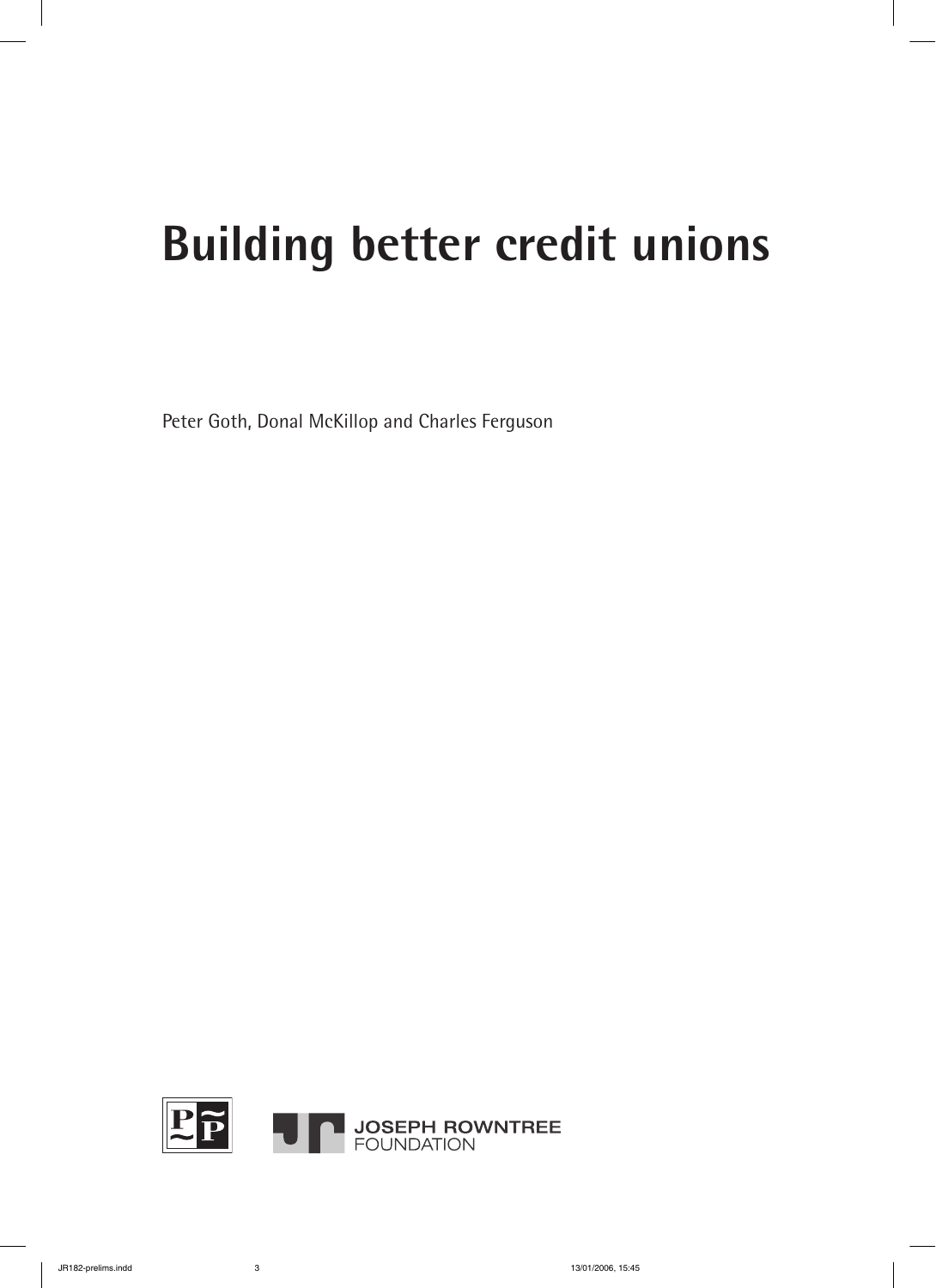First published in Great Britain in February 2006 by

The Policy Press Fourth Floor, Beacon House Queen's Road Bristol BS8 1QU UK

Tel no +44 (0)117 331 4054 Fax no +44 (0)117 331 4093 E-mail tpp-info@bristol.ac.uk www.policypress.org.uk

© Queen's University Belfast 2006

Published for the Joseph Rowntree Foundation by The Policy Press

ISBN-10 1 86134 830 4 ISBN-13 978 1 86134 830 2

British Library Cataloguing in Publication Data A catalogue record for this report is available from the British Library.

Library of Congress Cataloging-in-Publication Data A catalog record for this report has been requested.

**Peter Goth** is a researcher and **Donal McKillop** is Professor of Financial Services, both at Queen's University Belfast. **Charles Ferguson** is Senior Policy Adviser with Volunteer Development Scotland.

All rights reserved: no part of this publication may be reproduced, stored in a retrieval system, or transmitted in any form or by any means, electronic, mechanical, photocopying, recording or otherwise without the prior written permission of the Publishers.

e **Joseph Rowntree Foundation** has supported this project as part of its programme of research and innovative development projects, which it hopes will be of value to policy makers, practitioners and service users. The facts presented and views expressed in this report are, however, those of the authors and not necessarily those of the Foundation.

The statements and opinions contained within this publication are solely those of the authors and not of The University of Bristol or The Policy Press. The University of Bristol and The Policy Press disclaim responsibility for any injury to persons or property resulting from any material published in this publication.

The Policy Press works to counter discrimination on grounds of gender, race, disability, age and sexuality.

Cover design by Qube Design Associates, Bristol. Printed in Great Britain by Hobbs the Printers, Southampton.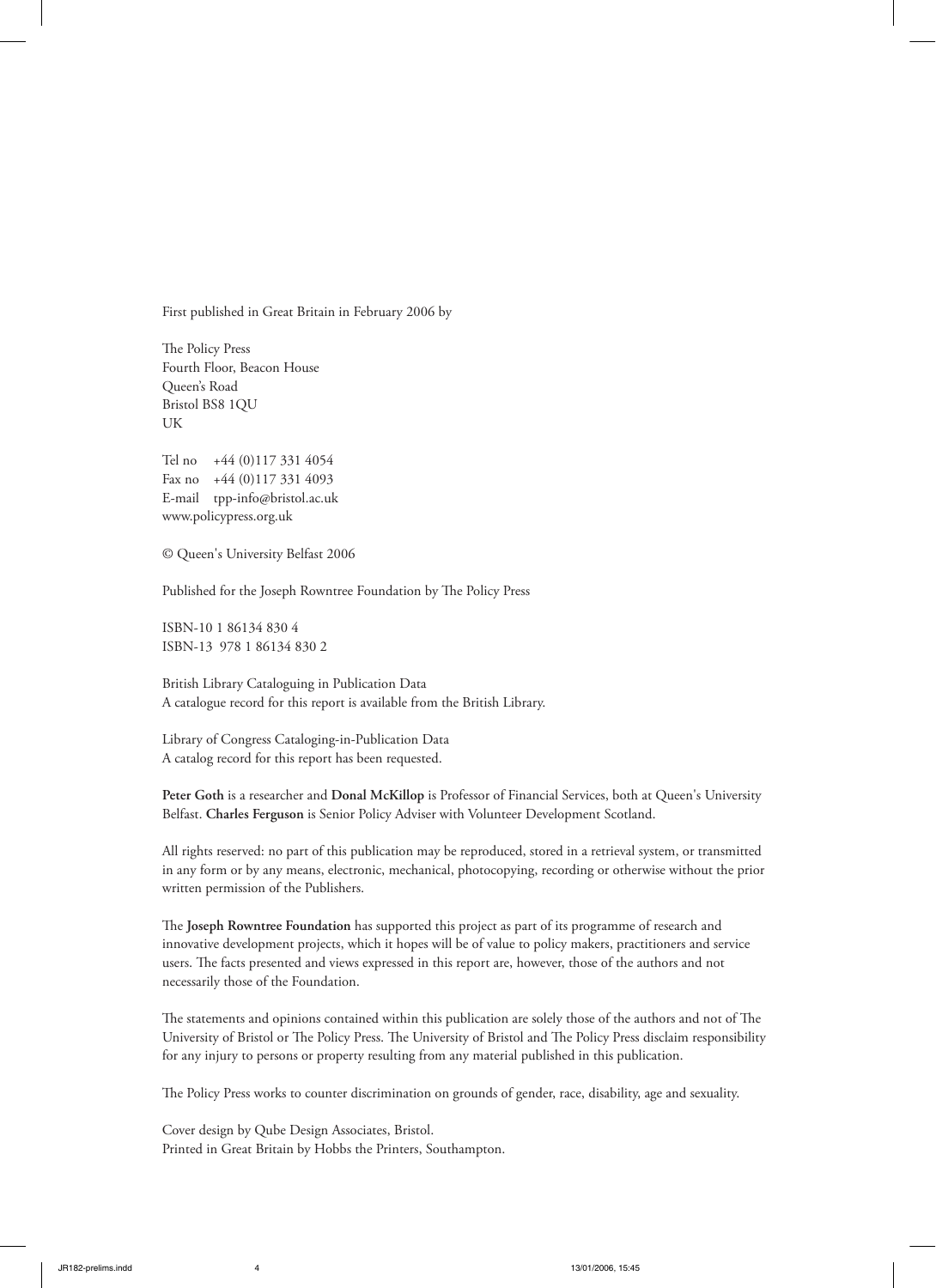# **Contents**

|   | List of tables<br>Acknowledgements                                                                                                                                                                                                                 | V١<br>vii                        |
|---|----------------------------------------------------------------------------------------------------------------------------------------------------------------------------------------------------------------------------------------------------|----------------------------------|
|   | <b>Introduction</b>                                                                                                                                                                                                                                | 1                                |
|   | UK credit unions (structure, legislation and financial exclusion)<br>Structure<br>Legislation<br>Financial exclusion                                                                                                                               | 5<br>5<br>$\overline{7}$<br>9    |
| 2 | Performance measurement                                                                                                                                                                                                                            | $12 \ \mathsf{ }$                |
| 3 | Newly formed 'fast growth' credit unions<br>Final comments on newly formed credit unions                                                                                                                                                           | 18<br>20                         |
| 4 | .<br>Case study analysis of UK credit union mergers<br>Theoretical perspectives and empirical evidence on credit union mergers<br>The merger case studies: key themes<br>Shared services as an alternative to mergers<br>Final thoughts on mergers | 22<br>22<br>25<br>30<br>31       |
| 5 | Factors driving differential credit union performance<br>Two strong but different credit unions<br>The importance of benchmark data<br>Premises and staff<br>Volunteers<br>The board of directors                                                  | 32<br>33<br>33<br>34<br>39<br>40 |
| 6 | Summary and policy recommendations<br>Policy recommendations                                                                                                                                                                                       | 47<br>49                         |
|   | <b>References</b><br>Appendix                                                                                                                                                                                                                      | 51<br>54                         |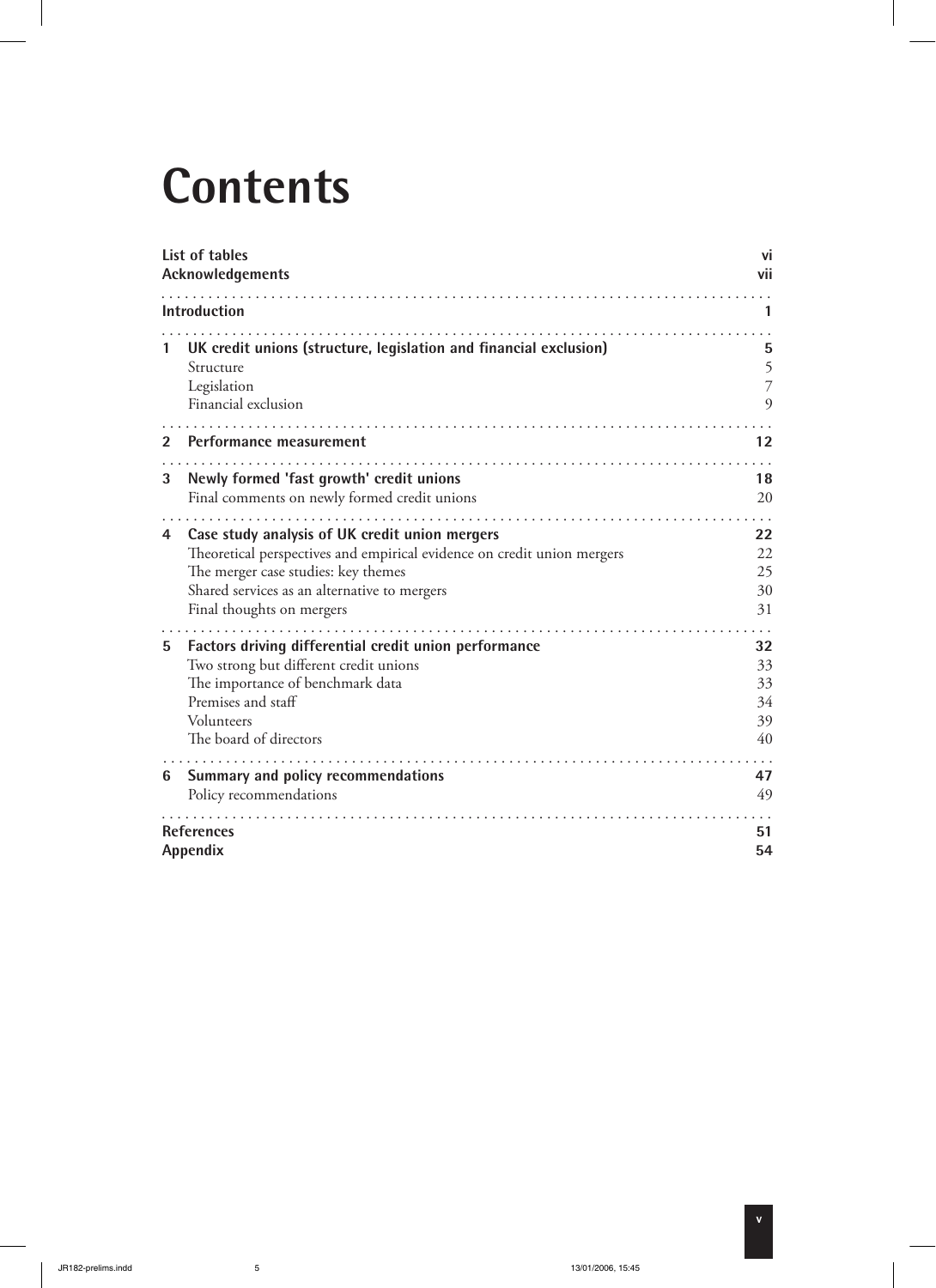### **List of tables**

|                | Summary data by size category (UK, GB, NI), 2001                          |    |
|----------------|---------------------------------------------------------------------------|----|
| $\mathfrak{D}$ | Performance measures                                                      | 13 |
| 3              | Selection of performance measures (UK, GB, NI), 2001                      | 14 |
| 4              | Data envelopment analysis (DEA), (UK, GB, NI), 2001                       | 16 |
| 5              | Assets and membership of dominant credit unions and merging credit unions | 23 |
| 6              | Summary of ranking exercise on merger drivers                             | 30 |
| 7(1)           | Financial data 2003, Group One credit unions                              | 35 |
| 7(2)           | Financial data 2003, Groups Two and Three credit unions                   | 36 |
| 8(1)           | Staff and premises, Group One credit unions                               | 37 |
| 8(2)           | Staff and premises, Groups Two and Three credit unions                    | 37 |
| 9(1)           | The credit union board, Group One credit unions                           | 42 |
| 9(2)           | The credit union board, Groups Two and Three credit unions                | 43 |
| A1             | Summary data by size category (England and Wales, Scotland), 2001         | 54 |
| A2             | Selection of performance measures (England and Wales, Scotland), 2001     | 55 |
| A3             | Data envelopment analysis (DEA), (England and Wales, Scotland), 2001      | 55 |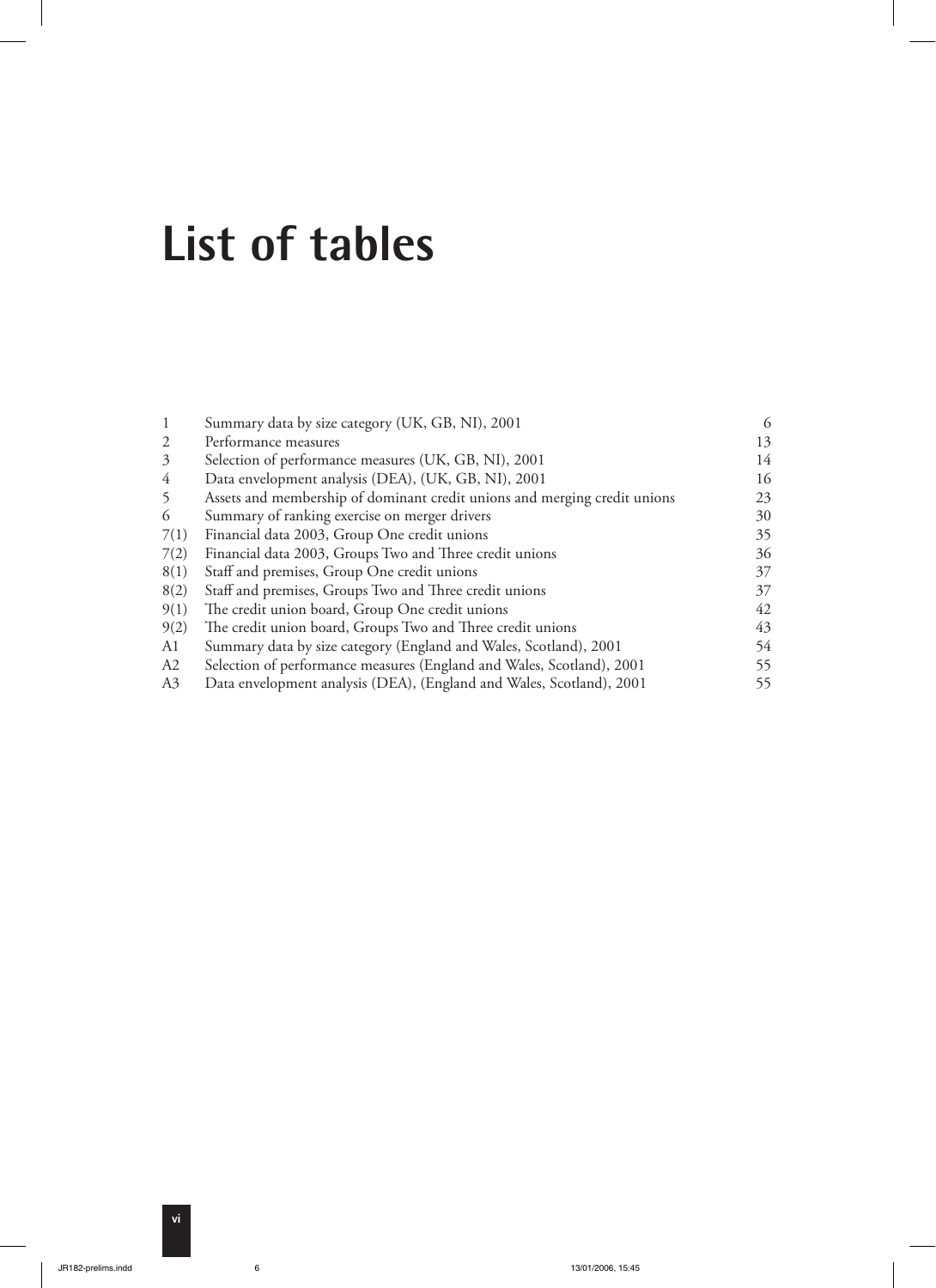## **Acknowledgements**

The authors wish to express their gratitude to Paul McDonnell for his research support in the preparation of this study. They would also like to thank the managers, board members and other senior officials of individual credit unions who gave of their time to participate in the case study elements of this research. The authors are also indebted to the Joseph Rowntree Foundation for the generous financial support given to this project. Finally, we are extremely grateful to the members of the Advisory Committee established by the Joseph Rowntree Foundation to comment on the work undertaken in the drafting of this report.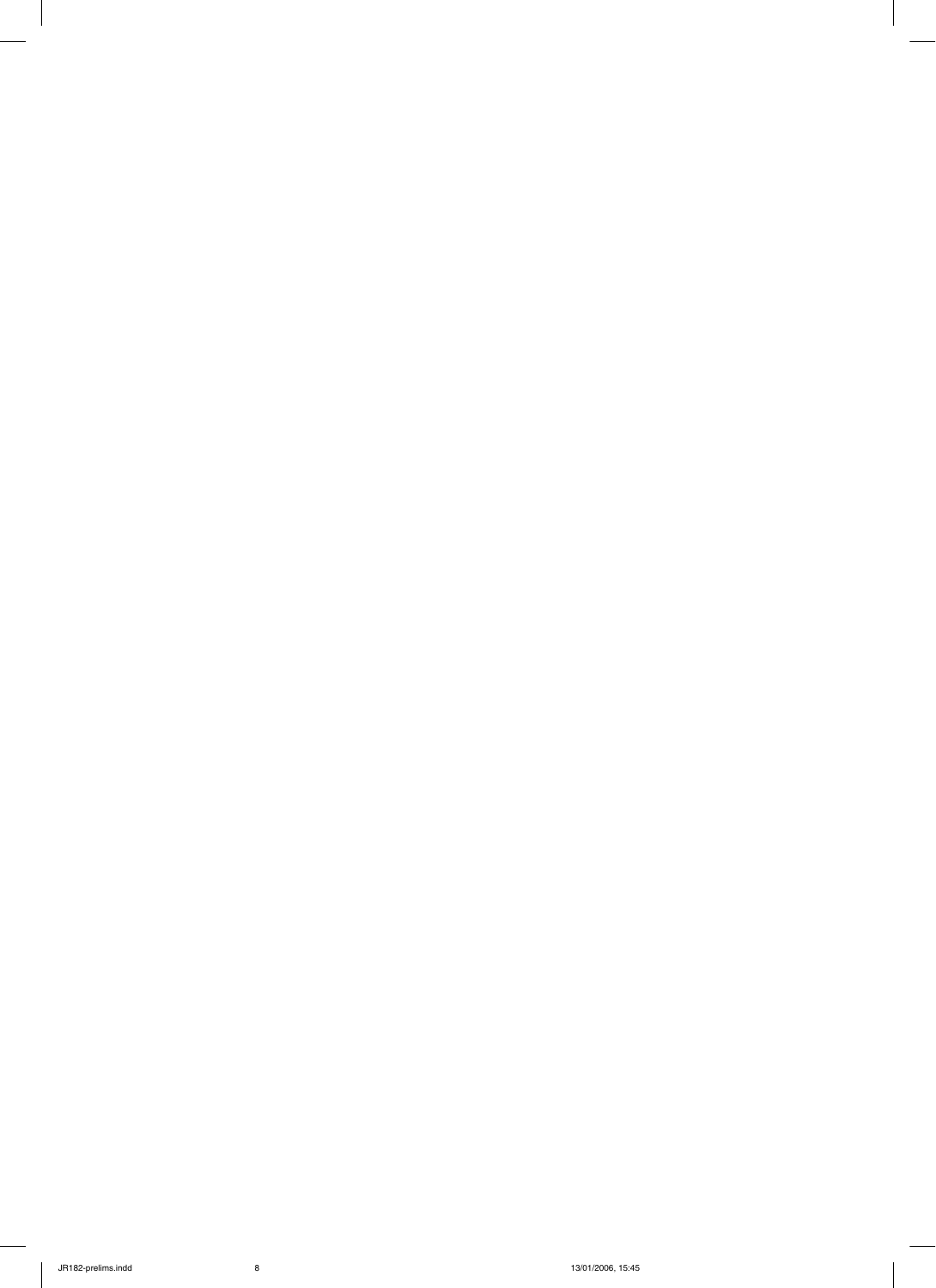### **Introduction**

Credit unions are not-for-profit, cooperative financial institutions. Traditionally, they have been seen as serving the financial services needs of disadvantaged communities and individuals. As the movement has developed, particularly in countries such as the US, Canada and Australia, credit unions have increasingly appealed to the professional classes and competed with other retail financial institutions for this client base. In the US, 43% of the population belong to a credit union, compared to 22% in Canada and 26% in Australia.

In the UK, the credit union sector has experienced solid growth in recent years, with membership increasing from 232,137 with assets of £124 million in 1991, to 697,560 members and assets of £789 million in 2001, to 814,538 members and assets of approximately £900 million by 2004. (These figures were derived from data taken from Northern Ireland [NI] credit unions' annual return forms and from the Financial Services Authority [FSA] [2001b, 2004].) However, this level of membership represents a penetration of less than 1% of the population, which is disappointing, especially when compared to a penetration rate of over 45% in the Republic of Ireland (HM Treasury, 1999). The low overall penetration does, however, mask the varying levels of success achieved by the movement within different regions of the UK. In NI, the movement is strongest, with about 26% of the population belonging to a credit union. Sibbald et al (2002) argue that part of the success of the movement in NI is due to the promotion of credit unions by organisations that already have an enshrined voice within NI, most notably the Catholic Church and, more recently, the Orange Order. The leaders of the British credit union movement, initially at least, were drawn from the immigrant communities of Ireland and the West Indies. Large numbers of Irish immigrants settled in the central and west regions of Scotland and it is no coincidence that the British movement is strongest in Scotland, with 35% of credit union members located in these regions. The rest of Scotland accounts for approximately 9% of Great Britain (GB) membership (Donnelly and Kahn, 1999; Donnelly, 2002). In 2004, there were 779 credit unions in the UK, of which 434 were located in England, 32 in Wales, 131 in Scotland and 182 in NI (FSA, 2004).

Although there is not widespread acceptance of credit unions by the general public in GB, there is acknowledgement by government that as 'third sector' lenders they have an important role to play in the provision of affordable credit, and many credit unions operate in areas of high financial exclusion (HM Treasury, 2005). The government has endeavoured to develop a framework aimed at broadening the appeal of credit unions in GB. The roots to this support for credit unions started in 1998 when a Treasury taskforce was established in order to investigate ways of promoting expansion of the sector in GB. The published report suggested a number of changes, many of which were placed into operation through legislative revisions to the 1979 Credit Union Act. In addition, the financial regulation of credit unions in GB transferred from the Registry of Friendly Societies to the FSA in July 2002, with an objective 'to increase consumer confidence in credit unions, which should enable them to grow and meet their wider social and financial objectives' (Strachan, 2001, p 1). More recently, in *Promoting financial inclusion* (HM Treasury, 2004), it was announced that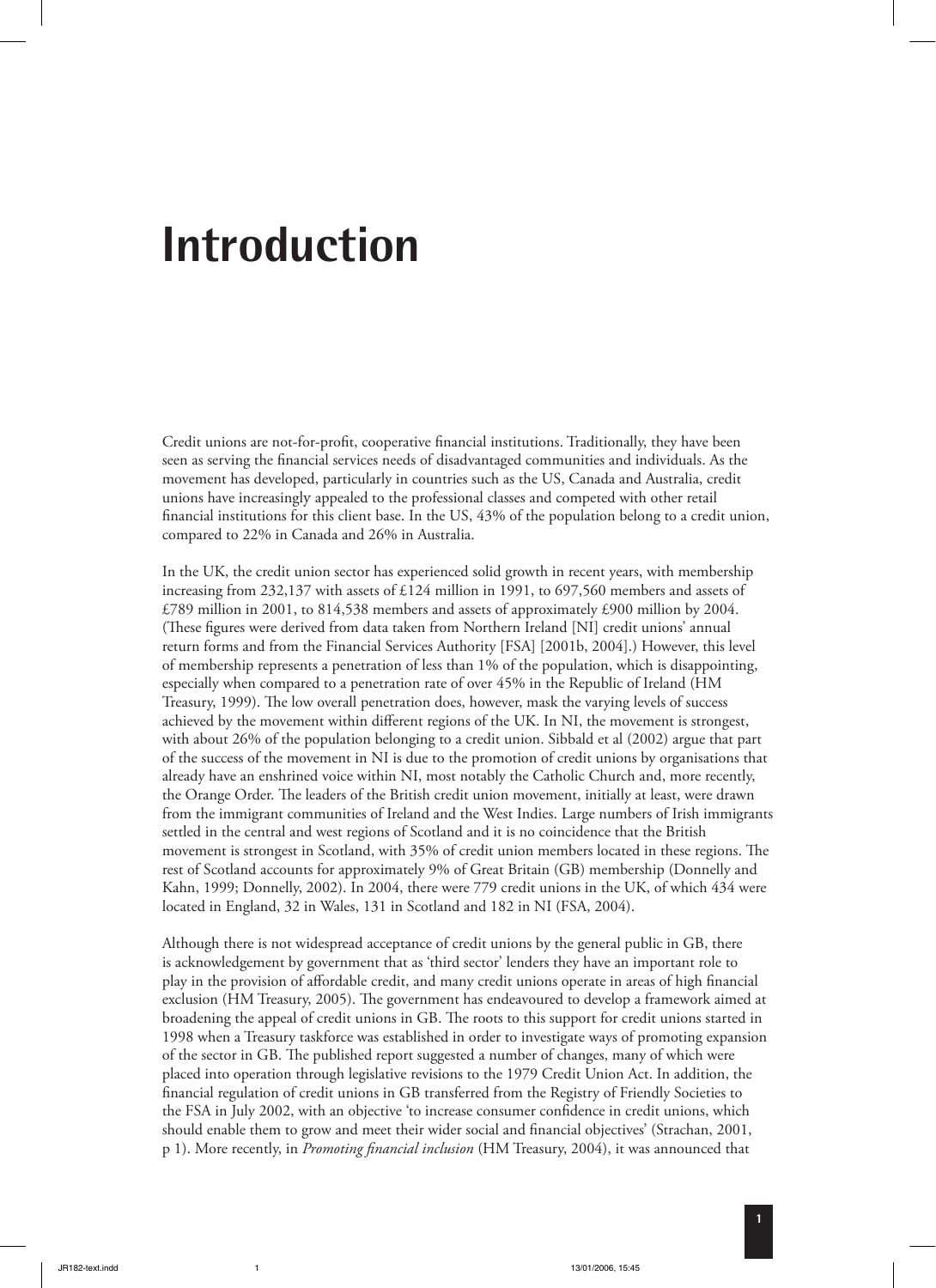'to support the valuable work of credit unions and to boost the coverage, capacity and sustainability of the sector' (p 44) a growth fund for third sector lenders would be established, there would be a mapping of third sector lenders, and the Financial Inclusion Taskforce would consider ways in which the skills of volunteers and staff within the third sector could be enhanced.

In Scotland, the Scottish Executive introduced, in September 2003, a Capacity Fund of £1.1 million aimed at helping credit unions build their capacity and work towards self-sufficiency. In January 2005, the Scottish Executive launched its Financial Inclusion Action Plan, which sets out its work to support credit unions and the role credit unions can play in supporting financial inclusion. More recently, a state aid scheme has been approved to enable credit unions to receive public funding on the basis of a Service of General Economic Interest (SGEI). Under the SGEI scheme, financial support can be provided by the Scottish Executive and other public funders to enable credit unions to develop and provide a specific suite of products which meet the needs of financially and socially marginalised consumers.

In Wales, the Welsh Assembly (Welsh Assembly Government, 2004) describes how it supports credit unions as part of a wider agenda to develop a social economy and regenerate disadvantaged communities. Between 2001 and 2004, the Assembly delivered the Welsh Credit Union Strategy in partnership with the Association of British Credit Unions (ABCUL) and the Wales Cooperative Centre. This was supported by over  $£4$  million of Assembly and Structural Funds, and its primary goal was to create a self-sustaining credit union movement by attracting and retaining members, and developing volunteers. In addition, the Debt Redemption and Money Advice scheme was launched on 16 September 2003 in partnership with the Assembly, the Wales Cooperative Centre, the Coalfields Regeneration Trust (CRT), money advisers and credit unions in South Wales, where the CRT operates. It helps to combat indebtedness by allowing credit unions to 'buy out' the existing debts of individuals who agree to become members. Since September 2004, the Assembly has not provided any new public funding for credit unions because of EU law relating to the provision of State Aid. However, it is believed that a block exemption for SGEIs, under which aid for credit unions will qualify, is forthcoming.

Although the movement in NI is much more successful than elsewhere in the UK, there is currently consultation under way on proposals for the modernisation of NI policy on credit unions (DETI [NI], 2004). It is anticipated that this review will result in a widening of the statutory powers available to the Registrar for Credit Unions in NI; a mandatory requirement that credit unions participate in a savings protection scheme; alterations to current limits on the size and condition of loans and savings/shareholders' accounts; the facility to offer a range of additional services; a widening of the common bond; and a removal of the cap on membership.

From these initial comments, it should be clear that there is increasing acceptance of the view that credit unions have a potentially important role to play in the provision of affordable credit to all sections of society, including those facing financial exclusion. It should also be evident that throughout the UK strenuous efforts are being made through legislative amendments to broaden the appeal of credit unions. It is also the case that, at least to date, only a limited number of UK credit unions can be viewed as successful.

Accepting these points, the primary objective of this study is to identify the factors, both qualitative and quantitative, driving differences in the performance of UK credit unions. More specifically, financial data and case study material are used to identify operational aspects which have contributed to the relative success of individual credit unions.

Within this general framework of trying to isolate factors behind successful credit union development, it is also important to be mindful of any changing trends within the sector. Two in particular stand out. The first is the establishment of new 'fast growth' credit unions, a number of which are sponsored by their local authority and have, in a very short time span, achieved significant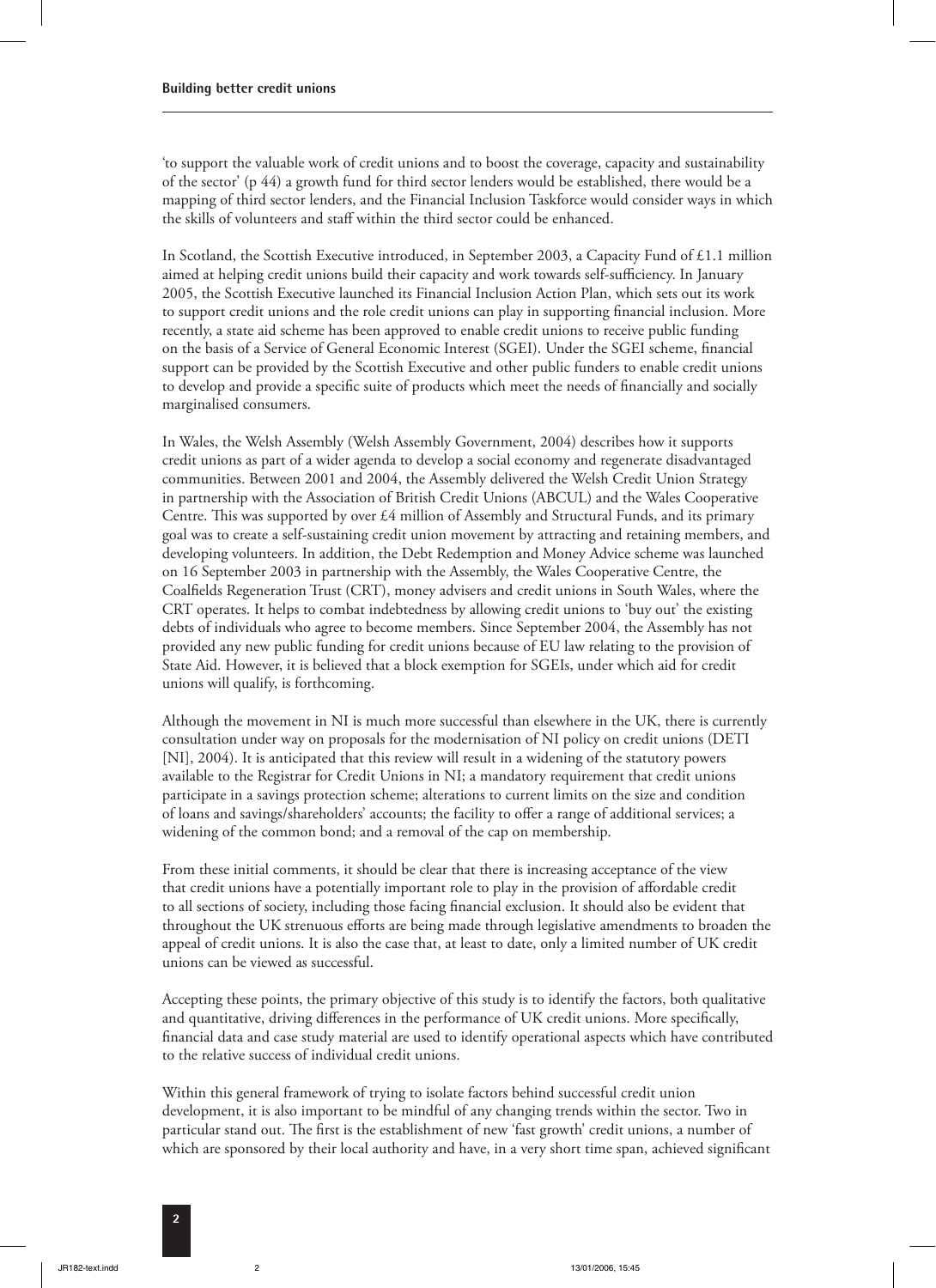membership levels. The second trend is the steady stream of mergers which has led to a fall in the overall number of credit unions in the UK, particularly during the last two years, when credit union numbers fell considerably each year. For example, in 2004 there were 779 credit unions in the UK, compared to 847 in 2003 (FSA, 2004). The fall in numbers occurred mostly in England, with a drop in credit union numbers from 487 to 434. In Wales, the fall was from 44 to 32; in Scotland, the drop was marginal from 134 to 131 while, in NI, the numbers remained unchanged at 182. These two trends will be considered from the perspective of whether they are likely to result in more successful and prosperous credit unions.

To present this report, the following format is adopted:

Chapter One seeks to contextualise the UK credit union movement. Emphasis is placed on providing descriptive statistics and outlining differences in the profile of credit union penetration within the main UK regions. In this chapter, recent legislative amendments are also considered, as is the debate on the role of UK credit unions as a vehicle for combating financial exclusion.

Chapter Two provides an assessment of the performance of UK credit unions. This performance assessment is based on nine measures linked to the PEARLS financial monitoring and business planning system, as well as efficiency scores estimated using Data Envelopment Analysis (DEA), a technique which is now attracting attention from organisations tasked with regulating and monitoring credit unions. On the basis of this information, credit unions are divided into four groups, ranging from Group One credit unions which are 'strong performers' through to Group Four credit unions which are 'weak performers'. The information is presented for the UK as a whole, then separately for GB and NI. Credit unions in NI are considered separately as they operate under a different legislative framework from credit unions elsewhere in the UK. (To allow comparisons and for completeness, information is presented in the Appendix for credit unions in England and Wales, and Scotland.)

Chapter Three considers new 'fast growth' credit union formations, where the credit union has achieved, in a short period, a significant membership. Two such credit unions are case studied; both are located in England. In analysing these credit unions, an assessment is made of their success to date, the drivers behind their development and whether they can be successful in the long term.

Chapter Four explores merger activity among UK credit unions. Again, a case study format is adopted, with five mergers analysed. These range from a credit union merging with one other credit union to a merger among eight credit unions. In most of the case studies, there was one dominant credit union and the merger essentially occurred as a transfer of engagements into that credit union. Currently, this is the norm among merging UK credit unions. To provide balance and offer findings that can be generalised, one case study considered a merger between two credit unions of broadly equal strength. In considering these mergers, emphasis is placed on the dynamics of the process and whether such mergers are likely to result, in the long term, in more robust, financially sound and successful credit unions. In this chapter, a potential alternative to merging is also case studied. The alternative is where a number of credit unions keep their autonomy but employ a common provider of shared services to help in the management and day-to-day operation of the credit unions.

Having documented the structural characteristics of the UK credit union movement and the ongoing trends within the sector, the analysis in Chapter Five seeks to pinpoint why some credit unions perform better than others. Drawing from Chapter Two, which divided UK credit unions into four differential performing groups, 15 credit unions are chosen for case study. Seven are strong performers, four are average-to-good performers and four are marginal performers. For each of the case investigations, the financial profile of the credit union is assessed, premises and staff are also profiled, the role of volunteers is considered and board structure is examined, including skill sets on the board and the training of directors. Emphasis is placed on identifying the areas where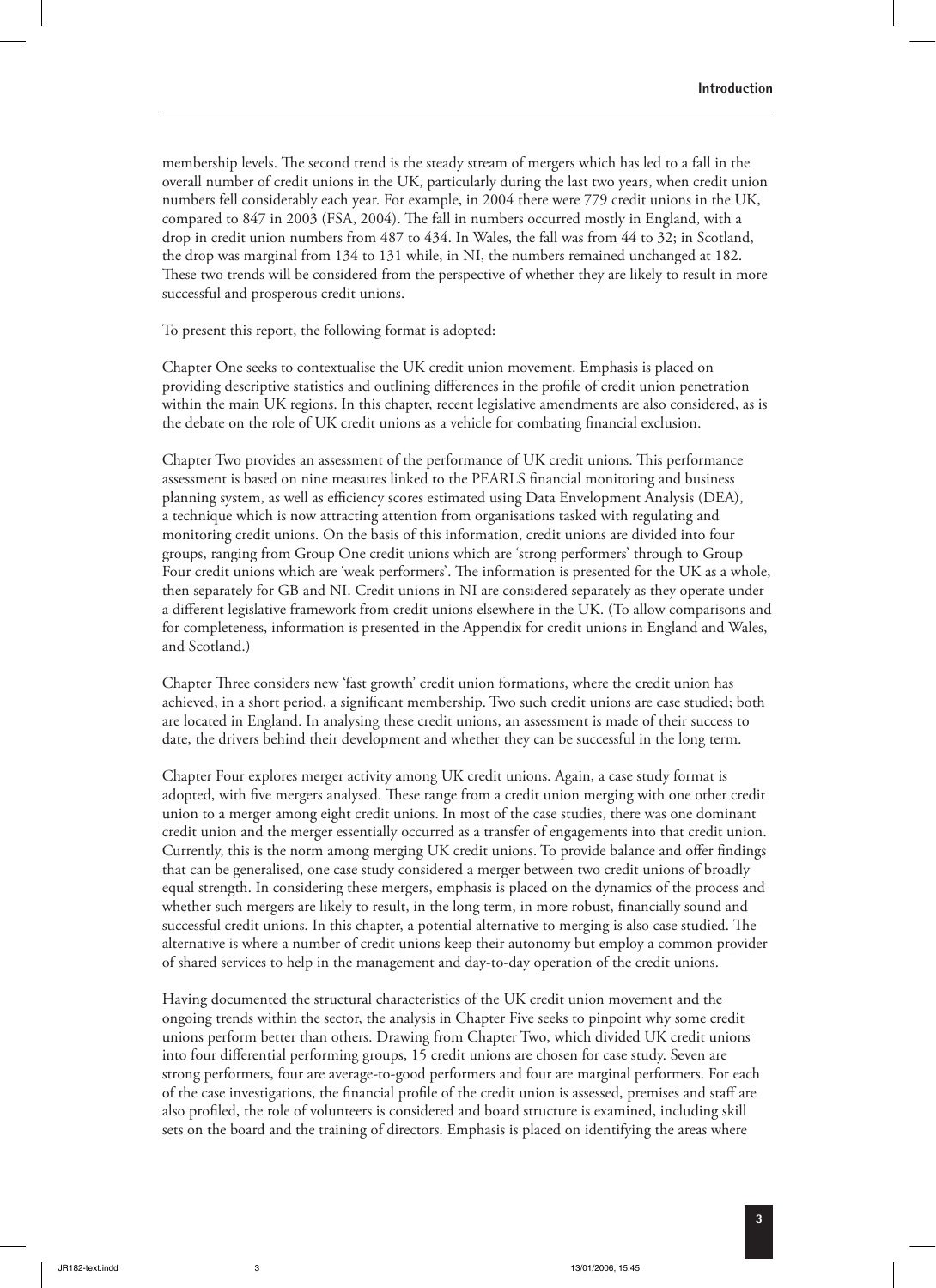credit unions could improve their performance and the means by which this improvement could be achieved.

The discussion is completed by Chapter Six, which summarises the key issues to emerge from this overview of UK credit unions. Here, we also provide a series of recommendations arising from the results of our study.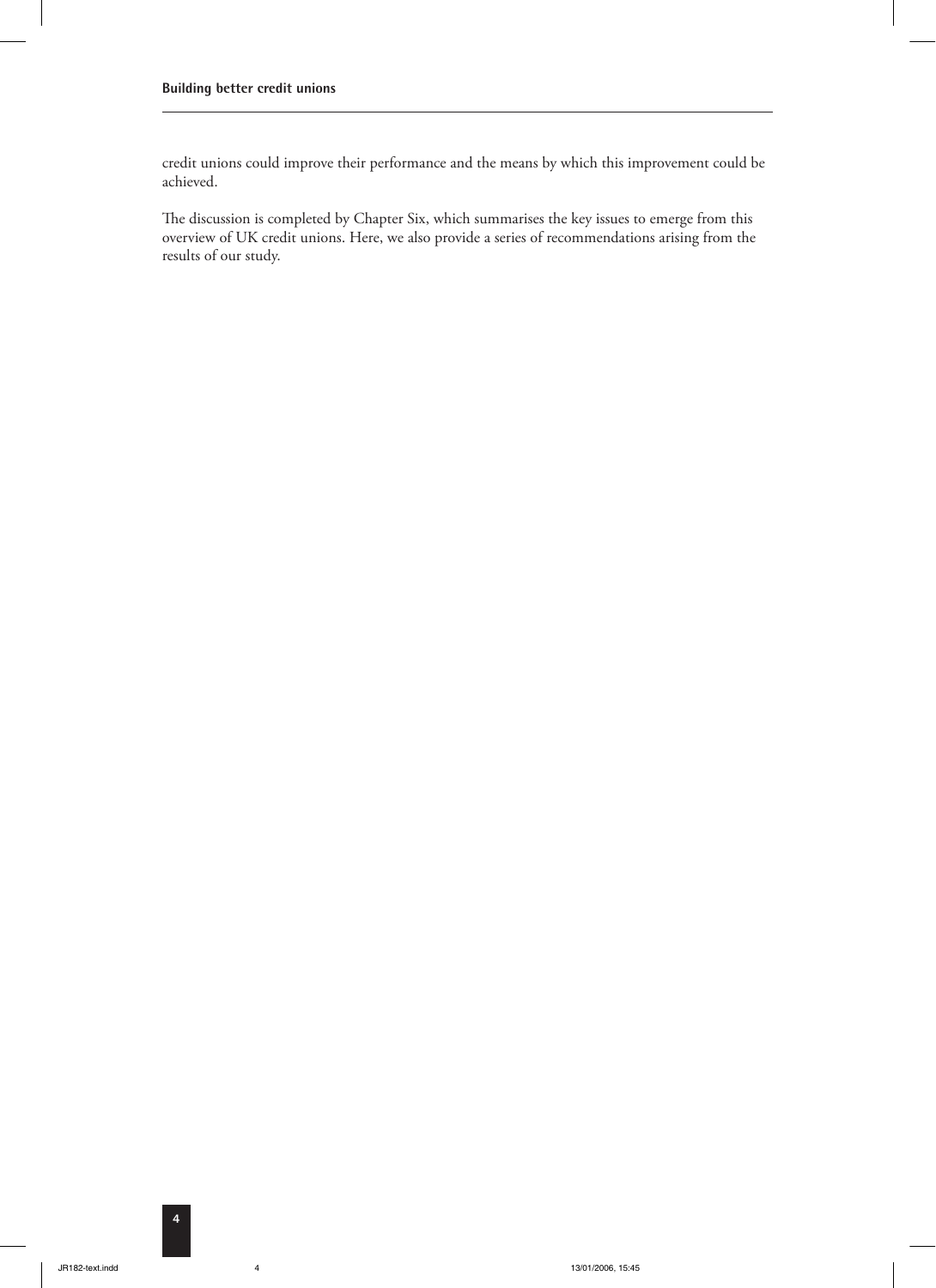# *1*

## **UK credit unions (structure, legislation and financial exclusion)**

#### **Structure**

In excess of 123 million people in 79 nations now belong to a credit union and, in aggregate terms, the assets of credit unions worldwide are calculated at \$758 billion (WOCCU, 2003). At the end of 2004, there were 779 credit unions in the UK with a membership of 814,538 and assets of approximately £900 million. This level of membership represents a penetration of less than  $1\%$ of the population. In Northern Ireland (NI), the movement is strongest with about 26% of the population belonging to a credit union. The movement in NI has operated for longer – for example, the average age of credit unions in the UK is 15 years; in England and Wales, it is 11 years; in Scotland, it is 12 years while, in NI, it is 23 years (see Ward and McKillop, 2005a, for more details). The movement in NI has also operated under bespoke legislation, and has benefited from a history of strong pioneer support from established organisations such as the Catholic Church and, more recently, the Orange Order. Central/West Scotland has also experienced more success than the rest of Great Britain (GB), accounting for 35% of GB membership.

Table 1 presents some statistics on credit union members, assets and shares per member. This information is presented for four size categories: assets greater than  $\epsilon$ 2 million; assets between £1 million and £2 million; assets between £0.5 million and £1 million; and assets less than £0.5 million. Information is presented for the UK, GB and separately for NI, given that the legislation framework differs and the level of development of the movement is more advanced in this region. (For completeness sake, in the Appendix, similar information is presented separately for credit unions in Scotland and for those in England and Wales.) This tabular information is detailed for credit unions as they stood at the end of 2001. More recent data is not available on individual credit unions because the Financial Services Authority (FSA), which took over the regulation of credit unions in GB in 2002, is prohibited by the 2000 Financial Services and Markets Act from placing detailed information on individual credit unions in the public domain. (It is noted that this contrasts with the situation under the Registry of Friendly Societies, which, up until 2001, provided, on request, detailed data on credit unions in GB. In most other countries, data on individual credit unions are also made available by the lead regulator. For example, in the US, which has 9,300 credit unions, information contained in each credit union's Call Report is made available with a lag of one quarter.)

From Table 1, it can be seen that the majority (75%) of credit unions in the UK are small (assets less than £0.5 million), but the bulk of assets (75%) and members (55%) are to be found in the larger credit unions (assets greater than £2 million), which, in numerical terms, account for only 11% of the sector. It is also evident from the documented statistics that average savings per member rises as credit union size increases, which may suggest that larger credit unions are more able to capture higher income category members.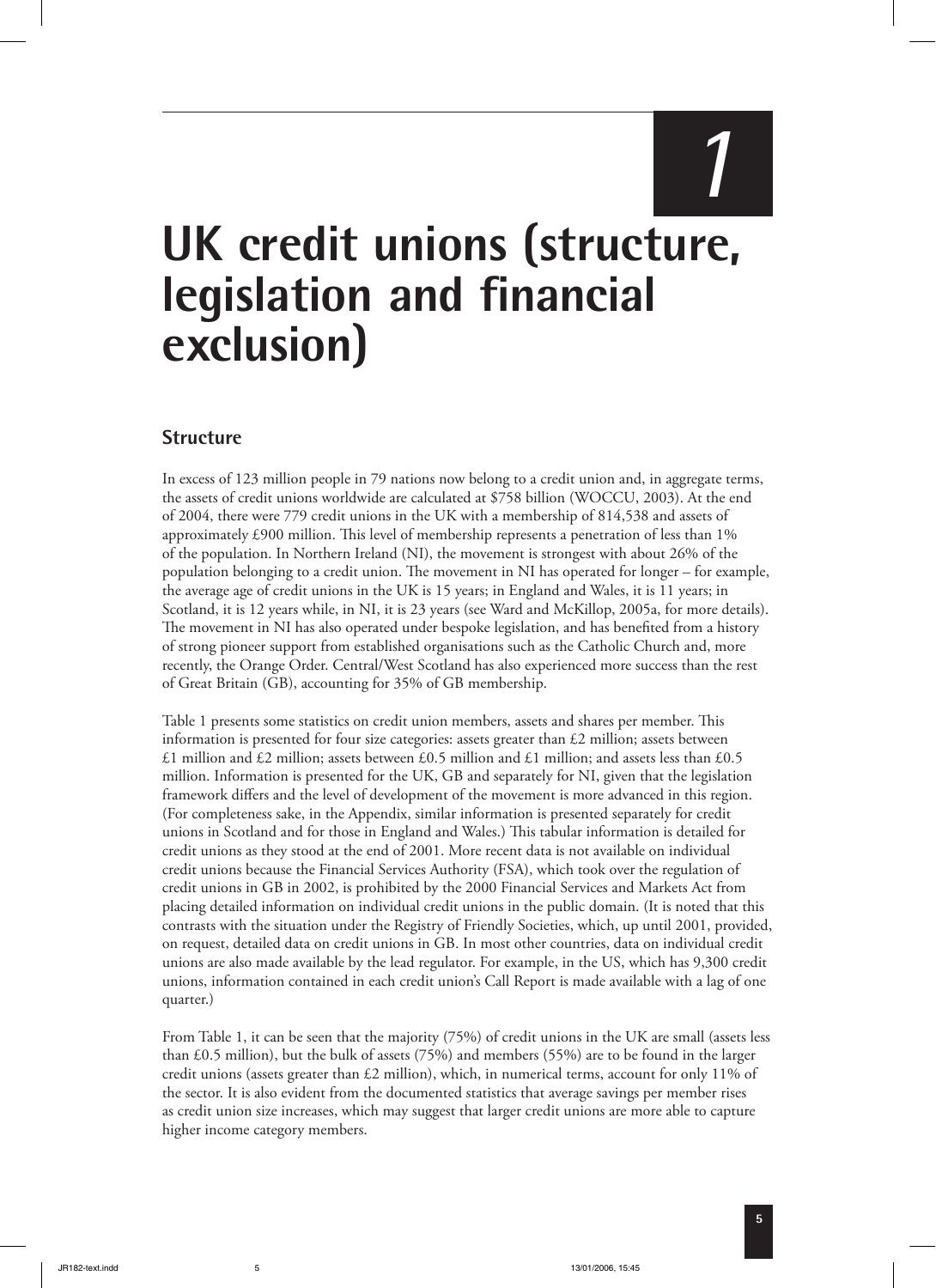Comparison of the data for NI credit unions with those in GB immediately highlights that the strength of the UK credit union movement is based in NI, with 73 out of an overall UK total of 95 credit unions with assets in excess of  $£2$  million located in the province. It is also noted that, in each of the size bands, NI credit unions have a higher net worth (saving per member) than credit unions in GB. This may reflect the fact that, in NI, credit unions have been accepted by a more diverse population income mix than in GB. Having made this point, it is also apparent that, in GB, larger scale credit unions have a higher share to member ratio than smaller credit unions, intimating that larger credit unions in GB may also be able to capture a more broad-based income mix of members. It is also the case that between 2001 and 2004 there has been a fall in credit union numbers in GB and, for the most part, this decline has been due to smaller credit unions merging with larger credit unions (see Chapter Four for more details).

| UK (Assets, A)                      | A > E2m     | £1m < A < E2m                                                                                                | $E0.5m<$ A<£1m | A < E0.5m  | <b>Total</b> |
|-------------------------------------|-------------|--------------------------------------------------------------------------------------------------------------|----------------|------------|--------------|
| Number                              | 95          | 46                                                                                                           | 66             | 628        | 835          |
| % of total                          | 11.4%       | 5.5%                                                                                                         | 7.9%           | 75.2%      | 100.0%       |
| Assets (£)                          | 601,072,911 | 68,230,250                                                                                                   | 47,811,582     | 71,484,584 | 788,599,327  |
| % of total                          | 76.2%       | 8.7%                                                                                                         | 6.1%           | 9.1%       | 100.0%       |
| Members                             | 392,198     | 73,756                                                                                                       | 53,928         | 177,678    | 697,560      |
| % of total                          | 56.2%       | 10.6%                                                                                                        | 7.7%           | 25.5%      | 100.0%       |
| Shares,<br>savings/<br>member $(f)$ | 1,276       | 804                                                                                                          | 765            | 341        | 948          |
| Great                               |             |                                                                                                              |                |            |              |
| <b>Britain</b>                      | A > E2m     | £1m <a<£2m< td=""><td><math>E0.5m&lt;</math>A&lt;£1m</td><td>A &lt; E0.5m</td><td><b>Total</b></td></a<£2m<> | $E0.5m<$ A<£1m | A < E0.5m  | <b>Total</b> |
| Number                              | 22          | 25                                                                                                           | 35             | 571        | 653          |
| % of total                          | 3.4%        | 3.8%                                                                                                         | 5.4%           | 87.4%      | 100.0%       |
| Assets (£)                          | 143,888,617 | 34,874,962                                                                                                   | 24,848,848     | 59,478,408 | 263,090,835  |
| % of total                          | 54.7%       | 13.3%                                                                                                        | 9.4%           | 22.6%      | 100.0%       |
| <b>Members</b>                      | 117,954     | 46,752                                                                                                       | 32,834         | 163,718    | 361,258      |
| % of total                          | 32.7%       | 12.9%                                                                                                        | 9.1%           | 45.3%      | 100.0%       |
| Shares,<br>savings/<br>member $(E)$ | 993         | 664                                                                                                          | 665            | 306        | 609          |
| <b>Northern</b>                     |             |                                                                                                              |                |            |              |
| <b>Ireland</b>                      | A > E2m     | £1m <a<£2m< td=""><td><math>E0.5m&lt;</math>A&lt;£1m</td><td>A &lt; E0.5m</td><td><b>Total</b></td></a<£2m<> | $E0.5m<$ A<£1m | A < E0.5m  | <b>Total</b> |
| Number                              | 73          | 21                                                                                                           | 31             | 57         | 182          |
| % of total                          | 40.1%       | 11.5%                                                                                                        | 17.0%          | 31.3%      | 100.0%       |
| Assets (£)                          | 457,184,294 | 33,355,288                                                                                                   | 22,962,734     | 12,006,176 | 525,508,492  |
| % of total                          | 87.0%       | 6.3%                                                                                                         | 4.4%           | 2.3%       | 100.0%       |
| <b>Members</b>                      | 274,244     | 27,004                                                                                                       | 21,094         | 13,960     | 336,302      |
| % of total                          | 81.5%       | 8.0%                                                                                                         | 6.3%           | 4.2%       | 100.0%       |
| Shares,<br>savings/<br>member (£)   | 1,397       | 1,047                                                                                                        | 923            | 750        | 1,313        |

**Table 1: Summary data by size category (UK, GB, NI), 2001**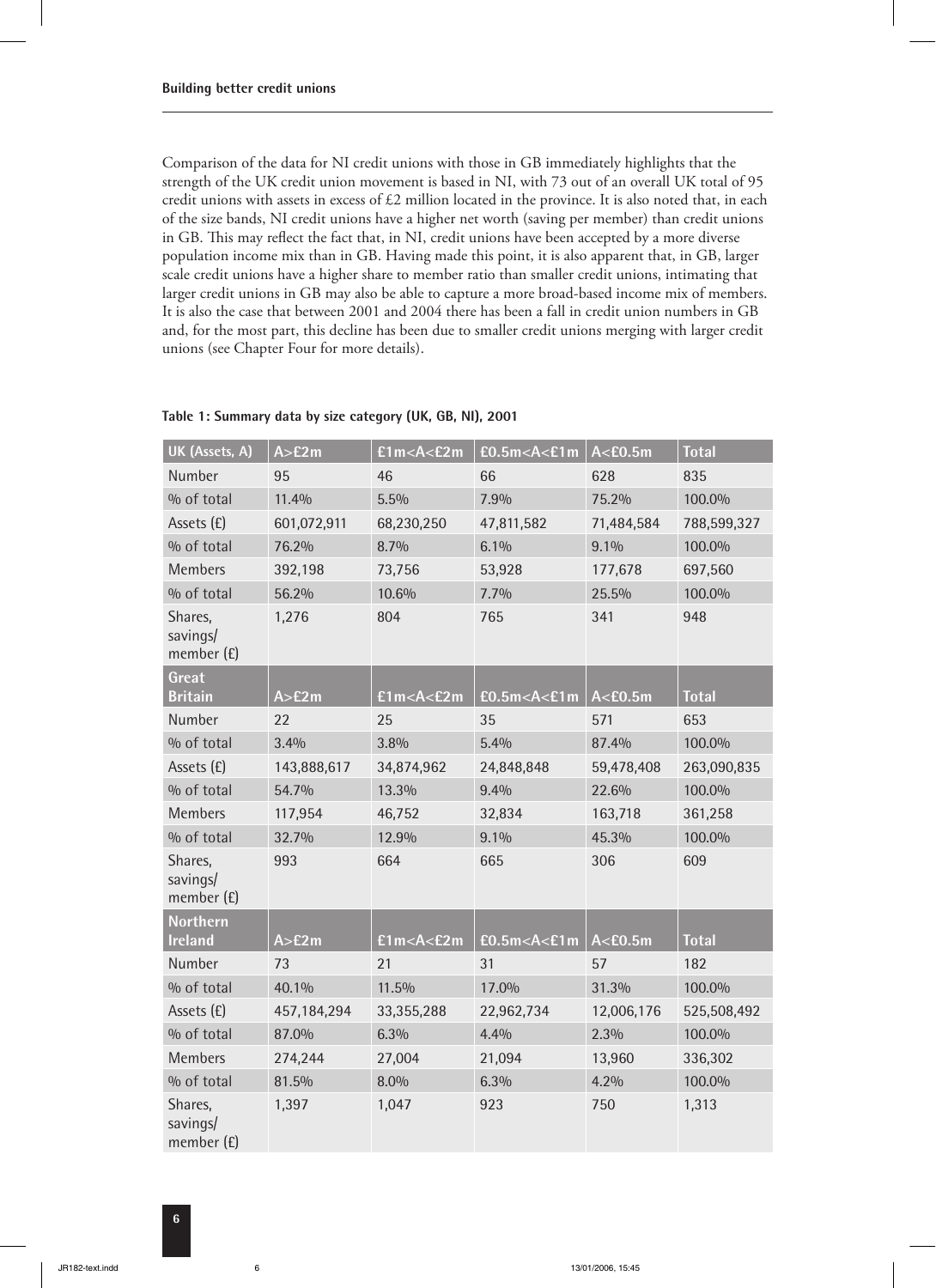#### **Legislation**

Credit unions are governed by internal regulation in conjunction with credit union specific legislation. They are internally regulated by trade associations that provide support and guidance to affiliated credit unions. In 2001, five different trade associations operated within the UK: the Irish League of Credit Unions (ILCU), which is an all-Ireland body with 104 affiliated credit unions located in NI; the Ulster Federation of Credit Unions (UFCU), which had 70 affiliates all in NI (the balance of credit unions in NI, of which there were eight, were either independent or affiliated to the Antigonish model of Nova Scotia); the Association of British Credit Unions (ABCUL) with 515 affiliated credit unions; and the Scottish League of Credit Unions (SLCU) with 45 affiliates<sup>1</sup>. In addition, the remainder of credit unions located in GB were either affiliated to the Association of Independent Credit Unions (AICU) or independent of any trade association.

Hayton (2001) argues that there are essentially two opposing views with respect to the ethos of credit union development and support emanating from trade associations. On the one hand, trade associations such as the UFCU, SLCU and AICU see credit unions as 'small area-based, povertyalleviating initiatives'. These trade bodies are primarily focused on community development and self-help, with credit union growth being achieved through the formation of new credit unions (Sibbald et al, 2002). In contrast, the ethos of ABCUL and the ILCU, sister trade associations affiliated to the World Council of Credit Unions (WOCCU), is one of monetary scale, scope efficiencies and product expansion. These trade bodies encourage credit unions to grow in size, serve larger areas and adopt professional business approaches to the running of the credit union.

During recent times, the government has endeavoured to develop a framework aimed at broadening the appeal of credit unions. As 'third sector' lenders, they are seen as having an important role to play in providing affordable credit, and many credit unions in GB already operate in areas of significant financial exclusion (HM Treasury, 2005). The start point for recent changes occurred in July 1998, when a Treasury taskforce was established to investigate ways of promoting expansion of the sector in GB. The taskforce report suggested several changes, many of which were phased into operation through legislative revisions to the 1979 Credit Union Act, contained in the 2000 Financial Services and Markets Act and the 2003 Regulatory Reform (Credit Union) Order. The revisions include an increase in the flexibility of the common bond classification; removal of the upper membership limit of 5,000; extensions to allowable loan periods; an introduction of the ability to borrow from other credit unions and authorised banking institutions; permission to charge for ancillary services; and protection of the name 'Credit Union'.

Furthermore, the financial regulation of the sector in GB transferred from the Registry of Friendly Societies to the FSA over the period January 1999 to July 2002. The FSA initiated major changes that would affect the whole sector in GB. A credit union sourcebook, which provides a framework for the regulation and operation of credit unions, was introduced. On an operational level, credit unions can now only be run by suitable approved persons, who must keep proper accounting systems and have adequate financial resources to back their businesses (Ryder, 2001). They can borrow money from sources other than authorised banks and other credit unions, and differentiate between accounts by paying dividends at different rates and more than once a year. The minimum coverage requirement for fidelity bonds has been changed and members are allowed to operate joint accounts (FSA, 2002). The FSA introduced different requirements for two categories of credit union (known as Version 1 and Version 2) that enabled them to undertake deposit-taking. Credit unions qualifying under Version 1 have less strict capital retention requirements, although more restrictive conditions placed on their operations. They can offer small loans over short periods, as well as limited ancillary services, but need permission from the FSA if they wish to take deposits from their

**<sup>1</sup>** As of September 2003, ABCUL had 417 affiliates and the SLCU 41. There was no change in the number of credit unions affiliated to the ILCU and the UFCU.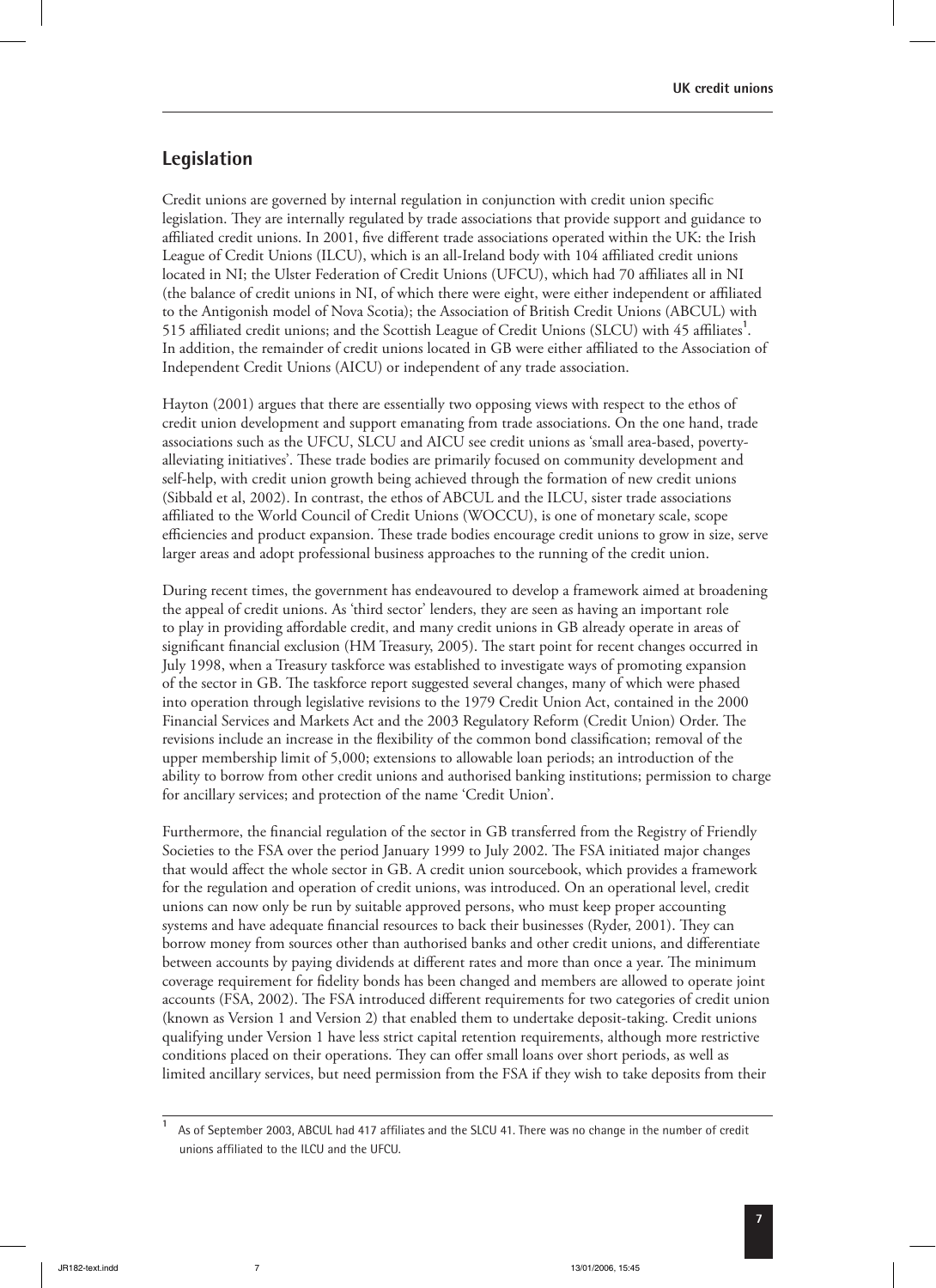members. Those credit unions that qualify for Version 2 status can provide larger loans over longer periods of time. They can offer a wider range of ancillary services and have fewer requirements to fulfil in order to be allowed to undertake deposit-taking (FSA, 2001a). At the end of 2004, there were 12 Version 2 credit unions in GB. The FSA's new regime for credit unions also extends to credit union members' funds now being protected by the Financial Services Compensation Scheme. Under the rules of the scheme, eligible depositors receive 100% of the first £2,000 and 90% of the next £33,000, with the maximum amount payable under the scheme to an individual depositor being  $£31,700.$  The first credit union to benefit from the scheme was Thameswood Credit Union, located in south-east London. It had 883 members and was closed by the FSA in September 2002 when it was discovered to be heading for insolvency (see Walne, 2002).

In NI, proposals have been put forward for the modernisation of NI policy on credit unions (DETI [NI], 2004). The consultation document poses two fundamental questions about the future direction of the credit union movement in NI. The first is whether credit unions should 'continue to be primarily a local mechanism to address financial inclusion, or should they now aim to be a full service financial cooperative?' ( $p$  25). The second is whether there should be 'active encouragement to developing larger more sophisticated credit unions which are likelier to be more effectively managed, soundly based and have critical mass more capable of delivering a wider and more sophisticated range of financial products?' (p 26). The tenor of the consultation document is that the answer to both questions is in favour of increasing the range of service provision**<sup>2</sup>** . To that end, the proposals for modernisation suggest removing the membership cap and widening the common bond; increasing the term and size of both savings and loan accounts; requiring credit unions to be part of a savings protection scheme; increasing the services which can be provided by credit unions; the introduction of measures to improve governance, accountability and reporting by credit unions; and broadening the powers available to the Registrar of Friendly Societies.

The legislative amendments which have occurred in GB, and which are proposed for NI, are still viewed in certain quarters as restrictive. This can be argued in relation to the size and term of loans to members and the funds which can be invested by members. Credit unions also face caps on interest rates that can be charged and on dividends that can be paid. It should be noted that the credit union interest rate cap is currently under review for credit unions in GB (HM Treasury, 2005). The consultation document considers a number of scenarios, including the option of increasing the interest rate cap on loans from 1% per month to 2% per month. Restrictions are also placed on who can become a member of a credit union, as the legislation requires that all members belong to a common bond. The common bond or 'common interest' (Berthoud and Hinton, 1989) can be either associational, residential, occupational or 'living and working' (1979 Credit Union Act/1985 Credit Union [NI] Order, as amended by the 1996 Deregulation [Credit Union] Act/ Order). The 2003 Regulatory Reform (Credit Union) Order introduced a further category, which allows the common bond of association to be combined with any of the other classifications.

The purpose of the common bond is to increase the likelihood that members will know each other and, in turn, have a sense of loyalty and commitment to a joint enterprise (Heenan and McLaughlin, 2002). Recently, the FSA has demonstrated a willingness to grant quite extensive common bonds, extending in some cases to become borough-, county- or even nationwide. In the Credit Union sourcebook, the FSA describes the law relating to common bonds. It states that it will interpret the term 'locality' in a broader fashion than the Registry of Friendly Societies did, suggesting that any natural geographic unit or administrative unit comparable in size to the principal tier of local authority in GB – in other words, unitary authorities or county councils

**<sup>2</sup>** Permitting credit unions in NI to broaden the services they offer is becoming increasingly important due to the fall in loan to share ratios. Good practice suggests that this ratio should be in excess of 80%; however, for most credit unions in NI, this ratio is now much lower. In 2001, the loan to share ratio averaged 81% but now (2005) it stands at approximately 55%.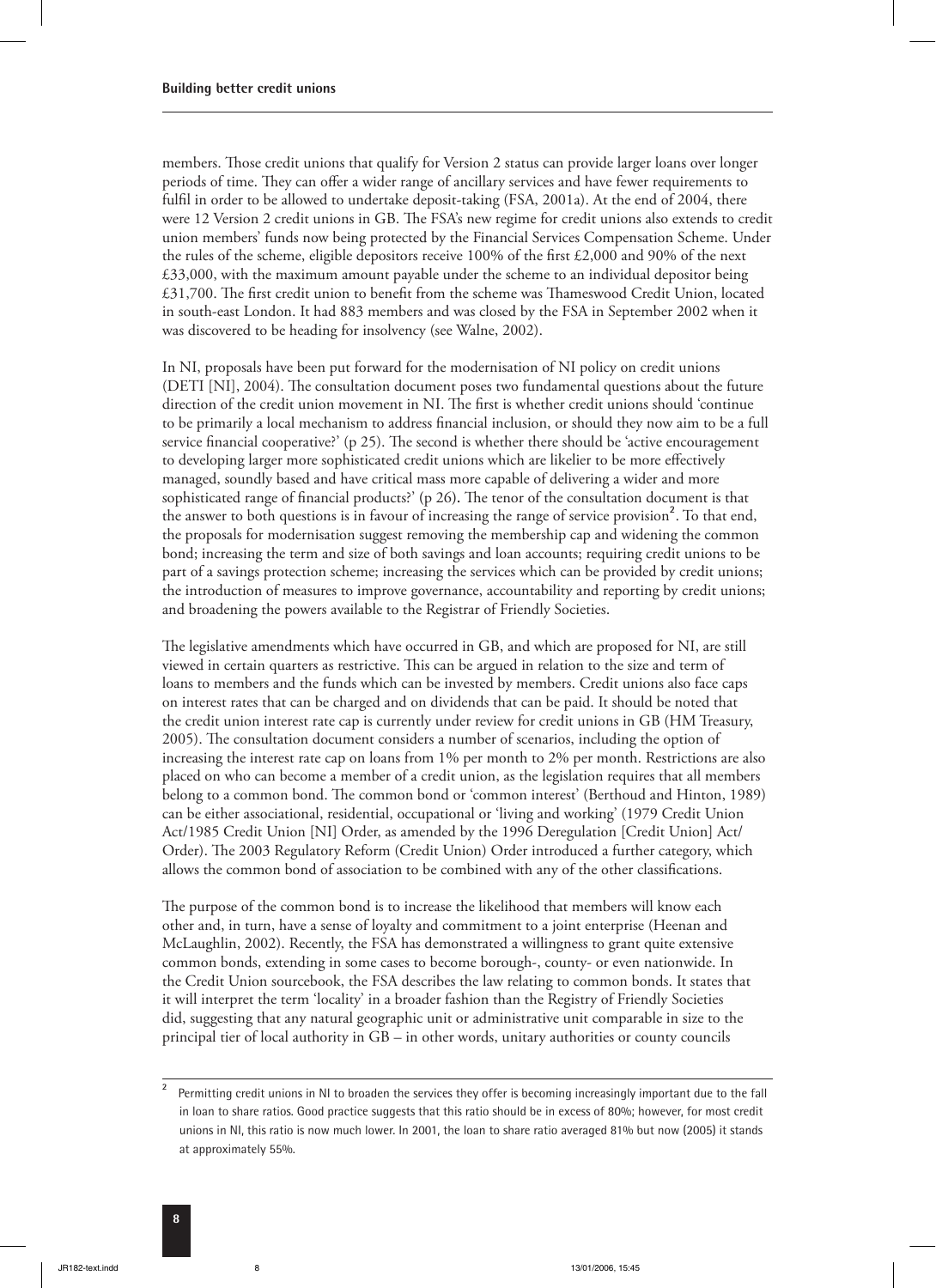– will be acceptable (CRED 13 Ann 1A G 8[1]-[3]). For employment-based common bonds (when more than one employer is involved), the employees must be employed in a particular 'area'. The FSA have indicated that this term may potentially encompass a much larger space than 'locality', up to the size of a single standard administrative region within GB (CRED 13 Ann 1A G 9). For example, a credit union (Credit Union F in Chapter Four) was granted an occupational common bond that encompasses the whole of England and Wales. While this is the case, it is important to note that, for all types of common bond, where the potential membership is greater than 1 million people, the FSA will operate under the presumption that the common bond is 'so dilute as to be meaningless', and a credit union would have to make a 'particularly strong' argument to convince it otherwise (CRED 13 Ann 1A G 11[3][c]). For potential memberships of less than 100,000, the presumption is in favour of a common bond being present (CRED 13 Ann 1A G 11[3][a]). For potential memberships of between 100,000 and 1 million, there is no presumption in favour of the existence of a common bond, and a credit union must make a 'positive, convincing case' in order to be successful in its application (CRED 13 Ann 1A G 11[3][b]).

#### **Financial exclusion**

Fuller (1998) argues that credit unions have the potential to make a partial contribution 'within the geography of financial inclusion'. Fairbairn et al (1997) contend that credit unions' unique characteristics and underlying community self-help ethos provide them with the potential to tackle directly the core aspects of financial exclusion. In particular, the common bond restriction enables credit unions to provide banking facilities and credit to financially excluded members where it would be deemed too risky by mainstream financial institutions (Black and Dugger, 1981). The reason for this is that the committee making the credit assessment belong to the common bond and therefore have knowledge of the character and personal record of each member seeking credit; hence, they can make a quick credit assessment based on the applicant's reputation and savings profile, rather than on their income and assets (Griffiths and Howells, 1991)<sup>3</sup>. This potential has led to a 'long held and popular view' by policy makers that 'credit unions can assist in the tackling of social exclusion' (Mervyn Pedelty, Chief Executive of the Cooperative Bank, in the foreword to Jones [1999]). Particularly in the last two decades, government bodies have supported the credit union movement, regarding it as a tool for combating financial exclusion (McKillop and Wilson, 2003). For example, Lord McIntosh of Haringey opened the debate of the 2003 Regulatory Reform (Credit Union) Order by stating: 'The government support the valuable role credit unions play in tackling financial exclusion and widening access to affordable credit'. *Promoting financial inclusion* (HM Treasury, 2004*)*, published in conjunction with the pre-budget report at the end of 2004, documented the government's financial inclusion priorities of increasing access to banking, to free money advice and to affordable credit. To help achieve these priorities, the government established a Financial Inclusion Taskforce and a Financial Inclusion Fund of £120 million in support of 'the valuable work of credit unions, and to boost the coverage, capacity and sustainability of the sector'. *Promoting financial inclusion* (HM Treasury, 2004) announced that the government would, among other initiatives, set up a growth fund for third sector lenders from within the Financial Inclusion Fund (see HM Treasury, 2005, for more details).

Support by government bodies, including local authorities, to credit unions in GB usually takes the form of direct financial assistance, such as start-up and/or annual revenue grants, or may include non-financial assistance, such as the provision of training, education, facilities (for example, rentfree premises, rate relief, payroll services) and guidance from government-funded credit union

**<sup>3</sup>** It should be noted that a small number of credit unions are at present trialling capacity-based lending. In this instance, the credit union member does not necessarily need to have a savings record with the credit union prior to the granting of a loan. Such a development is perhaps pertinent given the move towards permitting much larger geographic coverage of common bonds. Under such circumstances, it is difficult to envisage a credit union having knowledge of the character and personal record of each member seeking credit.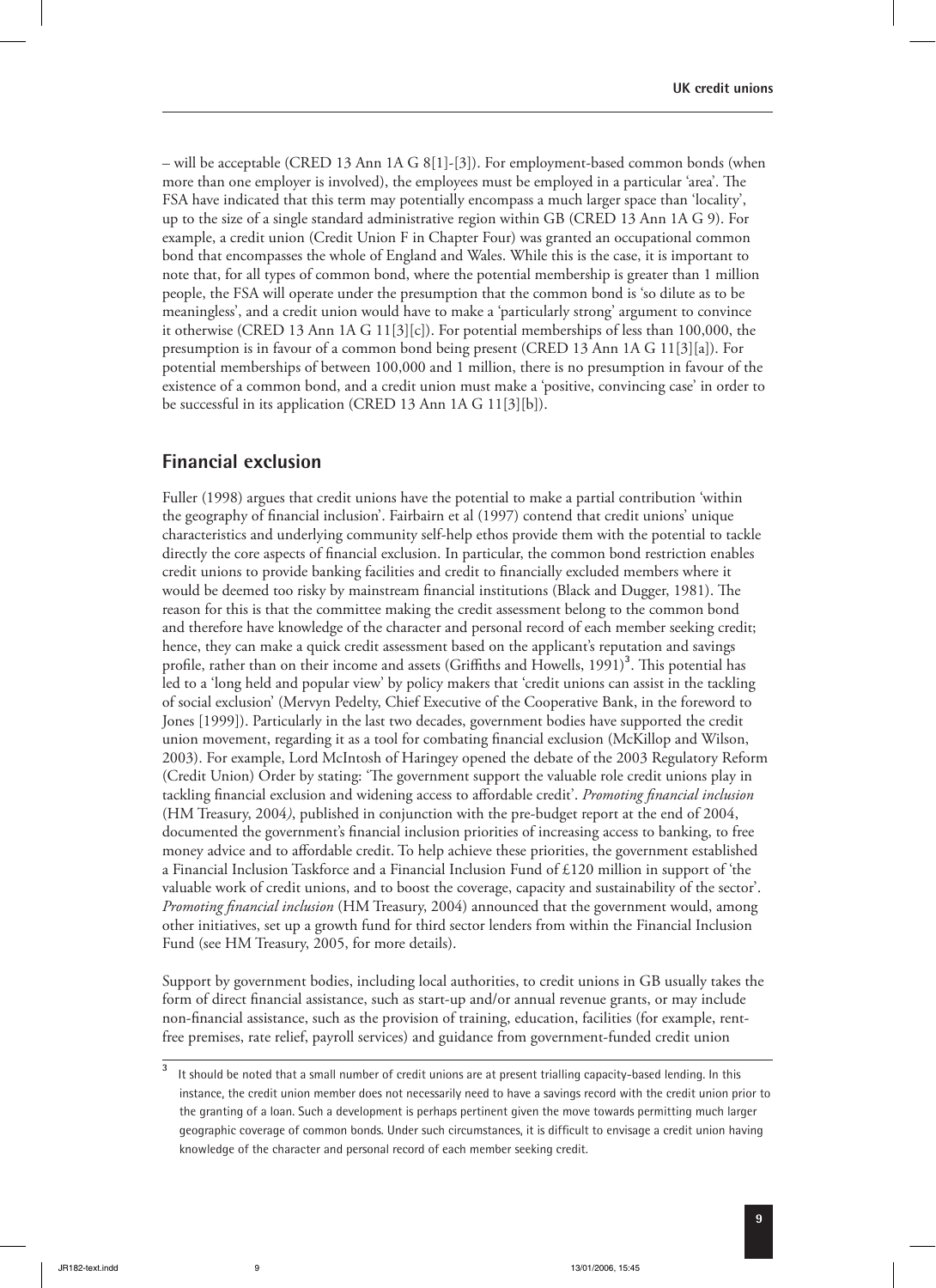development workers or development agencies. Jones (1999) suggests that, in the late 1990s, the total annual investment in credit unions in GB was as much as  $£10-15$  million. He found that 80% of community credit unions, 59% of work-based credit unions and 100% of newly registered credit unions from his sample received one-off cash grants when setting up. In addition, 15% of community credit unions, 18% of work-based credit unions and 8% of newly registered credit unions received ongoing cash funding. In that the primary objective of this support is to provide sustainable institutions**<sup>4</sup>** that are accessible by the financially excluded**<sup>5</sup>** , the emphasis has been on establishing and promoting community-based credit unions located in deprived areas.

To date, however, there has been a general lack of success in establishing sustainable credit unions through these community-based support initiatives, and this has resulted in questions being raised about the effectiveness of credit unions in combating financial exclusion. Debates usually centre around accountability issues; after investing large sums in the movement, policy makers want explanations for the 'lack of success', in terms of overall growth in credit union numbers and the lack of progress towards self-sustainability by individual credit unions.

Many reasons have been forwarded for this slow progress. In a study on the development of the sector in Scotland, research (commissioned by the Scottish Executive) by the Centre for Economic Development and Area Regeneration (2000) concluded that credit unions that start up or operate using the 'ethical approach', which focuses on having a strong community base with much volunteer involvement developing at 'its own pace', have been relatively ineffective. In the periods they considered in their report, few of this type of start-up credit union became self-sustaining. Clutton-Brock (1996) suggests that the stewardship function of a credit union may be an influence in its success. If a credit union is located in a deprived area, stewardship may be provided by persons that do not have the required level of competence or experience. This may make it unattractive to potential members who have higher incomes, thereby restricting the credit union's potential for growth among the poorer sections of the community. Another stumbling block may be the perception held by many that credit unions are 'poor people's banks' (Jones, 1999). This view may restrict the monies that circulate within them to persons on low income. Reifner (1997) argues that this circulation of money among the poor alone is not enough, as circulating the money of the poor within the poor community creates exclusion ghettos. Therefore, to be successful, credit unions need to mobilise the money of the rich as well. In fact, Reifner takes this view further by suggesting that financial cooperatives need to be integrated with larger financial networks to provide the best and most reliable service. Consistent with these views, Ryder (2002) argues that the long-term success of credit unions requires that they attract a wider cross section of people from local communities, not just those who are socially or financially excluded. Donnelly (2002), in more general terms, argues that credit unions in GB continue to perform poorly due to:

… unclear goals, confusion as to purpose, government policy and personal animosities ... and the split nature of the British movement [which is] split by sector, by size, and by nation. (p 8)

In response to some of the issues raised, there has been a gradual shift within the British credit union movement from the ethical/traditional model of credit union development to what has become known as new model credit union development (Jones, 2001). New model development is based on seven doctrines of success – serving the financial needs of the population at large, maximising

**<sup>4</sup>** Credit union sustainability is described by Hayton (2001) as being financially independent, having the ability to cover all costs including 'fidelity bond insurance, bad debt reserves, premises, volunteer expenses, staff salaries, marketing, training, rates, lighting, utilities, etc' (p 282).

**<sup>5</sup>** Hayton et al (2005) suggest that, if credit unions are to make a greater contribution to fighting financial exclusion, then they need to be more flexible in their lending practices, in particular relaxing their rule that members can only borrow after they have first saved. However, if this is done, then the risk of bad debts is likely to increase. Accordingly, it is proposed that loan guarantee funds be considered to underwrite loans.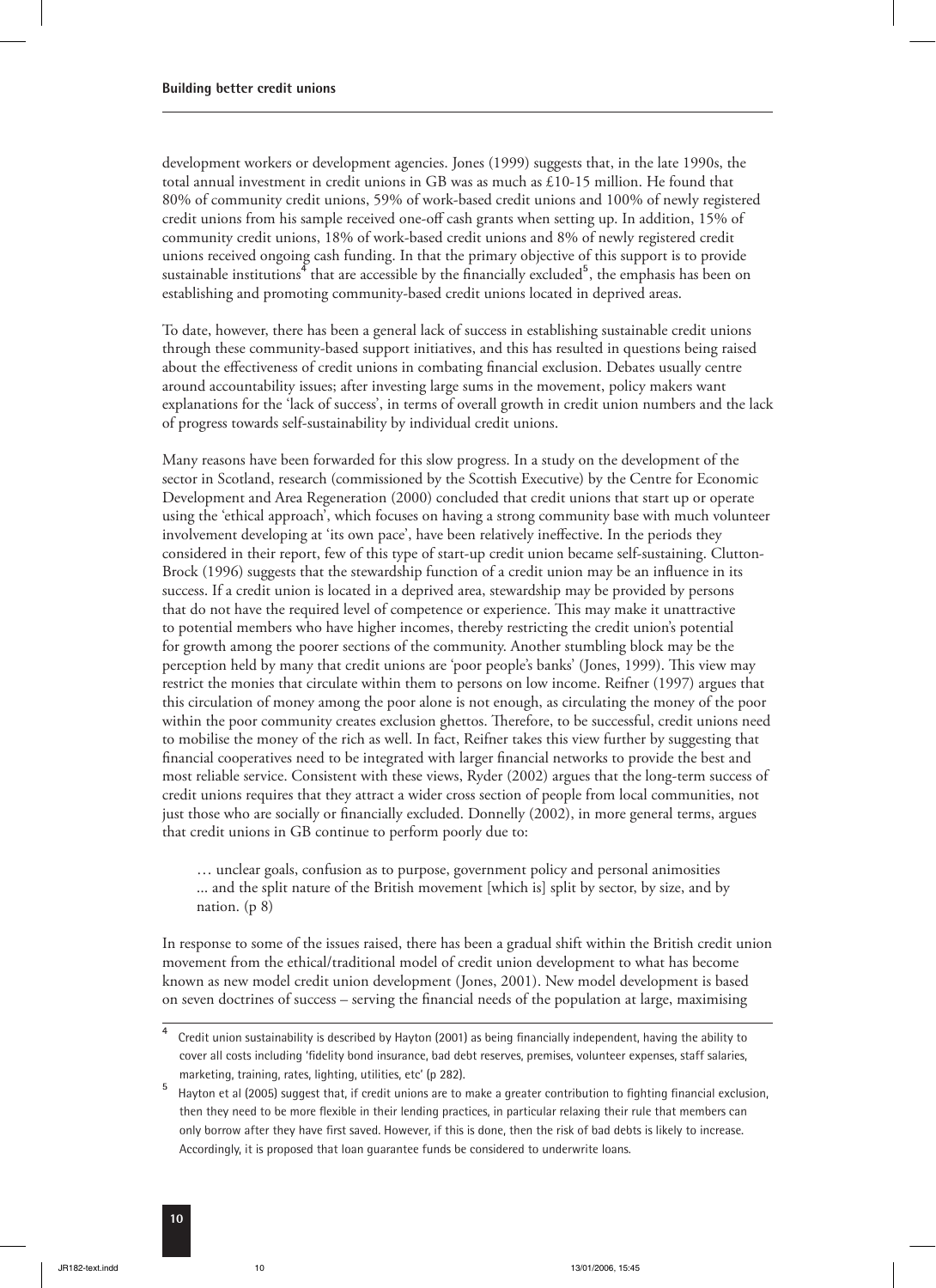savings, portfolio diversification, operating efficiency, financial discipline, self-governance and assimilation (Jones, 2004). Evidence of the acceptance of this new model can be seen in ABCUL's promotion of more business-orientated approaches to credit union development. It can also be seen in the trend by the FSA of permitting common bonds which are county-, borough- or nationwide. It is also witnessed in the formation of some new 'fast growth' credit unions, which are heavily grant-aided by their local authority, and, from the outset, have bespoke premises and a professional management team, adopt capacity-based lending and attempt to pay a dividend early on. (Two newly formed 'fast growth' credit unions are case studied in Chapter Three.) Only with the passage of time can a true and fair judgement be made as to the success of this policy shift in GB away from the traditional/ethical model of credit union development to the new model approach. Having made this point, it is worthwhile to note that credit unions in NI are functioning well and that they remain structured around a strong community base, encourage volunteer involvement and tend to develop at their own pace. Ward and McKillop (2005b), in an overview of subsidisation in NI credit unions note, for example, that large credit unions (assets greater than  $£2$  million) are in general located in the most deprived areas in NI, benefit from just over one quarter of their total labour requirement being provided by volunteers, typically own their own premises and receive no subsidisation of day-to-day operational costs, with only three credit unions in 2005 receiving grant income to help in the purchase of fixed assets.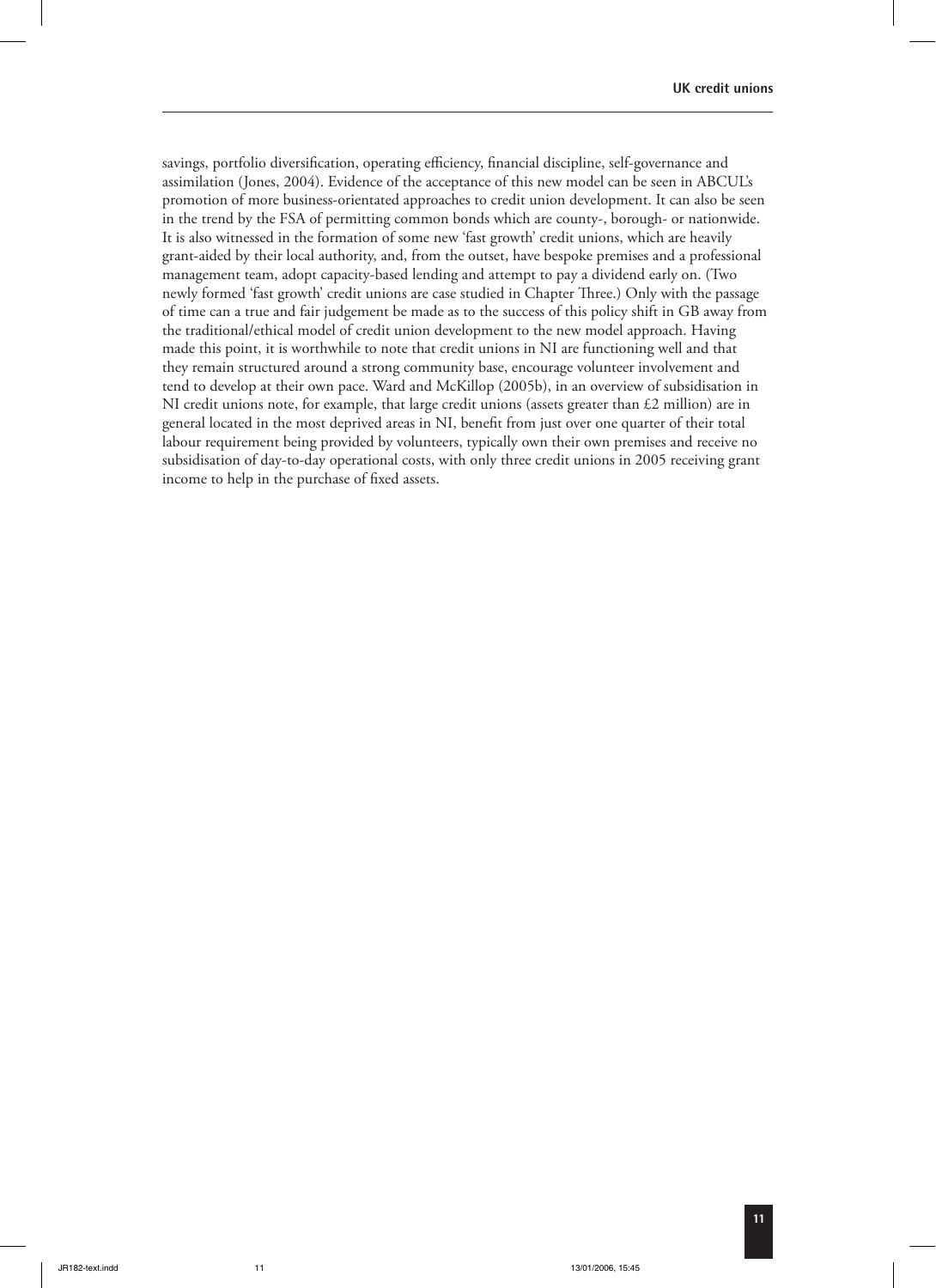# *2* **Performance measurement**

In this chapter, two different approaches are utilised to assess the performance of UK credit unions. In the first instance, nine measures are computed with each exploring a different aspect of the operational structure of credit unions. Table 2 details each of the measures and presents a rationale as to why the measure in question is calculated. These performance metrics are in part drawn from the PEARLS monitoring and supervisory framework. Each letter of the PEARLS acronym stands for a key area of credit union operations; these are Protection, Effective financial structure, Asset quality, Rates of return and cost, Liquidity and Signs of growth (see Richardson, 2002, for details of PEARLS).

A PEARLS pilot project has recently been undertaken with 20 credit unions in Great Britain (GB) funded by Barclays Bank and the Office of the Deputy Prime Minister, (see ABCUL, 2004, which provides detailed material on the nine community-based credit unions involved in the pilot study). Since 2002, the Irish League of Credit Unions (ILCU) has calculated, on a quarterly basis, PEARLS for its member credit unions.

The second assessment procedure employed in this chapter is Data Envelopment Analysis (DEA). DEA is a relative performance assessment framework where credit unions, depending on their relative strength, are allocated a value between 1 and 0. Credit unions with a score of 1 are highly efficient, with efficiency defined as the ratio of outputs produced to inputs consumed, and cannot increase their services without an increase in resources. Credit unions with scores of less than 1 have potential to improve their efficiency. The lower the score, the greater the room for improvement.

Burger (1993, p 1) argues that DEA '… goes beyond traditional, over simplistic ratios that fail to recognize the unique member-oriented service characteristics and structures of credit unions. It provides a method of simultaneously evaluating the impact of multiple outputs in a complex financial services environment.'

DEA is, in essence, a sophisticated quantitative approach that can be used to create efficiency measures for credit unions in order to identify and rank strong performing and weaker credit unions. Detailed discussion of a DEA estimating framework applied to UK credit unions can be found in McKillop et al, 2002. Fried and Lovell (1993) use DEA to explore the relative efficiency of US credit unions. Worthington (1998) and Brown et al (1997) use DEA to explore the efficiency of small cross sectional samples of credit unions in Australia. McKillop et al (2002) use DEA to investigate the cost performance of UK credit unions using radial and non-radial efficiency measures. Pille and Paradi (2002) employ four different DEA models to detect weaknesses in credit unions in Ontario, Canada.

The nine performance measures (see Table 2) and the DEA score are both based on end 2001 data, the latest date for which complete information is available for all UK credit unions. As noted earlier, more recent data are not available on individual credit unions because the Financial Services Authority (FSA), which took over the regulation of credit unions in GB in 2002, is prohibited from providing detailed information on individual credit unions.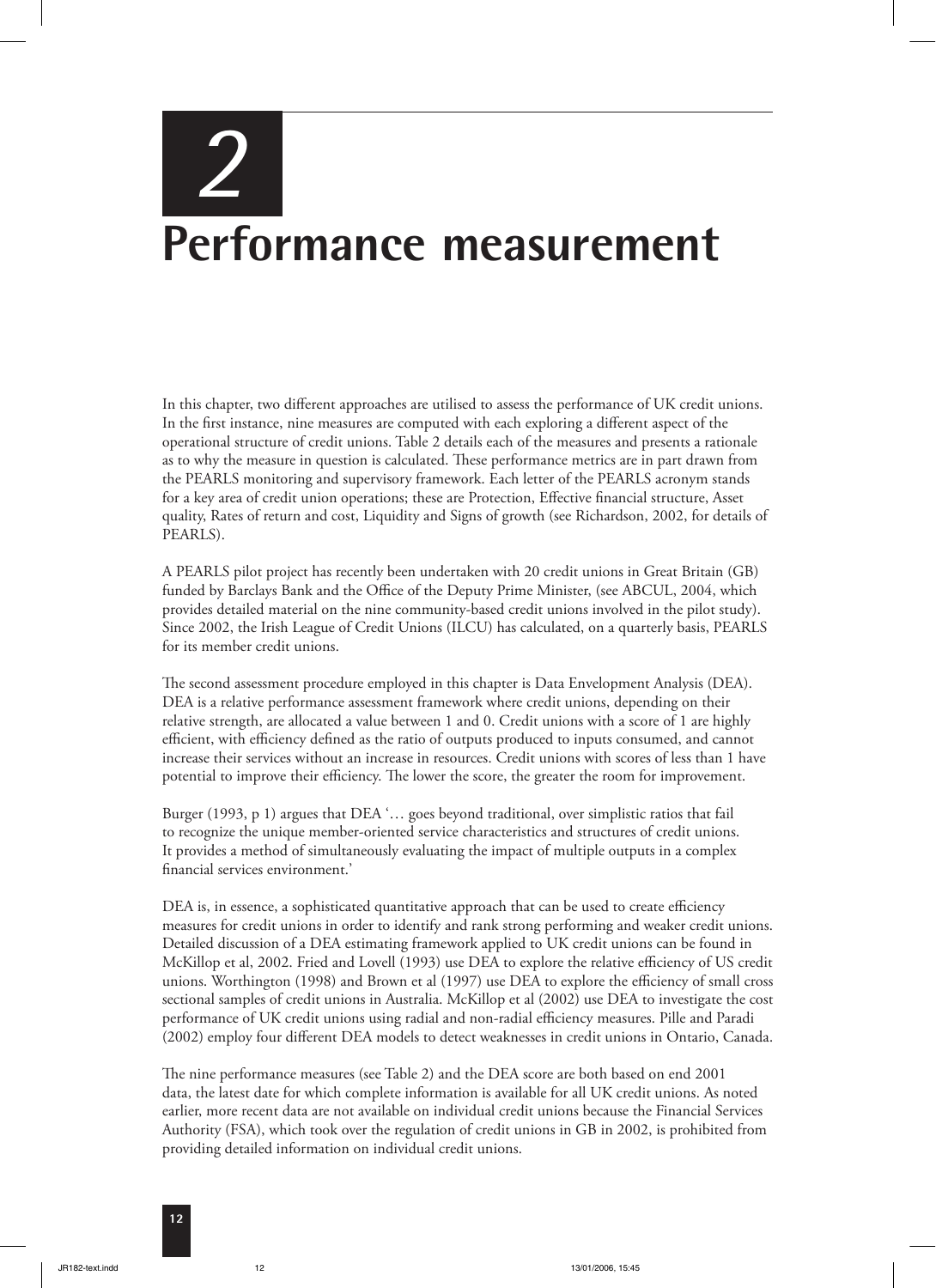| Measure                                                                                                      | Rationale                                                                                                                                                                                                                                                                                 |
|--------------------------------------------------------------------------------------------------------------|-------------------------------------------------------------------------------------------------------------------------------------------------------------------------------------------------------------------------------------------------------------------------------------------|
| <b>Members</b>                                                                                               | Success for CUs may be most basically defined by the attraction of<br>members. This is because there is no profit motive; simply by attracting<br>members, CUs are achieving part of their social goal(s).                                                                                |
| Member change                                                                                                | This represents the success of a CU in attracting/retaining members from<br>year to year, and represents a proxy for the operational success of the CU's<br>marketing/member satisfaction performance.                                                                                    |
| Shares/members                                                                                               | This is a key input for CUs, as they will be unable to lend to potential<br>borrowers without sufficient savings. If this measure increases, it is a sign<br>that the CU's members are happy to continue to invest their funds in the<br>CU.                                              |
| Loans/shares                                                                                                 | This is a measure of the CU's success in attracting borrowers. By doing this,<br>it fulfils social goals (by providing a source of credit to members).                                                                                                                                    |
| Operating expenses/<br>operating income                                                                      | This is a measure of efficiency. This measure is calculated to compare<br>operating income with operating expenses, on a like-for-like basis. The<br>lower the measure, the better.                                                                                                       |
| Loan delinquency/average<br>loans*                                                                           | This will be a determinant of the return available for distribution to<br>members. If it is high, year after year, this could threaten the viability of<br>the CU, and indicates poor management loan policy/collection operations.                                                       |
| Net interest received/<br>average loans                                                                      | If this is low (compared to market rates), it is providing a direct financial<br>benefit for current members, as well as possibly being attractive to<br>potential members                                                                                                                |
| (Interest+dividends+<br>retentions)/(savings+<br>shareholdings+capital)<br>ie Return/average member<br>funds | This is a return to members. It is a measure of the financial benefit of<br>saving in the CU, and should also indicate the potential of the CU in<br>attracting savers. The higher it is, the better.                                                                                     |
| Capital/assets                                                                                               | Generally speaking, the higher this ratio is, the more successful a CU can<br>be thought to be. While the exact percentage of desirable capital may<br>not be theoretically derivable, it is clear that some capital is desirable, to<br>assuage the effects of volatility in 'earnings'. |

#### **Table 2: Performance measures**

*Note:* \*The delinquency data is not available for NI; hence we calculated the alternative measure Loan Provisions/ Average Loans.

In Table 3, averages of the nine performance measures are presented for the UK, GB and NI. As earlier, it was decided to present separately for NI credit unions as they operate under a marginally different legislative framework and are somewhat more advanced than credit unions elsewhere in the UK. Information is presented separately for credit unions in Scotland and in England and Wales in the Appendix. For each of the measures, an overall statistic is reported plus a statistic for each of four groups. The groups are determined on the basis of a relative ranking on all the ratios calculated. An equal number of credit unions are allocated to each of the groups. Dividing the sector into quartiles is not an empirically based definition; rather, it is a useful means of breaking up the continuum of credit union performance. Group One credit unions are the best performers, on the basis of the relative ranking constructed from the nine measures; Group Four credit unions are the worst performers, and Groups Two and Three lie between these two extremes.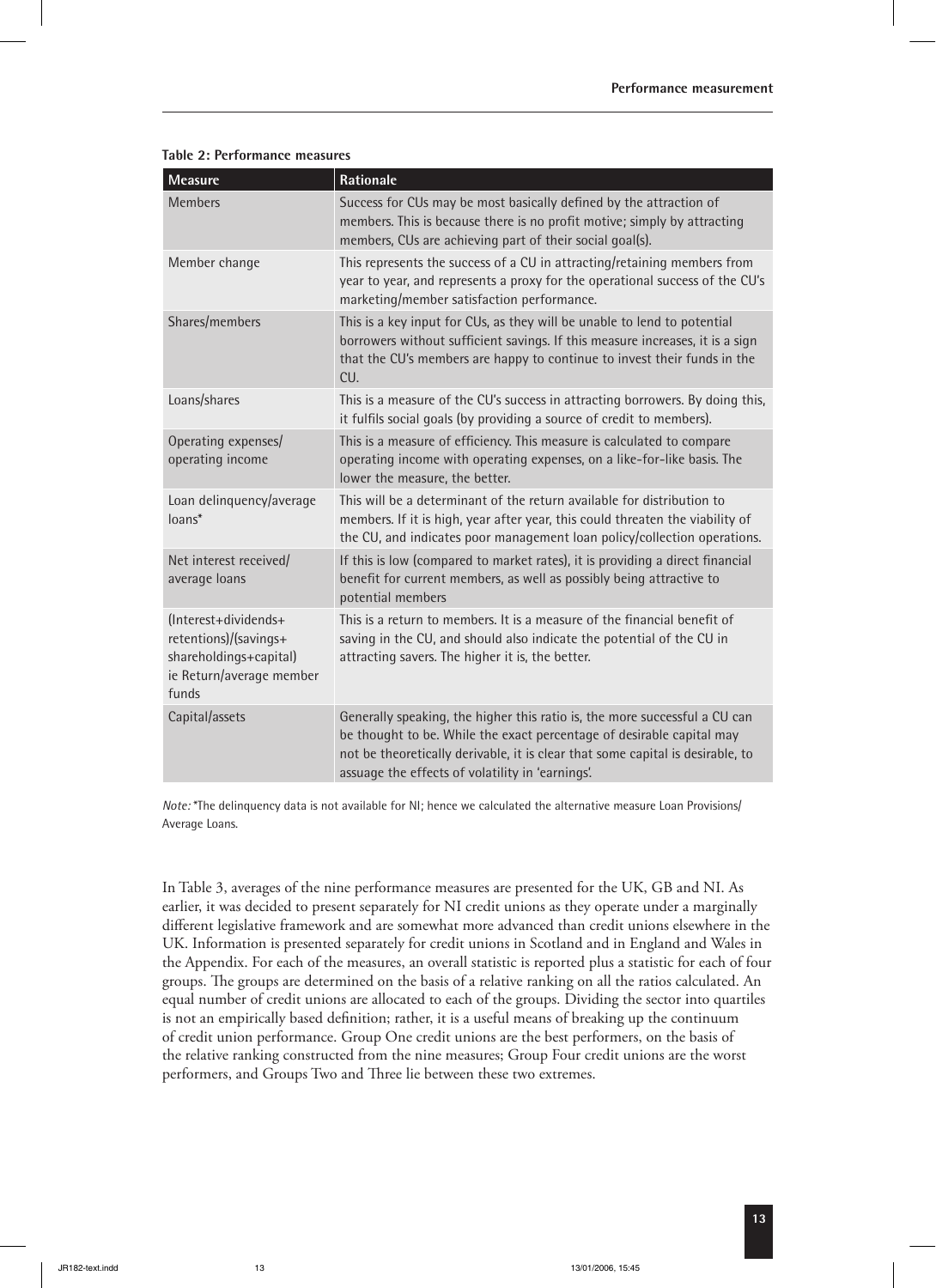|  | Table 3: Selection of performance measures (UK, GB, NI), 2001 |  |  |
|--|---------------------------------------------------------------|--|--|
|--|---------------------------------------------------------------|--|--|

| <b>UK</b>                                  | Group 1 | Group 2 | Group 3 | Group 4 | <b>Overall</b> |
|--------------------------------------------|---------|---------|---------|---------|----------------|
| Members                                    | 2,197   | 635     | 332     | 174     | 835            |
| Member change                              | 8.32%   | 12.33%  | 14.38%  | 0.37%   | 9.19%          |
| Shares/member (£)                          | 1,190   | 594     | 391     | 242     | 948            |
| Loans/shares                               | 87.15%  | 78.97%  | 79.64%  | 57.56%  | 85.33%         |
| Operating expenditure/<br>operating income | 28.41%  | 56.55%  | 87.27%  | 166.28% | 35.01%         |
| Loan provisions/average loans              | 1.81%   | 3.18%   | 5.52%   | 7.43%   | 2.15%          |
| Net interest received/average loans        | 10.46%  | 11.15%  | 11.48%  | 11.51%  | 10.59%         |
| Return/average members' funds              | 5.53%   | 3.49%   | 1.86%   | 0.09%   | 5.09%          |
| Capital/assets                             | 11.04%  | 8.21%   | 4.36%   | 3.82%   | 10.35%         |
| <b>Great Britain</b>                       | Group 1 | Group 2 | Group 3 | Group 4 | <b>Overall</b> |
| Members                                    | 1,356   | 449     | 246     | 156     | 553            |
| Member change                              | 14.0%   | 15.3%   | 13.6%   | $-3.8%$ | 12.7%          |
| Shares/member (£)                          | 805     | 399     | 282     | 238     | 625            |
| Loans/shares                               | 98.6%   | 85.0%   | 68.8%   | 56.3%   | 94.2%          |
| Operating expenditure/<br>operating income | 39.7%   | 82.5%   | 150.1%  | 180.9%  | 51.4%          |
| Delinquent loans/average loans             | 2.3%    | 9.1%    | 18.9%   | 19.2%   | 3.9%           |
| Loan provisions/average loans              | 1.4%    | 3.8%    | 5.8%    | 7.7%    | 1.9%           |
| Net interest received/average loans        | 10.9%   | 10.9%   | 10.9%   | 11.9%   | 10.9%          |
| Return/average members' funds              | 6.1%    | 2.7%    | 2.4%    | 0.8%    | 5.3%           |
| Capital/assets                             | 10.0%   | 7.0%    | 5.3%    | 2.6%    | 9.2%           |
| Northern Ireland                           | Group 1 | Group 2 | Group 3 | Group 4 | <b>Overall</b> |
| <b>Members</b>                             | 3,589   | 1,924   | 1,092   | 746     | 1,848          |
| Member change                              | 5.71%   | 5.34%   | 4.67%   | 7.25%   | 5.61%          |
| Shares/member (£)                          | 1,485   | 1,341   | 1,020   | 818     | 1,313          |
| Loans/shares                               | 83.75%  | 80.29%  | 74.43%  | 72.78%  | 81.08%         |
| Operating expenditure/<br>operating income | 23.20%  | 28.24%  | 33.07%  | 36.56%  | 26.41%         |
| Loan provisions/average loans              | 1.71%   | 2.53%   | 3.45%   | 5.09%   | 2.30%          |
| Net interest received/average loans        | 9.78%   | 10.65%  | 11.03%  | 11.74%  | 10.25%         |
| Return/average members' funds              | 5.61%   | 4.81%   | 4.33%   | 3.12%   | 5.10%          |
| Capital/assets                             | 11.47%  | 10.74%  | 10.15%  | 7.97%   | 10.92%         |

Two general points of note emerge from Table 3. First, credit unions in NI are much more robust financial organisations than are to be found elsewhere in the UK. Groups One, Two and Three in NI appear to comprise relatively strong credit unions. It is only in the case of Group Four that questions should be raised as to the strength and soundness of the credit unions. Most notable with respect to this group is that the capital base (7.97%) is less than the regulatory norm, bad debt provision (at 5.09%) is high, there is a weakness in transforming members' shareholdings to loans (72.78%), the return enjoyed by fund-providing members (2.62%) is somewhat poor and, in general, these credit unions are less wealthy, with shareholding per member of £818.

Second, in the case of credit unions in GB, there are undoubted questions to be asked about the long-term viability of credit unions identified as belonging to Groups Three and Four, and perhaps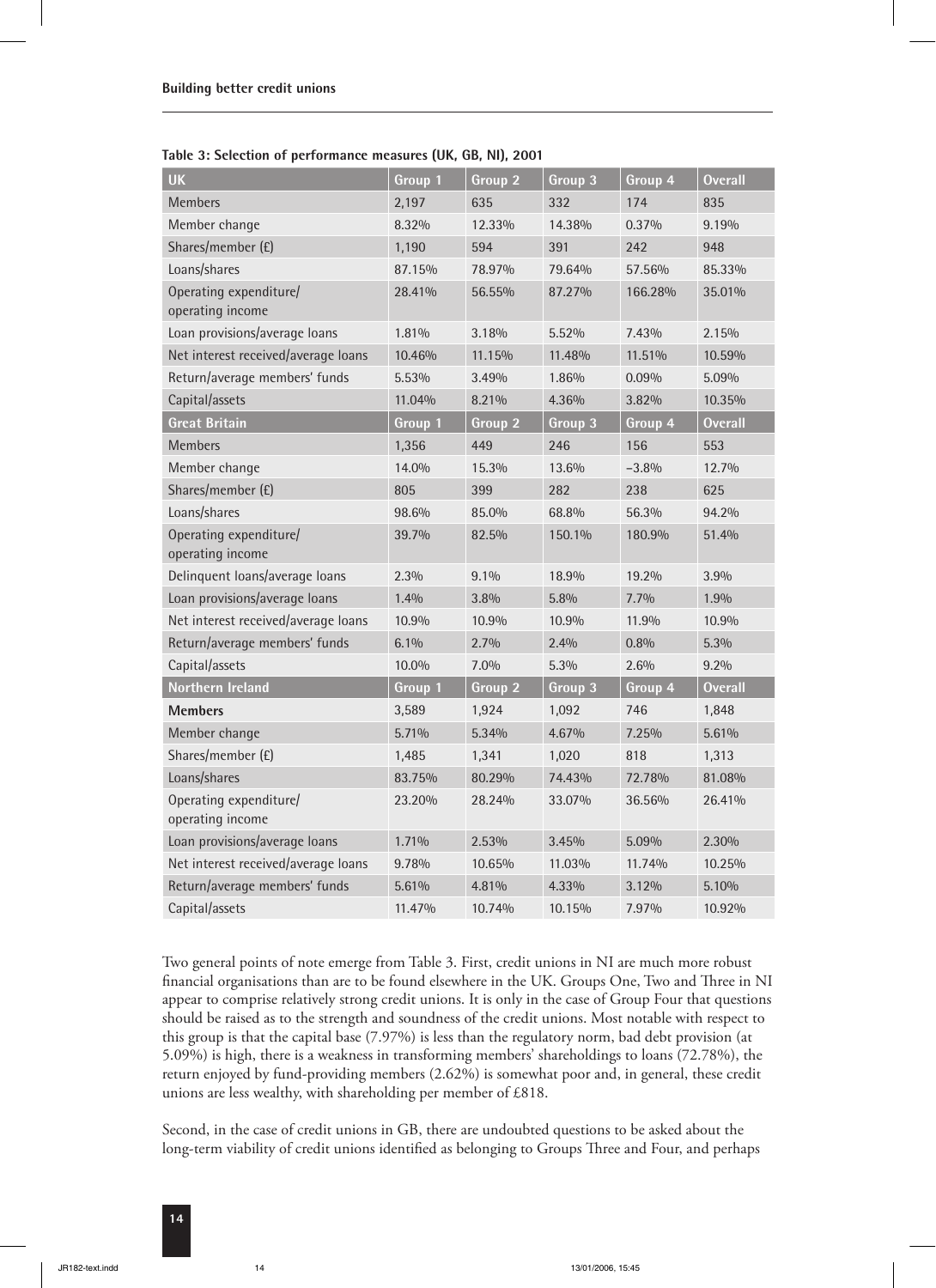even some Group Two credit unions. Average size, as measured by members, is 246 for Group Three and only 156 for Group Four. Shares per member are also small at £282 and £238 for Group Three and Group Four respectively. Perhaps much more worryingly for these two groups of credit unions is their level of delinquent loans and their capital strength. For Group Three credit unions, delinquent loans as a percentage of total loans were 18.9% while capital adequacy was 5.3%. The comparable figures for Group Four credit unions were 19.2% and 2.6% respectively. Information is also detailed in Table 3 on operating expenses as a proportion of income. This measure has been computed by excluding items which can be influenced by accounting adjustments, such as depreciation, bad debt provisions, tax and non-standard items such as 'other income'. If this ratio exceeds 100%, it may point to the presence of subsidisation. The reported figures in Table 3 of 150.1% and 180.9% for Group Three and Group Four credit unions respectively very much suggests that, without subsidisation, these credit unions would, for the most part, not be viable.

In general, Table 3 suggests that 75% of credit unions in NI are relatively strong and robust. However, in GB there is a question mark over the long-term survival of at least 50% of credit unions. Indeed, as highlighted in the introductory comments, a process of contraction in credit union numbers is now under way. In England and Wales, the total number of credit unions fell by 55 between 2003 and 2004, although this number underestimates the true decline as it does not control for new credit union establishment during the same period. For the most part, those credit unions that have disappeared have tended to be the smaller and financially weak Group Three and Group Four credit unions. Interestingly, during the same period, credit union numbers in Scotland only fell by three, while there was no change in the more financially robust sector in NI.

Table 4 details the relative efficiency characteristics of credit unions, with efficiency computed using DEA. In this study, a two input (management and non-management expenses plus dividends paid), three output (loans, shares and cash plus investments) model was utilised. Three different populations are considered in the computation of these efficiency scores. In the first instance, the population set is all UK credit unions. Computer programs are then re-run to separately assess the relative efficiency of credit unions in GB and then the relative efficiency of credit unions in NI. (Information is presented in the Appendix on the DEA scores of credit unions in England and Wales and in Scotland.)

Consider first of all the component of Table 4 which addresses the relative efficiency of credit unions in NI. The average efficiency score was 0.75. This suggests that credit unions in NI could on average potentially produce the same level of output with approximately a 25% equiproportionate reduction in all input expenditures. Out of 182 credit unions in NI in 2001, a total of 30 were classified as efficient (efficient score = 1). From that number of efficient credit unions, 21 were identified as 'peer' credit unions, which implies that these credit unions are earmarked as role model credit unions for other credit unions identified as inefficient.

For comparison purposes, the four groups detailed in Table 4 are those that were utilised in Table 3. It is clear that a commonality exists between the financial ratio analysis and DEA. For example, the average efficiency score increases from 0.6418 to 0.8765 as we move from Group Four credit unions to Group One. It is noticeable that a large number of the DEA-identified efficient credit unions (13 out of the 30) are classified as Group One credit unions (of which 12 are 'peers').

Finally with regard to credit unions in NI, a sizeable number appear to be subject to decreasing returns to scale – in other words, an increase in efficiency could be achieved through downsizing. This result is not oversurprising as in 2001 these credit unions operated within narrowly defined boundaries as to the type, amount and range of products they could offer to their members. Many of these credit unions have invested in premises, staff and technology, and have the untapped potential of offering a wider range and longer term product portfolio. Consequently, it is of little surprise that they are classed as being subject to decreasing returns to scale. Recent and anticipated legislative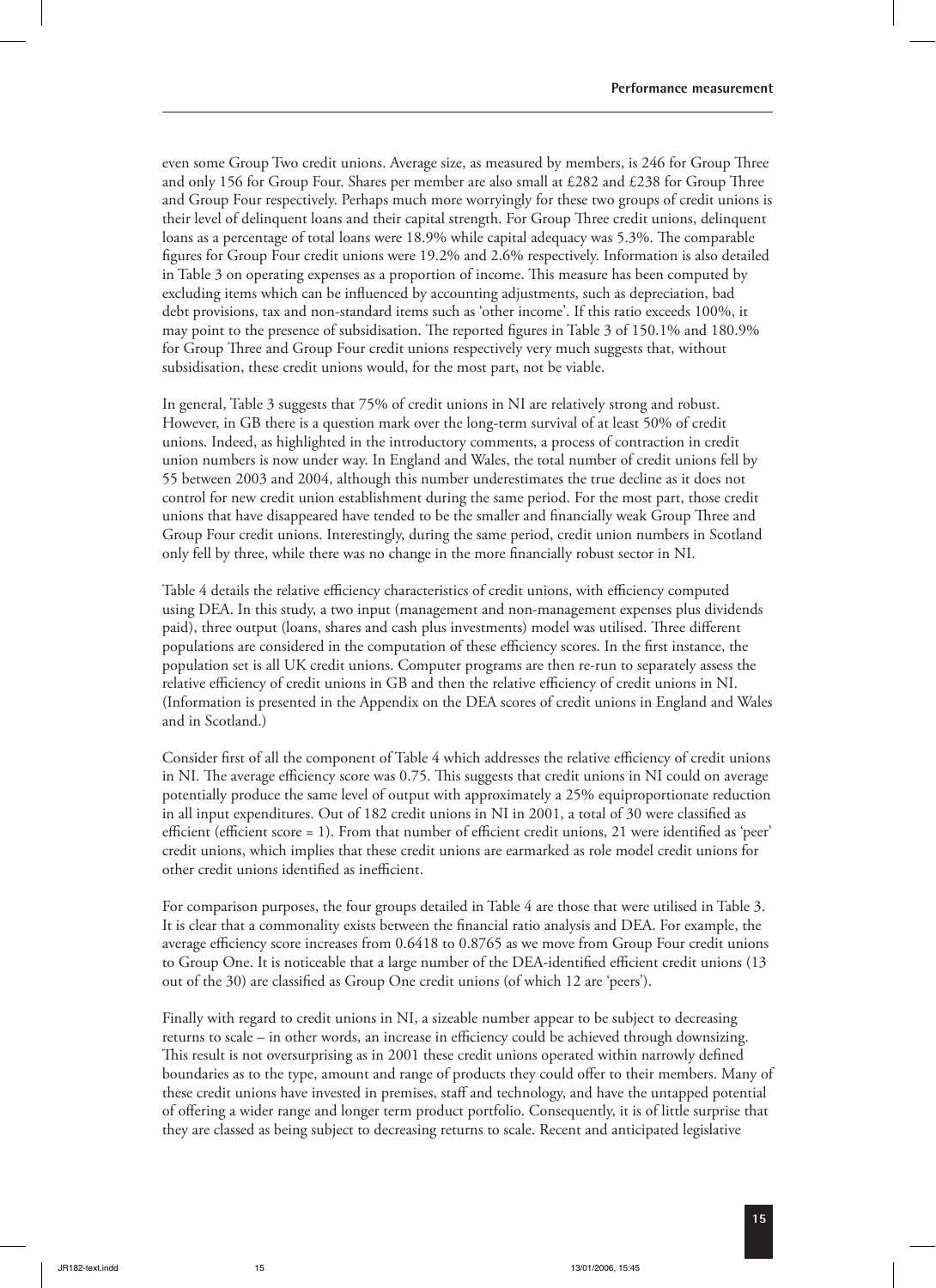| <b>UK DEA</b>             | Group 1        | Group <sub>2</sub> | Group 3        | Group 4        | <b>Overall</b> |
|---------------------------|----------------|--------------------|----------------|----------------|----------------|
| <b>Efficiency score</b>   | 0.5547         | 0.3703             | 0.2918         | 0.1914         | 0.3522         |
| Efficient CUs (number of) | 11             | 7                  | 8              | $\Omega$       | 26             |
| CUs with peers            | 8              | $\overline{4}$     | $\overline{7}$ | $\overline{0}$ | 19             |
| Total peer count          | 1,817          | 437                | 554            | $\overline{0}$ | 2,808          |
| DRS (Number subject to)   | 206            | 199                | 190            | 170            | 765            |
| IRS (Number subject to)   | 1              | $\overline{7}$     | 15             | 33             | 56             |
| <b>GB DEA</b>             | Group 1        | Group 2            | Group 3        | Group 4        | <b>Overall</b> |
| <b>Efficiency score</b>   | 0.5746         | 0.3528             | 0.2885         | 0.2484         | 0.3410         |
| Efficient CUs (number of) | 10             | 8                  | $\overline{2}$ | $\overline{0}$ | 20             |
| CUs with peers            | $\overline{7}$ | 8                  | $\mathbf{1}$   | $\overline{0}$ | 16             |
| Total peer count          | 1,040          | 942                | 56             | $\overline{0}$ | 2,038          |
| DRS (Number subject to)   | 159            | 149                | 145            | 122            | 575            |
| IRS (Number subject to)   | 3              | $\overline{7}$     | 16             | 38             | 64             |
| <b>NI DEA</b>             | Group 1        | Group 2            | Group 3        | Group 4        | <b>Overall</b> |
| <b>Efficiency score</b>   | 0.8765         | 0.7679             | 0.7111         | 0.6418         | 0.7501         |
| Efficient CUs (number of) | 13             | $\overline{4}$     | $\overline{4}$ | 9              | 30             |
| CUs with peers            | 12             | 3                  | 3              | 5              | 23             |
| Total peer count          | 391            | 89                 | 41             | 98             | 619            |
| DRS (Number subject to)   | 45             | 45                 | 42             | 38             | 170            |
| IRS (Number subject to)   | $\theta$       | $\Omega$           | $\overline{2}$ | 5              | $\overline{7}$ |

#### **Table 4: Data envelopment analysis (DEA), (UK, GB, NI), 2001**

changes permitting the provision of higher value services to members may justify the current levels of expenditure and push credit unions towards constant returns and hence efficient operating size.

Turning to the other component parts of Table 4, it is evident that the documented level of inefficiency is much higher. For the UK as a whole, the average efficiency score is 0.3522, compared with 0.341 for credit unions in GB. These numbers suggest that there is the potential for producing the same output levels using almost a 65% input reduction.

In terms of efficient credit unions (efficiency score = 1), there are 20 such credit unions for the GB analysis, of which 16 are 'peers' (26 for the UK component, of which 19 are 'peers'). Broad uniformity exists as to those credit unions identified as efficient in the GB and UK analysis. Thirteen English and Welsh credit unions are classified as efficient in the UK analysis, with 11 of these also efficient in the GB component. (Nine credit unions located in NI were highlighted as efficient in the UK analysis, with six of these also identified as 'peer' credit unions.)

It is, again, also notable that for both the GB and UK aspects of Table 4, the average efficiency score and, indeed, the number of credit unions identified as efficient increase as we move from Group Four credit unions through to Group One credit unions. However, irrespective of the group considered, there is a high level of inefficiency within the credit union movement in GB. The average efficiency score is 0.2484 for Group Four rising to 0.5746 for Group One. Therefore, the most efficient group – Group One – can still achieve efficiency savings of 43%, while Group Four credit unions can, on average, save 75% of their current expenditure on inputs and still produce the same output levels.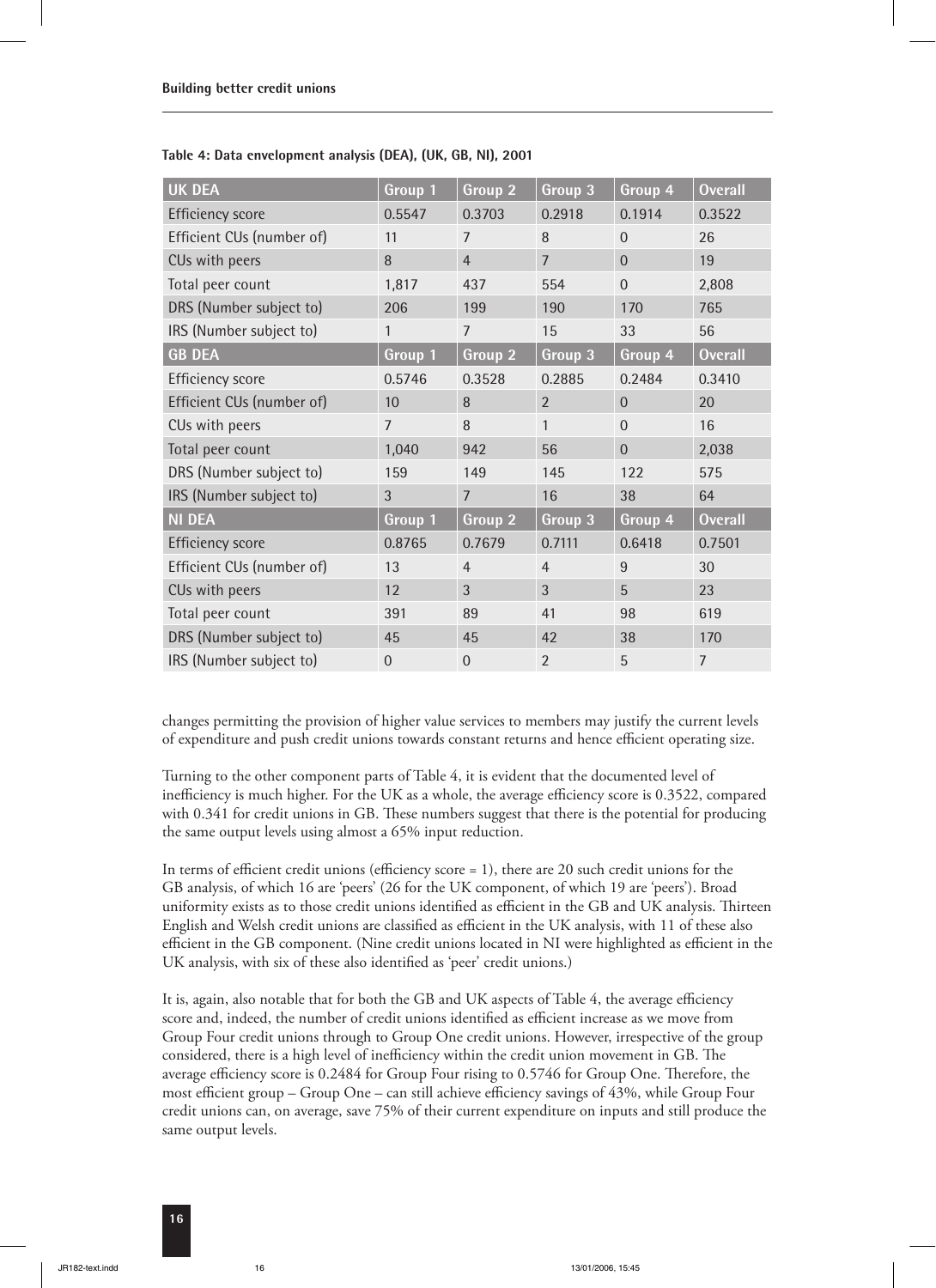Furthermore, in Table 4, it can also be seen that credit unions identified as scale inefficient are invariably classified as being subject to decreasing returns. Again, this emphasises that a level of investment in premises, staff and equipment has taken place which is not warranted in terms of the range and volume of financial services that are being provided by credit unions.

This analysis of nine financial measures and DEA efficiency scores emphasises that there is a degree of weakness in the UK credit union movement, particularly those credit unions located in England and Wales and in Scotland, with a question mark over the long-term survival of at least 50% of credit unions in GB. While structural weakness does also exist for credit unions in NI, the degree of incidence is less pronounced than is the case for credit unions in GB. Donnelly (2002) argues that the closure of many small credit unions can be expected to benefit the movement in GB in a number of ways:

It is essential that if credit unions are to prosper that the number of (credit) unions is reduced dramatically.... The closure of many small credit unions will impact on the security and growth of the movement in three ways. First it will create better, safer and bigger credit unions. Second it will enable the trade bodies to concentrate on the development needs of fewer credit unions and so perform better. Third it will improve the quality of service and product range that (credit) unions can offer. (p 14)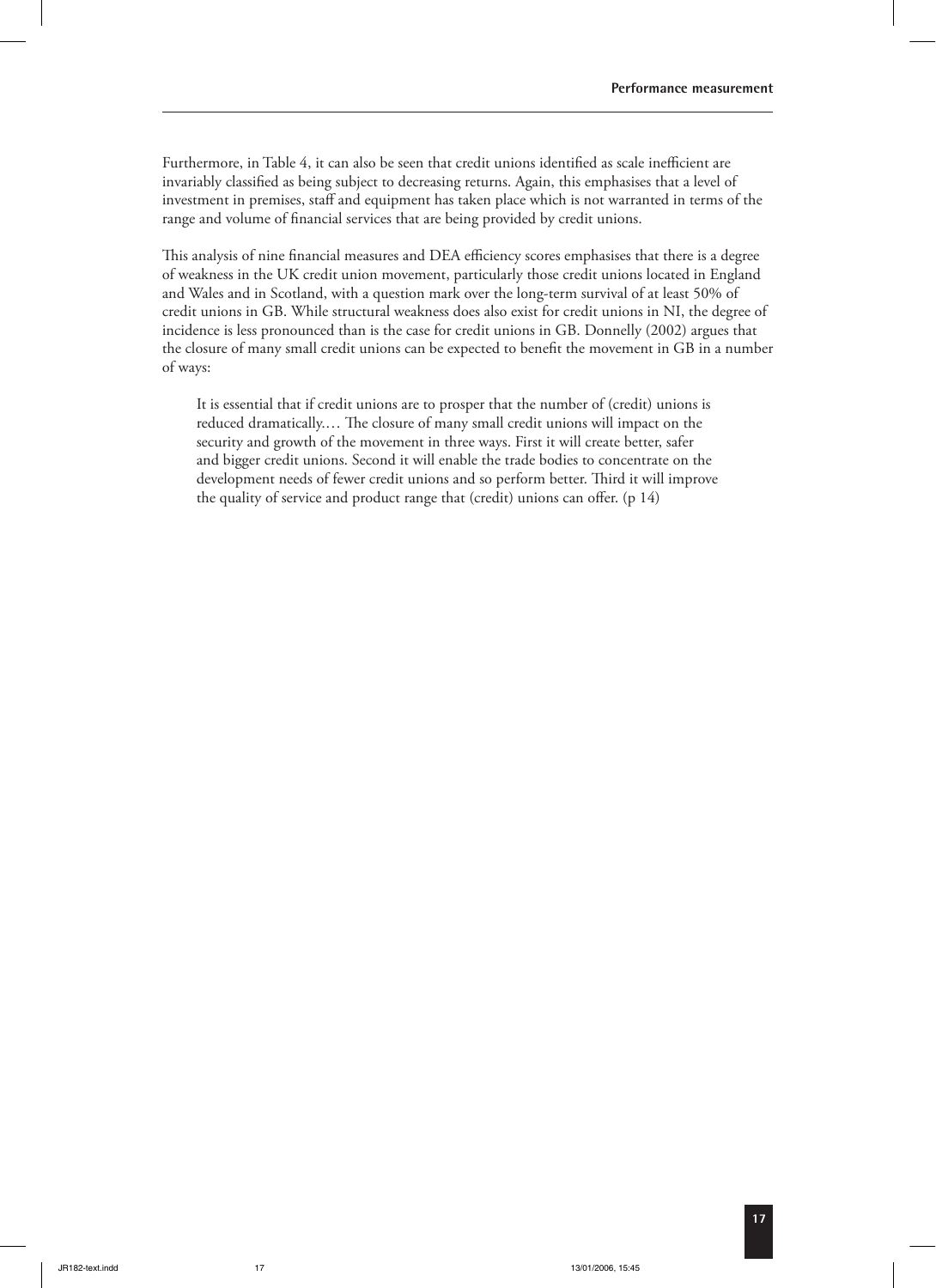# *3* **Newly formed 'fast growth' credit unions**

The performance assessment of credit unions detailed in Chapter Two was primarily based on 2001 data. Consequently, credit unions formed during and after 2001 were not included as part of the analysis. In total, there have been 54 new formations in the intervening period (30 in 2002, 8 in 2003 and 16 in 2004). Some of these credit unions have experienced significant membership expansion and, if they were assessed on membership size alone, they would unequivocally be categorised as strong performing Group One credit unions (see Table 3). For other measures, such as capital strength, sufficient time has not yet elapsed to permit these credit unions to accumulate the requisite level of institutional capital. For many of these new start, 'fast growth' credit unions, their capital to assets ratio will be of a similar magnitude to that of weak performing Group Four credit unions (see Table 3). Although no time span is framed in legislation for UK credit unions to have in place adequate levels of capital, guidance from other movements suggests that 5-10 years is the normal expectation. For example, US credit unions are expected to have a net worth ratio of between 0% and 1.99% within 3 years; 2-3.49% within 5 years; 3.5-5.99% within 7 years and 6- 6.99% within 10 years. US credit unions with a net worth of between 6% and 6.99% are deemed to be adequately capitalised.

To investigate why these new formations have occurred and the factors driving their strong membership growth, two new start, 'fast growth' credit unions were case studied. Both credit unions were based in England. Indeed, more generally, the majority of new formations have been in England. For example, of the 16 newly registered credit unions in 2004, 13 were in England and three were in Scotland, with no new credit unions being established in Northern Ireland (NI) or Wales. (Comparable figures for 2003 are seven in England, one in Scotland and, again, no new establishments in NI or Wales.)

Credit Union A was established towards the end of 2000. As of March 2005, it had almost 3,000 members with a further 250 juvenile members. Its assets totalled £1.4 million, with a loan to share ratio of 55% and shares per member of £450. The credit union paid a dividend for the first time in 2004 amounting to 1%. Its common bond is 'live or work' and encompasses an inner city borough with a potential membership of 300,000. The credit union operates out of three branches in the borough, with the most recent branch opening in 2005. It has 5.5 full-time equivalent employees with staff costs, at the end of 2004, of approximately £120,000.

The objective in this relatively newly formed credit union of having a cohort of salaried staff plus a 'network' of branches was to fast track membership and asset growth. A board member of the credit union in question suggested that this format is increasingly common for credit unions in Great Britain (GB):

"It was intended from the beginning that we have professional staff … and as far as I can see most of the 'live or work' community credit unions seem to be starting up the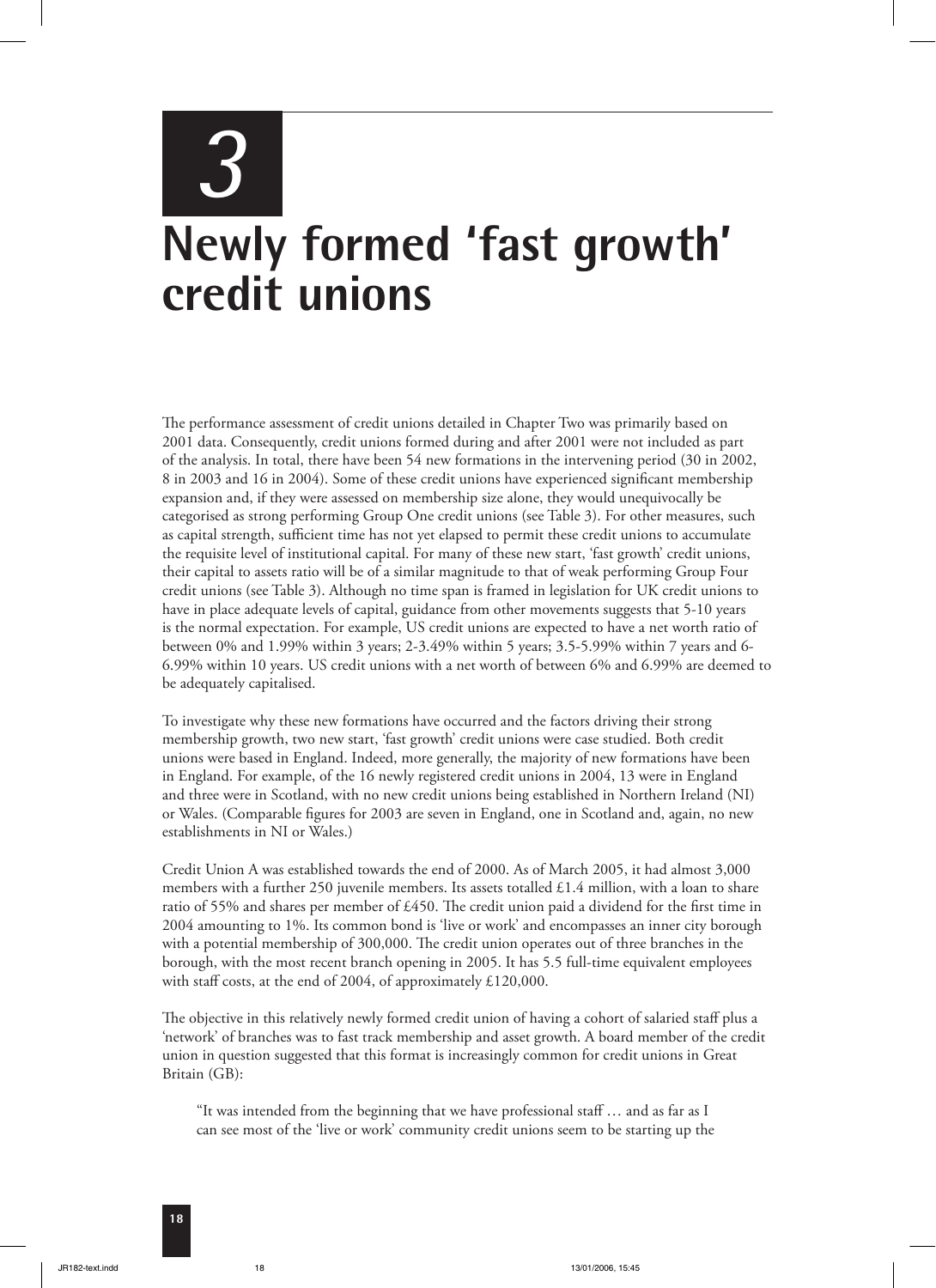same way, unless they already have a history and are, say, transforming themselves from a council credit union into a broader based credit union."

In order to increase the credit union's attractiveness to new members, the credit union is presently moving from a loans policy based on a multiple of savings to capacity-based lending – in other words, loans based on the member's ability to meet the debt obligations:

"Up to now we have been working on borrowing a multiple of savings but now we are moving quickly towards capacity-based lending. That can obviously make a difference in terms of attracting members because we can basically lend immediately."

In conjunction with this shift towards capacity-based lending, the credit union has also begun to utilise PEARLS. It was noted that, through PEARLS, issues surrounding the credit union's capitalisation were coming to the fore (at present institutional capital as a percentage of total assets is less than 2%). However, it was also noted that the credit union considered weak capitalisation a price worth paying for rapid membership growth:

"If we look at the PEARLS we run close to the wind in terms of capitalisation and so forth ... it's an intention ... the objective is to grow fast and develop, not to necessarily be as conservative perhaps as traditionally credit unions have been."

The ability of the credit union to hire staff and operate a 'network' of branches is due to its attracting various grants and subsidies: "We're dependent on getting going as fast as we have through various kind of subsidies and fundings and some gifts from corporates."

For the year ending September 2004, the credit union received in excess of £100,000 in grants, having previously received approximately £70,000 in 2003 and £100,000 in 2002. This funding has in large part been obtained from the borough council and has been triggered by the job creation role of the credit union, but more importantly by the credit union's role in the promotion of social inclusion. As part of its mission, the credit union views as a priority the provision of saving and borrowing facilities to those who are unemployed or on very low incomes.

The credit union considers that after seven or eight years of operation it will be self-sustaining. However, it is at present searching for additional sources of grant income.

Credit Union B was established in 2003. It has five employees who are now all directly employed by the credit union, although a number were initially employed by the borough council with their role, in conjunction with the council's social regeneration unit, that of actually establishing the credit union. The credit union has two branches, with the second branch opened during 2005.

As of May 2005, the credit union had approximately 2,500 members, of whom 400 were juvenile members. The credit union's common bond is 'live or work' and it embraces a potential membership of 600,000. The credit union's membership growth has been achieved in part by targeting those who might otherwise be considered as financially excluded. A representative of Credit Union B stated:

"We have been proactive in opening accounts for people on benefits. One of the key things happening at present is the government arranging for benefits to be paid direct rather than cheques, so that in the last three months we have opened 250 accounts for people on Jobseeker's Allowance."

It should also be emphasised that part of the service agreement for obtaining grant income from the council via, for example, the Neighbourhood Renewal Fund is dependent on the credit unions reaching out to those who are financially excluded.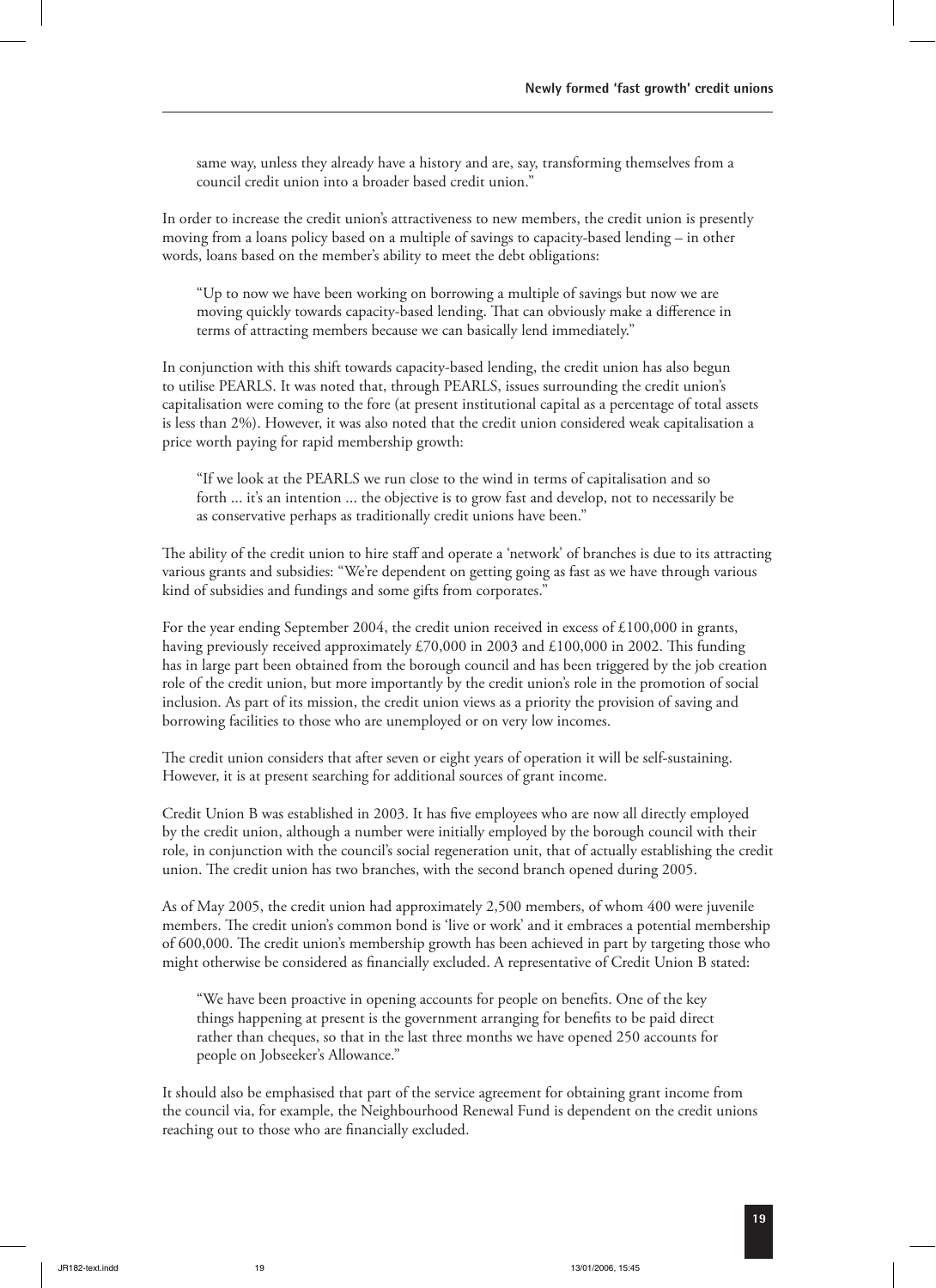As of September 2004, Credit Union B had approximately £620,000 in assets, a loan to share ratio of 54% and shares per member of approximately £290.

Credit Union B has not as yet embraced PEARLS nor capacity-based lending. The credit union requires members to save for a three-month period, with loans then available as a multiple of three times savings up to a maximum of  $£10,000$ . In justifying this more traditional approach to lending, the manager of the credit union, who previously was an area manager for a high street bank, argued:

"I like what we are doing at the moment because there is that commitment to save to start with ... to move into capacity-based lending starts to strike of credit scoring applications like the banks do.… To lend in this environment, it is a great deal of trust ... establishing things that you can't put on the computer as to an individual's circumstances. I personally feel that we should keep away from looking too much like a bank."

Credit Union B is very heavily grant dependent, with the manager estimating that in year one start-up costs were of the magnitude of  $£250,000$ . The 2004 annual report indicates that grants of £127,458 were received in 2003, with this figure rising to £206,911 in 2004. The funding is channelled to the credit union through the borough council's social regeneration unit and is utilised to support the credit union's work in the area of financial inclusion, as well as its role of providing work experience and volunteering, reflecting "its aspirations and ethos as a social enterprise and community business".

The manager of Credit Union B argued that the credit union was an ideal vehicle to help those who might otherwise face financial exclusion and, in that context, more than justified the initial investment amounts:

"To spend initially £250,000 to £300,000 [on the credit union] which at this stage has 2,500 members with the potential to increase further is money well spent. I have only to look at the volume of money spent on advice centres which don't have to have an end product. We have a facility that allows them to budget. We have a facility which allows them to pay in their salaries, keep their benefits. We have a facility which allows them to borrow at non-extortionate rates. So what we provide at the end of the day would be seen as fairly good in comparison to the funding we get."

The business plan of Credit Union B suggests that the credit union can become self-sufficient in six or seven years. It anticipates that self-sufficiency is achievable when the credit union has £9 million in assets, 7,000 members and a loan to share ratio of 70%. Given the present pace of membership growth, the target of 7,000 members should be met. More problematic is the goal of achieving  $£9$  million in assets. This will require the credit union to broaden its appeal to include both the financially excluded and salaried members. Also problematic for this credit union is that it is significantly undercapitalised with a capital to assets ratio of less than 1%.

#### **Final comments on newly formed credit unions**

The two credit unions case studied are in part byproducts of initiatives by local councils in the area of financial inclusion. A 'hothouse' approach has been utilised to establish and develop both credit unions. Key aspects of the approach include the initial project team being organised by the council, the provision of substantive grant income and the employment from the outset of a professional management team to run the credit union. To date, impressive results have been achieved by both credit unions, particularly in terms of membership growth.

This hothouse approach contrasts with the traditional/ethical, volunteer-focused evolutionary process of credit union establishment and development. Although the latter approach is more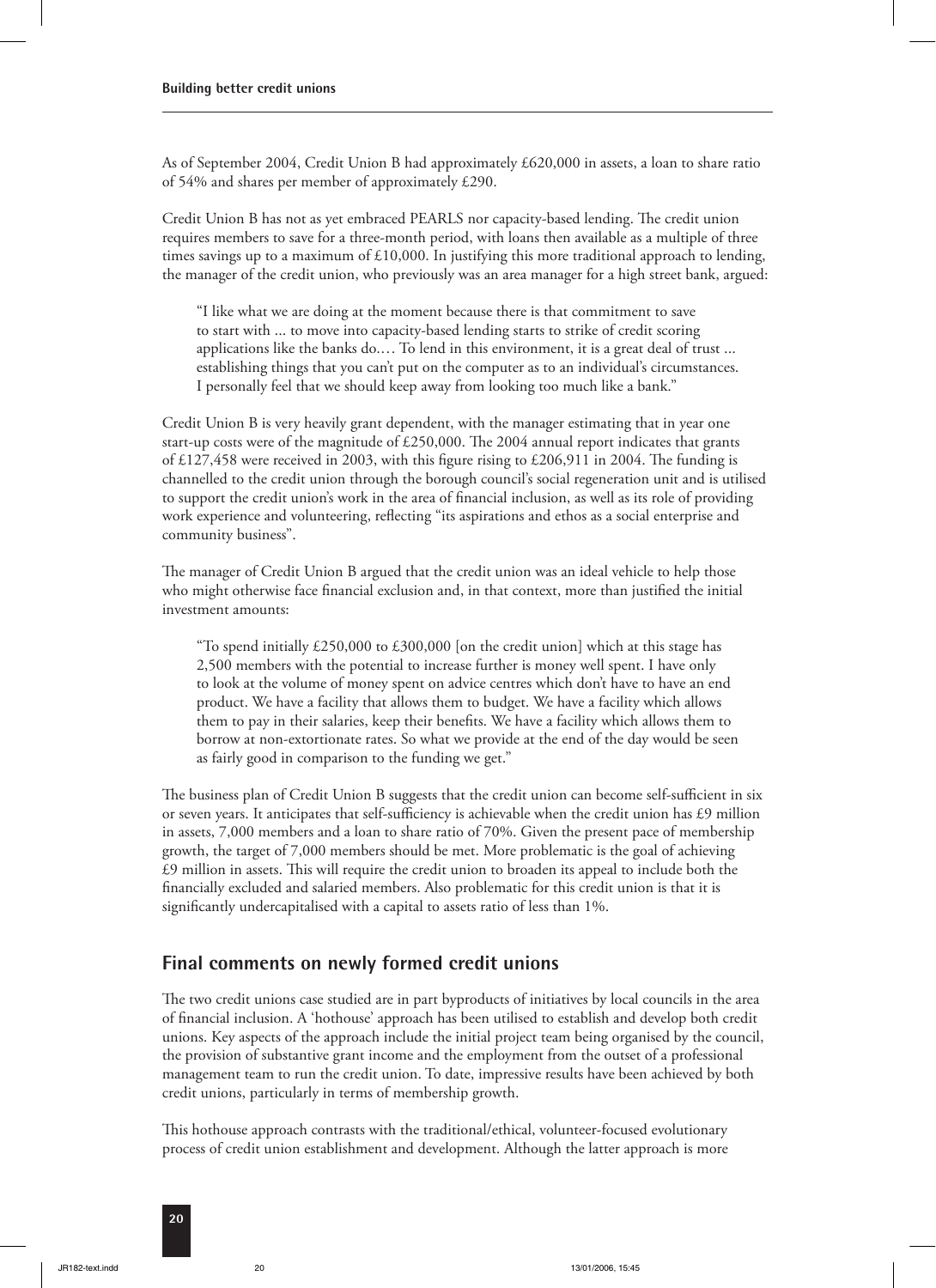protracted, it has the advantage that the credit union board in the formative years will be involved in the day-to-day operation of the credit union. This encourages ownership as well as hands-on knowledge of the credit union's operational requirements. This issue of the board knowing what the credit union was about, and taking ownership, was an issue exercising the management team of Credit Union B:

"The only drawback in terms of the way we were set up is the quality of my board, because they have never experienced what it is like to grow. In the past, in the old style, the volunteers were those that actually ran the credit union. They would be in there on a Monday morning opening up and serving the first few customers. This credit union has never been in that position given the way it has been set up, having paid staff from the outset. So if I could change something it would be that they [the board] would run the credit union before getting paid staff. They have to take ownership."

Both credit unions are presently concerned, and rightly so, with providing a service to those who might otherwise face financial exclusion. The longer term success of both credit unions is, however, critically dependent on attracting a cross section of members from their local communities. As previously highlighted, Reifner (1997) argues that circulating the money of the poor within the poor community creates exclusion ghettos. To be successful in the long term, credit unions must mobilise the money of the rich as well.

Both credit unions have been heavily pump-primed through grant aid and, although both have business plans which target sustainability after six to seven years, it is perhaps apposite to note that the international evidence suggests that dependency on donor funds undermines self-sufficiency and effective performance (Jones, 2003). With reference to UK credit unions, McKillop and Wilson (2003) note that dependency on external grants and subsidy can lead to a lack of entrepreneurship in credit unions. Jones (2003), based on case study analysis of credit unions in the West Midlands, also notes that the termination of grants and subsidies can present credit unions with immense organisational and operational difficulties.

For these reasons, it is important that the business plan projections regarding sustainability materialise. And in this context it was somewhat disconcerting that the manager of Credit Union B should hold the belief that:

"… once you are involved with the borough they will find it very hard to see us go under. If I didn't have the funding in place I probably would get the money because they were behind this venture in the first place."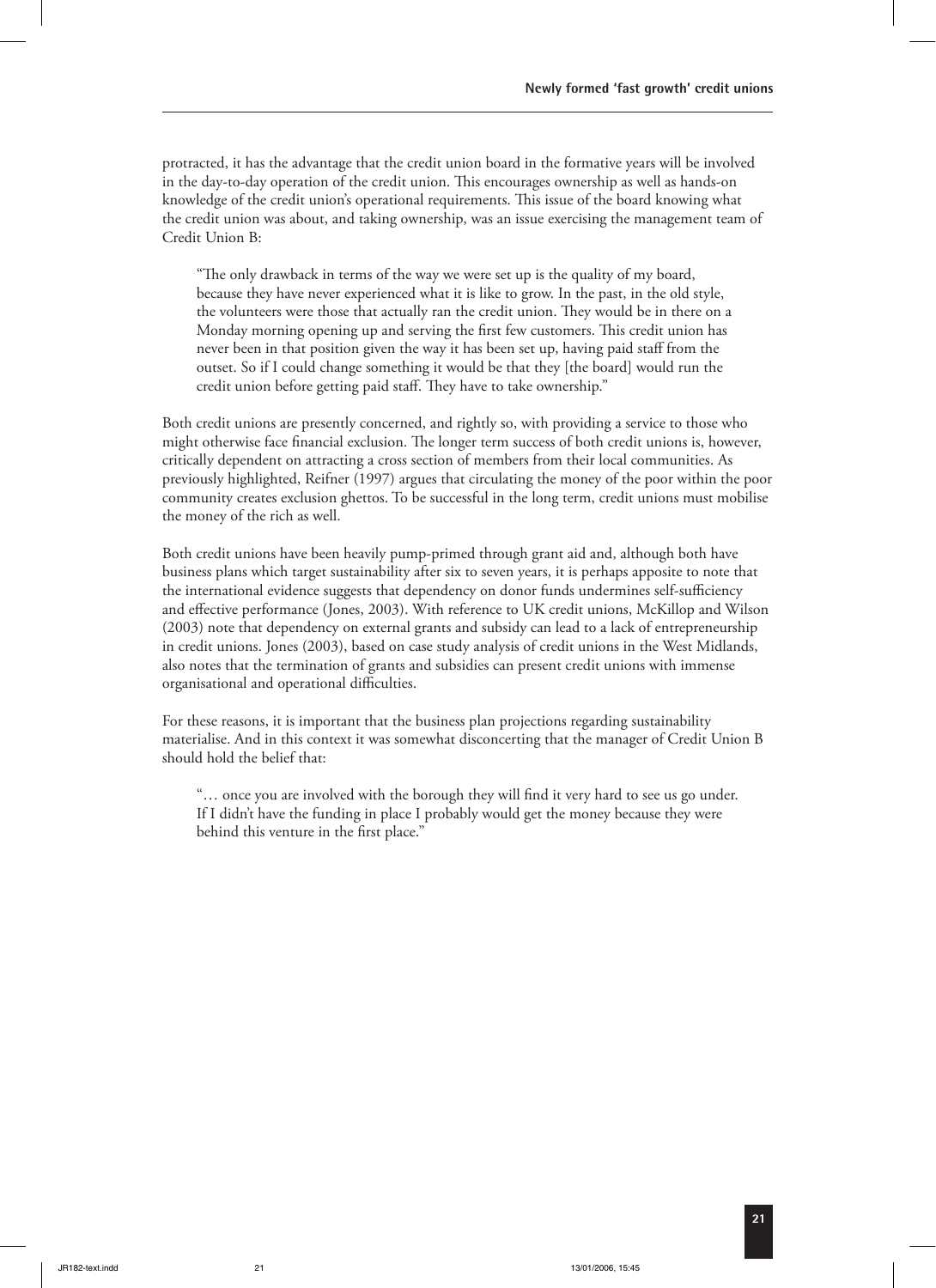# *4* **Case study analysis of UK credit union mergers**

Examining the dynamics involved in mergers among UK credit unions entails consideration of a range of complex factors. This chapter examines, through the detailed analysis of a series of indepth case studies of credit union mergers, the range of drivers identified in recent merger activity. Selection of credit unions as objects of a case study investigation was done on a random basis, although geographical coverage was considered important, which resulted, therefore, in one case study being based in Scotland, Wales and Northern Ireland (NI) respectively, with the balance of case studies being located in England. In terms of the performance classification reported in Chapter Two, two case studies involved weak performing Group Four credit unions, two case studies focused on credit unions drawn from the average performing Group Two and one case study involved a credit union drawn from the strong performing Group One. Interviews were conducted with board members and management from both the acquiring and acquired credit unions. In order to ensure anonymity of the credit unions taking part in the case studies, they are referred to in the later discussion simply by alphabetical letter. Table 5 provides a summary of the dates of mergers and the trade affiliations, assets and membership of the case study credit unions.

The case study credit unions are mostly community-based credit unions. One exception is the very large employee-based credit union located in the north of England (Credit Union F). The Welsh credit union (Credit Union D) started as a public sector employee-based credit union but has become, through a process of mergers involving smaller credit unions, a city-wide community-based credit union. The Scottish credit union (Credit Union C) is one of the largest community-based credit unions in Scotland and is located in an economically depressed area in the west of Scotland. The credit union located in NI (Credit Union E) is the only independent credit union in our sample; the other credit unions belong to ABCUL. The credit union in NI serves a localised community in West and North Belfast. The remaining credit union, Credit Union G, is located in East London. Credit Union G started as a public sector employee-based credit union but has now shifted its common bond to a community-based one.

#### **Theoretical perspectives and empirical evidence on credit union mergers**

Before looking at the results from the case study investigations, it is appropriate to map out briefly key theoretical perspectives on mergers, especially where this relates to credit unions. Within a competitive financial services sector, there appears to be a relentless pressure on providers of financial services to increase their efficiency and attract new customers by increasing their geographical reach and the range of products they offer. Therefore, mergers are seen as instrumental in improving efficiency, whereby both economies of scale and scope might be achieved. In terms of UK credit unions, McKillop et al (2002), in a study of their efficiency, note that UK credit unions suffer from a considerable degree of scale inefficiency, with in excess of 50% of inefficient credit unions subject to decreasing returns of scale (see also Chapter Two). This indicates, however, that these credit unions' efficiency may be increased by either reducing their size or relaxing regulatory constraints on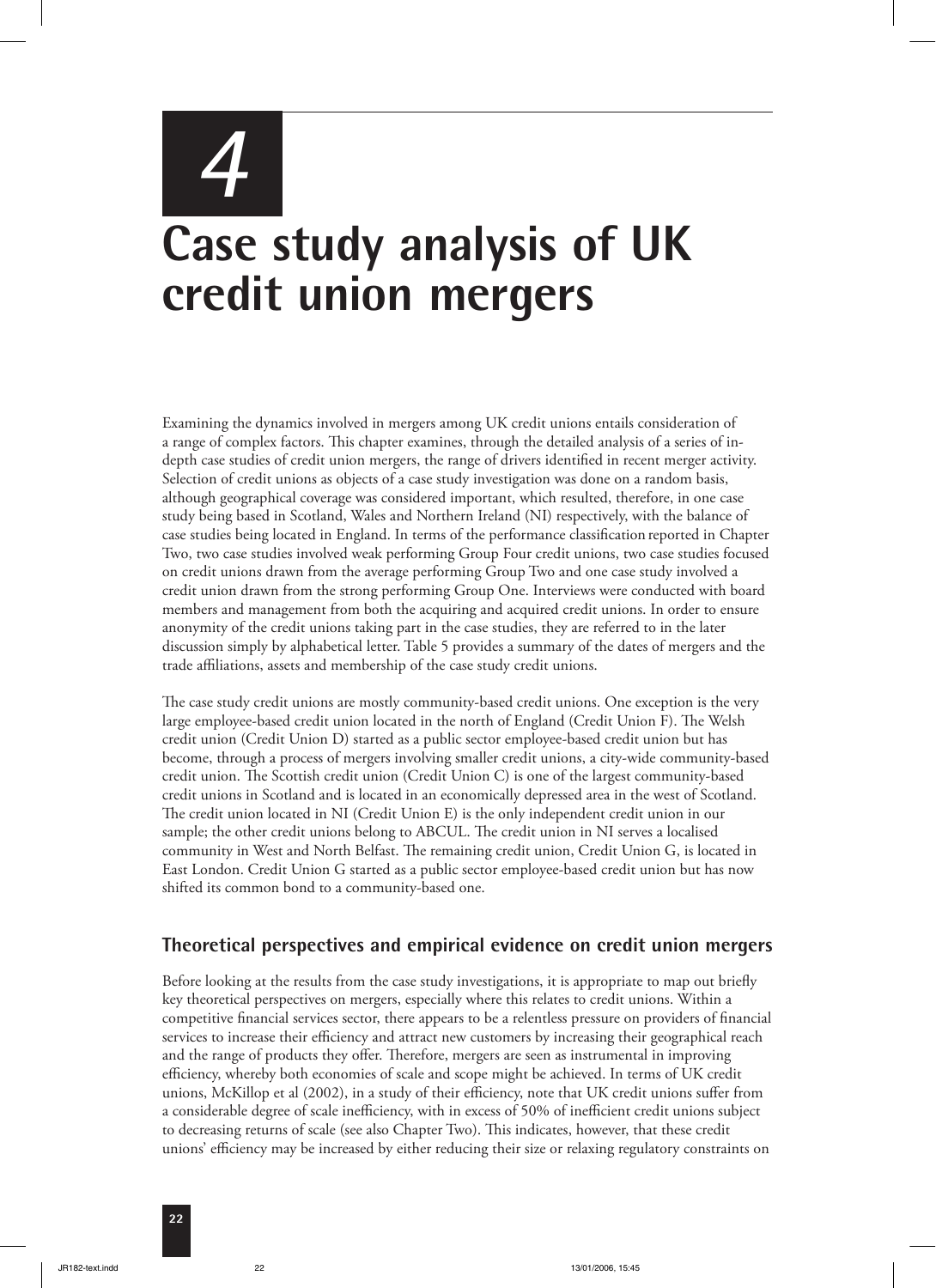| Dominant CU* assets and<br>membership before merger | <b>Merger</b><br>dates                                               | <b>Type of</b><br>merging CU**                                                                                    | Assets of<br>merging credit<br>union                                                           | Membership<br>of merging<br>credit union***                |
|-----------------------------------------------------|----------------------------------------------------------------------|-------------------------------------------------------------------------------------------------------------------|------------------------------------------------------------------------------------------------|------------------------------------------------------------|
| Credit Union C (G2)<br>£4.6m 5,185                  | 2002                                                                 | Community                                                                                                         | £498,288                                                                                       | 649                                                        |
| Credit Union D (G4)<br>£0.87m 1,463                 | 2000<br>2001<br>2001<br>2001<br>2001<br>2001<br>2001<br>2001<br>2001 | Community<br>Community<br>Community<br>Community<br>Community<br>Community<br>Community<br>Community<br>Community | £9,469<br>£28,941<br>£19,409<br>£17,834<br>£25,463<br>£29,397<br>£31,427<br>£32,600<br>£79,744 | 61<br>257<br>198<br>n/a<br>106<br>133<br>117<br>151<br>508 |
| Credit Union E (G2)<br>£1.3m 2,408                  | 1999<br>2001<br>2001                                                 | Community<br>Community<br>Community                                                                               | £421,398<br>£417,016<br>£149,619                                                               | 1,072<br>1,410<br>206                                      |
| Credit Union F (G1)<br>£30.5m 9,961                 | 2004                                                                 | Employee                                                                                                          | £6,200,000                                                                                     | 4,300                                                      |
| Credit Union G (G4)<br>£1.75m 1,692                 | 1997<br>1997<br>2001                                                 | Employee<br>Community<br>Community                                                                                | £92,313<br>£49,357<br>£771,560                                                                 | 200<br>138<br>3,194                                        |

**Table 5: Assets and membership of dominant credit unions and merging credit unions**

*Notes:*

\*All the dominant credit unions are affiliated to ABCUL with the exception of Credit Union E, which is independent. \*\*All the merging credit unions were affiliated to ABCUL with the exception of the credit unions that merged with Credit Union E; these were affiliated to the UFCU.

\*\*\*Note the membership figure here is members on the books; the actual active membership that transfers as a result of a merger is often lower.

the services they are able to provide. Currently, these credit unions operate within narrowly defined boundaries as to the type and range of products they can offer to their members. Larger credit unions have invested heavily in premises, staff and technology and many are classed as being subject to decreasing returns to scale. If credit unions are able to cross-sell higher value services to their members, then the current levels of investment in premises, staff and technology may prove justified.

There is no agreed unitary theory of mergers. Some major theoretical perspectives on mergers draw on paradigms based purely on the outlook of neoclassical economics, although it is unlikely that this model is capable of providing a compelling rationale for credit union mergers. The reason for this is that, under perfect competition and perfect costless information, maximising firms will all simply adopt the most efficient technology, removing the need to merge (Collins, 2003). If the perfect competition assumption is dropped, mergers may be rational if increased market share allows profits to be increased. This seems inappropriate for credit unions as they are not necessarily maximising profits, and the size of any one credit union is small compared to the size of the financial services markets in the UK, meaning it is implausible that increasing market share through merger would precipitate the exercise of market power. Finally, if the assumption of perfect costless information is relaxed, mergers may occur because of information asymmetry, or agency problems; in other words, managers owning less than 100% of the entity they work for may embark on mergers that maximise their utility while not necessarily maximising the benefits to the owners of the entity. Collins points out that this leads to a situation of 'anything goes', meaning that, even though a merger may not appear to make sense, it must be rational (from the manager's perspective) because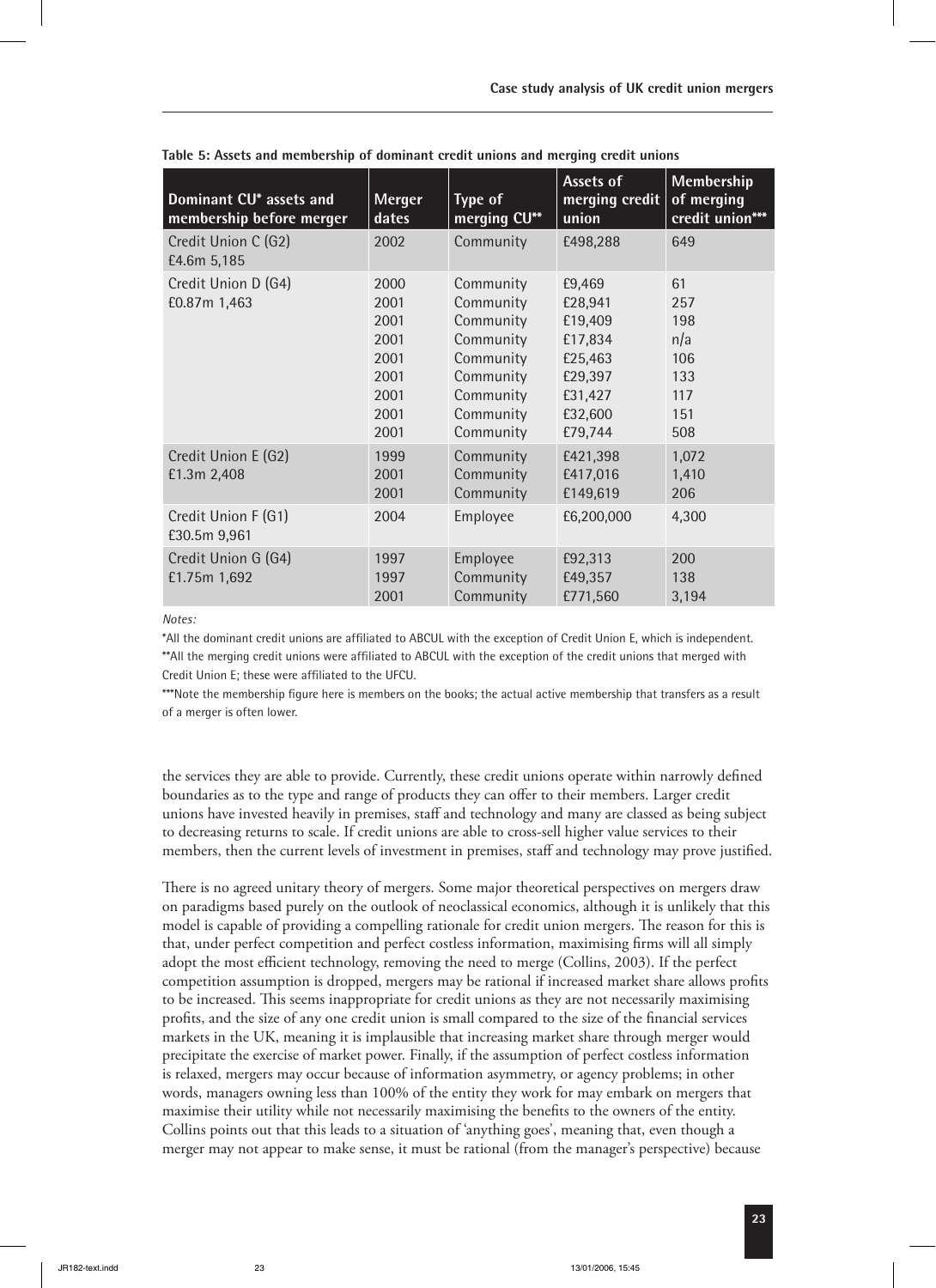of the assumptions of the model. Her view is that neoclassical economics cannot offer an explanation for the cause of mergers other than 'manager knows best'. In contrast, other perspectives draw on New Institutional Economics (NIE). Here, theory allows for the existence of costly transaction costs and for bounded rationality. Under this assumption, people are assumed to behave rationally but to make choices on the basis of imperfect information, meaning an ex post analysis of a particular decision may appear irrational to an observer in possession of superior information. For instance, NIE posits 'that agents produce a range of formal and informal institutions to reduce transaction costs' (Collins, 2003, p 990). In effect, 'institutions are the structure that human beings impose on human interaction' (North, 2000, p 37). Under NIE, individuals deliberately produce institutions in order to promote maximisation and reduce risk; they never arise unintentionally, or through chaos. Both these different perspectives clearly emphasise underlying rational economic behaviour as the key to explaining merger activity.

Paradigms based on rational behaviour, although fairly dominant in approaches to the study of mergers, do not exist unchallenged. For instance, Institutional Economics (IE) differs vastly from the first two frameworks mentioned earlier. This perspective does not, for instance, assume that individuals and/or firms are maximising:

Individuals (and institutions) are fallible; learning and individual action may have unintended consequences for other individuals within the firm, for the firm itself, or for the individual who initiated the change. An action set in motion will have effect, but the effect will vary according to the agency of the individuals involved and the institutions evoked. (Collins, 2003, p 994)

The effect of this is that firms are a hodgepodge of different institutions; combining two does not result in the simple 'sum' of the originals. They may interact in unexpected ways in order to produce the institutions of the new organisation. Under IE, there can be no general explanation for mergers; each one must be examined individually by an (historic) evaluation of the evolution of each organisation. This will encompass factors such as technology, finance, ideology, the role of labour, unions, powerful individuals and groups, and legislative frameworks. (Roe, 1993) The effect of this is that IE is not useful in explaining the reason why a merger occurred unless the merging institutions are studied in detail, which is obviously not going to be feasible a lot of the time. Collins suggests that IE is 'rather better' at examining the consequences of mergers than providing a theory of the reasons for their occurrence.

Mergers have been, historically, extremely prevalent in the more advanced credit union systems found in the US, Australia and Canada. Over 4,700 credit unions were involved in mergers in the US between 1990 and 1995 (Fried at al, 1999). Chmura Economics and Analytics (2004) note that, in the US, the number of mergers among federally insured credit unions has decreased over the 1990-2002 period. From 1990 through 2002, an average of 324 credit unions merged each year. During the first five years of the period, an average of 405 credit unions merged each year compared with an average of 282 over the last five years of the period. In Australia, the population of credit unions fell from 342 to 245 between 1992 and 1998, and Ralston et al (2001) state that 'the decline [was] caused almost exclusively by mergers' **(**p 2278**)**. Both studies cited present evidence on the relative benefits to acquirers and acquirees involved in mergers, and on the characteristics of successful mergers. In Canada, similar rationalisation of credit union numbers has occurred through mergers, and between 1970 and 2004 the number of credit unions in Canada reduced from 7,000 to 600.

Comparison of the major US and Australian studies of credit union mergers, conducted by Fried et al (1999) and Ralston et al (2001) respectively, reveals some interesting findings. It should be noted that Fried et al (1999) use a much larger sample than Ralston et al (2001): 1,654 US merger participants between 1988 and 1995, compared to 31 Australian mergers between 1993 and 1995. However, Ralston et al (2001), in contrast to Fried et al (1999), also include a control group of non-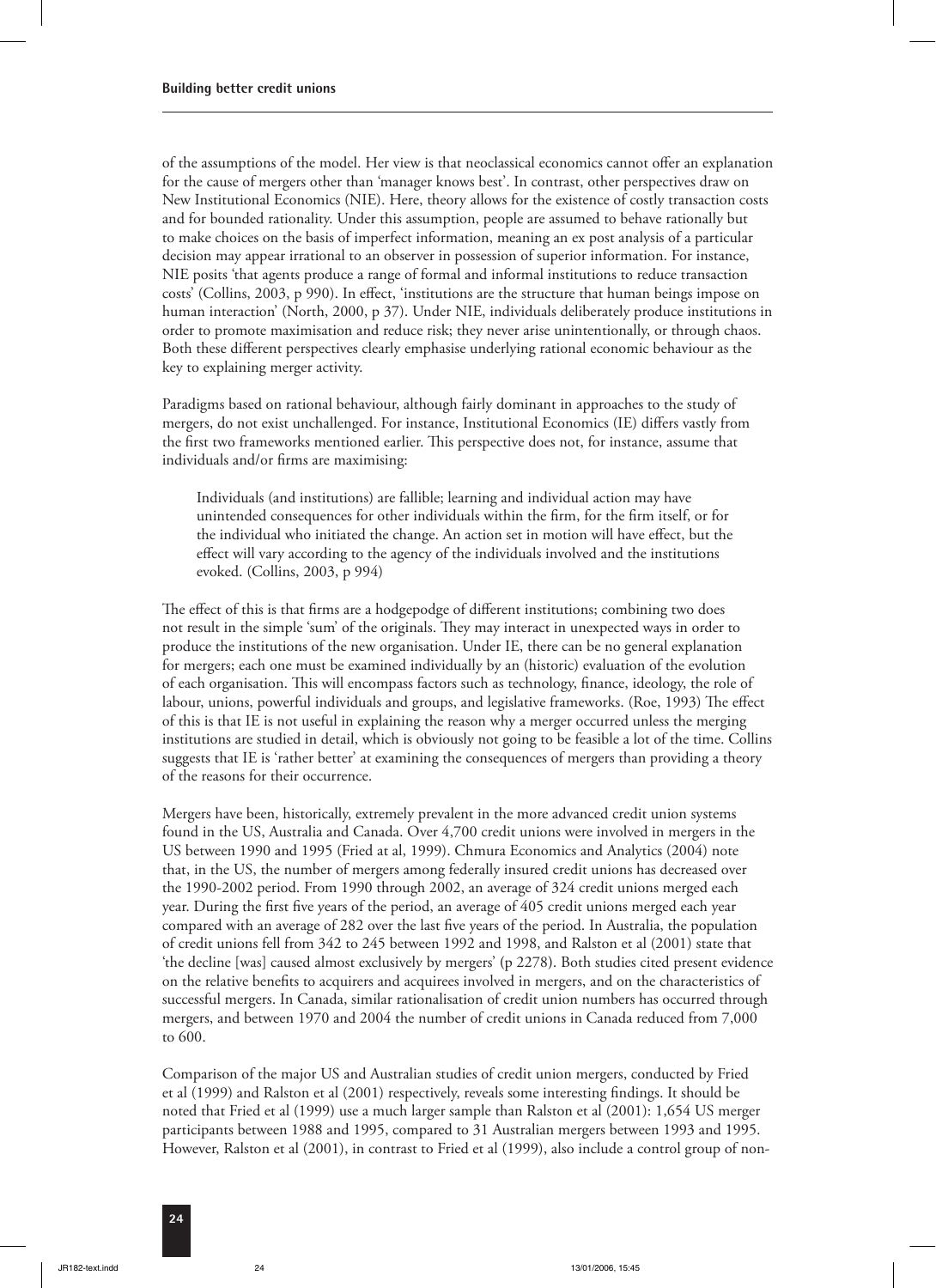merging credit unions to address the question as to whether efficiency gains for merged credit unions are greater than those achieved by credit unions that grow without merger. The Fried et al (1999) study on mergers finds some post-acquisition service improvements in target firms, but no change, on average, among acquirers. They find that about 50% of acquirers and 20-50% of targets suffer a decline in service after a consolidation. Additionally, acquired credit unions are likely to benefit from mergers if they have room to improve in the form of weak loan portfolios and high returns on assets (ROAs), allowing acquiring managers to improve the lending operation and reallocate the high ROAs. Similarly, acquiring credit unions are likely to benefit if they have previous experience with mergers and select employee groups. (Select employee groups are businesses that enter into an arrangement with a credit union that allows their employees to become members of the credit union.) Finally, Fried et al (1999) conclude that merger partners are likely to benefit if they are different, as size differences minimise disruption and other types of diversity create synergies.

The Australian study conducted by Ralston et al (2001) found that technical and scale efficiency gains were found for some of the acquirers and acquirees but that, for an almost equal number, technical and scale efficiency decreased. The greatest benefits were found whenever pre-merger efficiency scores were both low, suggesting that less efficient credit unions have the most to gain from merger, even if their partner is not more efficient, contrasting with the common view that gains should arise when assets are transferred from inefficient managers to efficient managers. In this study, the conclusion is drawn that mergers do not generate efficiency gains superior to those that non-merging credit unions can generate through internal growth. Ralston et al (2001) conclude that credit unions should focus on customer service along with efficiency if they are to continue to survive. While mergers may generate efficiency gains, they can reduce member satisfaction through reduction in staff or branch levels, or through problems caused when integrating systems, procedures and technologies (Rhoades, 1998). Finally, the study suggests that credit unions may best pursue the twin goals of efficiency and customer satisfaction by aligning themselves 'with other small financial institutions and centralised bodies to purchase aggregated services and to outsource specialised technology support and product innovation' (p 2302). The results of both the US and Australian studies are interesting and both highlight the problematic nature of mergers.

In keeping with the IE view on mergers, it is highly doubtful that a unitary perspective can be offered regarding the motivation and consequences of mergers. Therefore, rather than making any attempt to produce an all-embracing explanatory theory, we believe that it is best to let the case studies, at this stage, reveal the recurring issues and themes reported by our sample credit unions in terms of their experience of mergers. Our case studies reveal diverse patterns and unique circumstances. It is worth stressing that the participating credit unions were fully briefed that our remit was to consider credit union mergers that helped create credit unions that could better serve their communities.

#### **The merger case studies: key themes**

No single explanation could be found in the case studies regarding credit union merger activity. Rather, a wide range of themes emerged. Mergers were talked about in terms of combinations of factors, such as:

- a response to volunteer burnout;
- a response to regulatory burdens;
- to promote growth and attract new members;
- to achieve scale economies;
- to employ paid staff and engender greater professionalism;
- to offer wider services;
- to create a more financially viable credit union.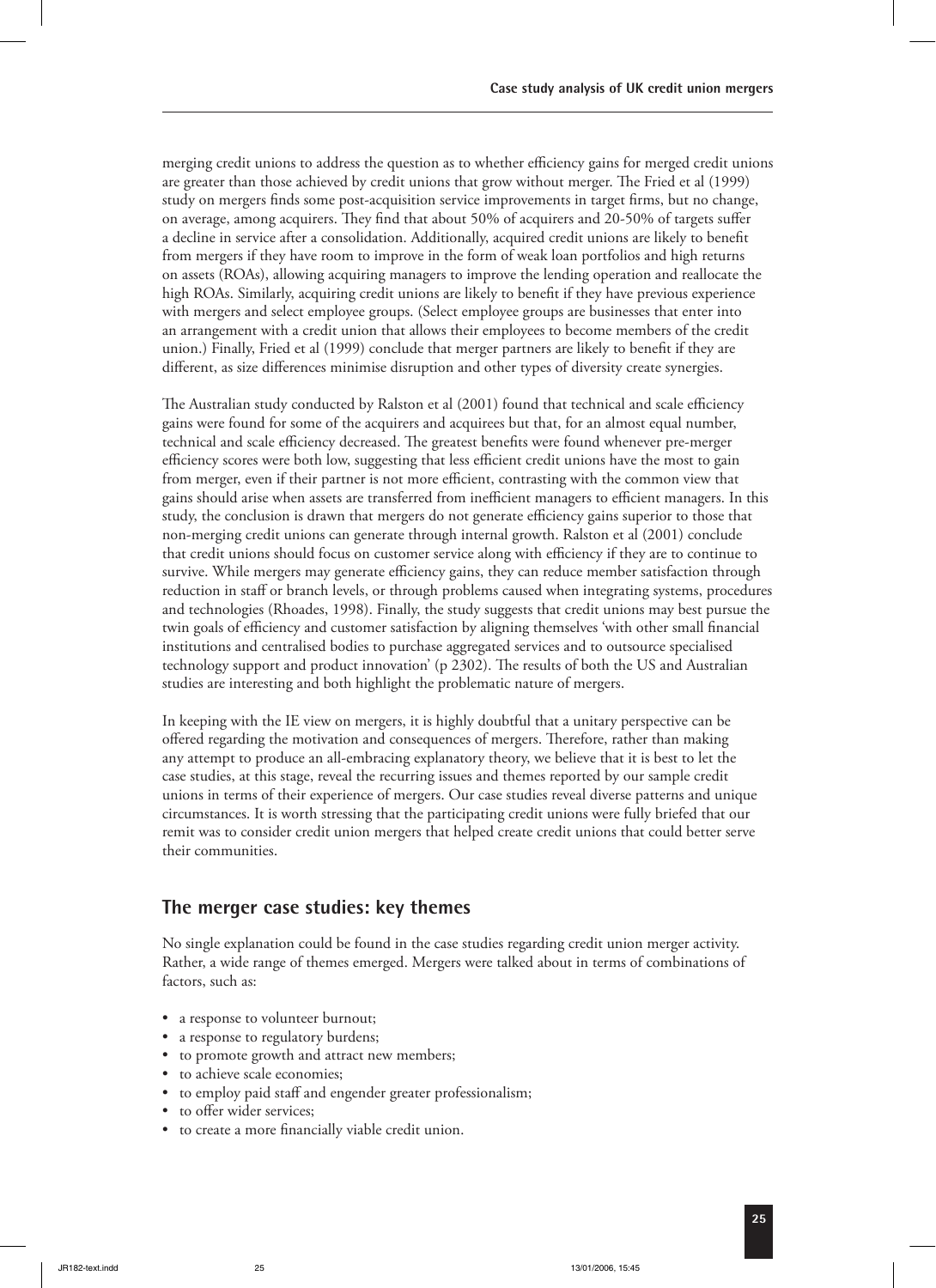Our case study investigation of merger activity within the different credit unions allowed us to explore these various themes in some detail. One important recurring theme was that of crisis. Certainly in two case studies – namely, those involving Credit Unions E and G – there is clear evidence that merger activity had been triggered by financial crisis. Credit Union E, based in NI, has been involved in three mergers since 1999. All three mergers involved small community-based credit unions in close geographic proximity to Credit Union E. In two of the mergers, the underlying reason driving the merger process was insolvency in one credit union and financial irregularities in the second. The reason for the third merger, which occurred in 2001, lay in the simple fact that the credit union concerned "had simply run out of steam and they were done", and this was reflected in a non-functioning board.

Credit Union E found itself under intense pressure to "protect the good name of the movement" by intervening in the case of the two small, independent credit unions with financial difficulties. In one merger, the credit union taken on was insolvent. As the chair of Credit Union E relates:

"We worked with them for about a year, by which stage so much money had haemorrhaged from their organisation that they couldn't pay their members. We took their members in good standing on and even though the share capital was only worth 20 pence in the pound, we gave the value of  $\pounds 1$  for a  $\pounds 1$  of share capital and made them full members of our credit union."

The second instance of merger driven by crisis involved Credit Union E rescuing a nearby credit union where there had been fraud. The net effect of these two mergers was to put Credit Union E into some short-term difficulties. For instance, the chair reported that "When the mergers took place this caused us real difficulty, in that our loan to share ratio was abysmal and has just recovered".

Credit Union E has always operated on the basis of employing paid staff and attributed the failings of the merged credit unions to an overreliance on the role of volunteers: "When you are operating out of a volunteer base and when you are just dithering around with a couple of wee manual ledgers you're never going to make it".

The chair pointed out that Credit Union E had overcome the difficulties engendered by the mergers and that the credit union had continued to grow and prosper. Interestingly, he was of the view that "It has been difficult financially, but, on balance, if I had the choice, I would do it all again".

Credit Union G, which is based in East London, has also been involved in three mergers. The first of these was in 1997 and involved a 200 member healthcare credit union. At that time, Credit Union G had a membership of 1,692 and an asset base of £1,746,223. The history of Credit Union G's merger activity can be usefully located in relation to the ever widening of their common bond, which occurred between 1996 and 1999. Initially, in 1996, Credit Union G moved from having a purely local authority employee common bond to a wider public sector common bond. Again, in 1999, the credit union then adopted a 'live or work' common bond. The nature of the common bond is a fundamental element governing the possibility of credit union mergers as the manager of Credit Union G highlights: "Even if there had been a crisis going on in credit unions, the regulator would not have allowed credit unions with uncommon bonds to merge".

The attraction for Credit Union G to widen its common bond is understandable given the growth of 'contracting out' within local authorities during the 1990s. It also served as a prerequisite in facilitating the first merger in 1997. Thus, as the manager of Credit Union G describes:

"… with contracting out, suddenly a council-based credit union was in a position of having lots and lots of non-qualifying members overnight and therefore in breach of the law which has the limit of 10% non-qualifying members. The result of the new common bond being made all public sector employees therefore enabled this transfer to occur."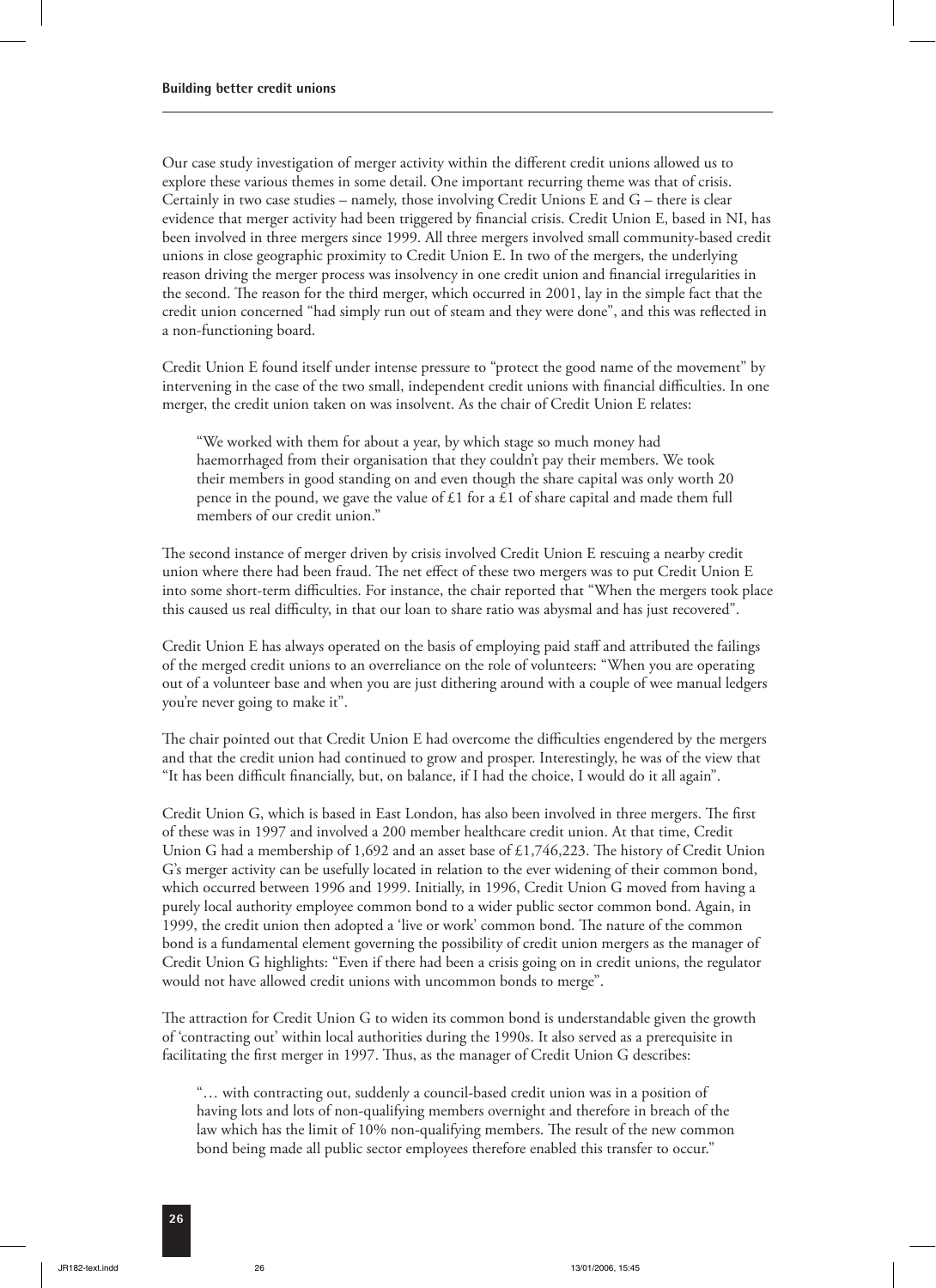Equally, a second change of common bond occurred in 1999 when Credit Union G was the first employee-based credit union to change its common bond to a borough-wide 'live or work'. This has become a major trend in the UK since then, with local authority employee-based credit unions similarly opting for 'live or work' common bonds. This shift to wider 'live or work' common bonds has been coterminous with the philosophy of 'reaching out to the community' implicit in the financial inclusion agenda of many local authorities. The change of common bond by Credit Union G therefore provided a demonstration that others were to follow, and this has created a sea change in a trend towards wider common bonds. Up until then, the largest common bond encompassed the 100,000 population of the Isle of Wight. With its change to 'live or work', Credit Union G now had a potential membership of 250,000.

The second merger for Credit Union G involved a weak, struggling credit union nearby. As the manager put it, "… they couldn't manage things; they didn't have enough volunteers and had no paid staff".

The third merger, in 2001, gained national prominence and was widely reported in the press. Here, there had been alleged financial irregularities and the Financial Services Authority (FSA) had been called in by a whistleblower. The consequence of this was that, after conducting an audit, the FSA intended to liquidate the credit union concerned. A potential national crisis seemed possible:

"Credit unions at that time did not have a share protection scheme in Britain, and if liquidation had occurred members would have lost real money which would have been immensely damaging for credit unions in the area, but also massively damaging for credit unions in Britain."

In these circumstances, Credit Union G felt it had no choice but to intervene and, to a large extent, was pressurised by the wider credit union movement to do so. However, the immediate consequence of this merger for Credit Union G was to weaken its own financial base, and it has taken until very recently to rebuild its capital base. The merger itself was only possible with the assistance of the wider credit union movement through donations to help make up some of the financial shortfall in the crisis credit union. Credit Union G has continued to grow and now has membership of some 4,800 and assets of £4.2 million. Much of this recent growth has been funded through grants aimed at supporting financial inclusion; Credit Union G received £65,000 in 2004 in grant support and  $£125,000$  in 2005. In the view of the manager, the mergers have helped to attract new members, safeguarded members' savings and also created a more conducive environment in which services are provided. Credit Union G is nevertheless clear about the primary cause of the mergers: "In all three cases, the mergers were because of weak credit unions."

Credit Union G reported a changing role for volunteers where the credit union now employed staff to undertake operational tasks. The role of volunteers is still important on the board, and Credit Union G also sees a major role for volunteers "as vanguard soldiers in promoting credit unions in the community".

This promotional role is linked directly to the credit union's desire to tackle financial exclusion, where it has set itself the task of directly competing against doorstep lenders.

Credit Union C is the largest community-based credit union in Scotland, located in an industrial town that has lost most of its traditional heavy industry. In 2002, a smaller adjacent community credit union with 650 members and  $£480,000$  assets merged with Credit Union C. This smaller credit union was 'a going concern' and was financially sound. Two main reasons were given for this merger. In the words of the full-time worker from the smaller credit union, the first reason was 'volunteer burnout':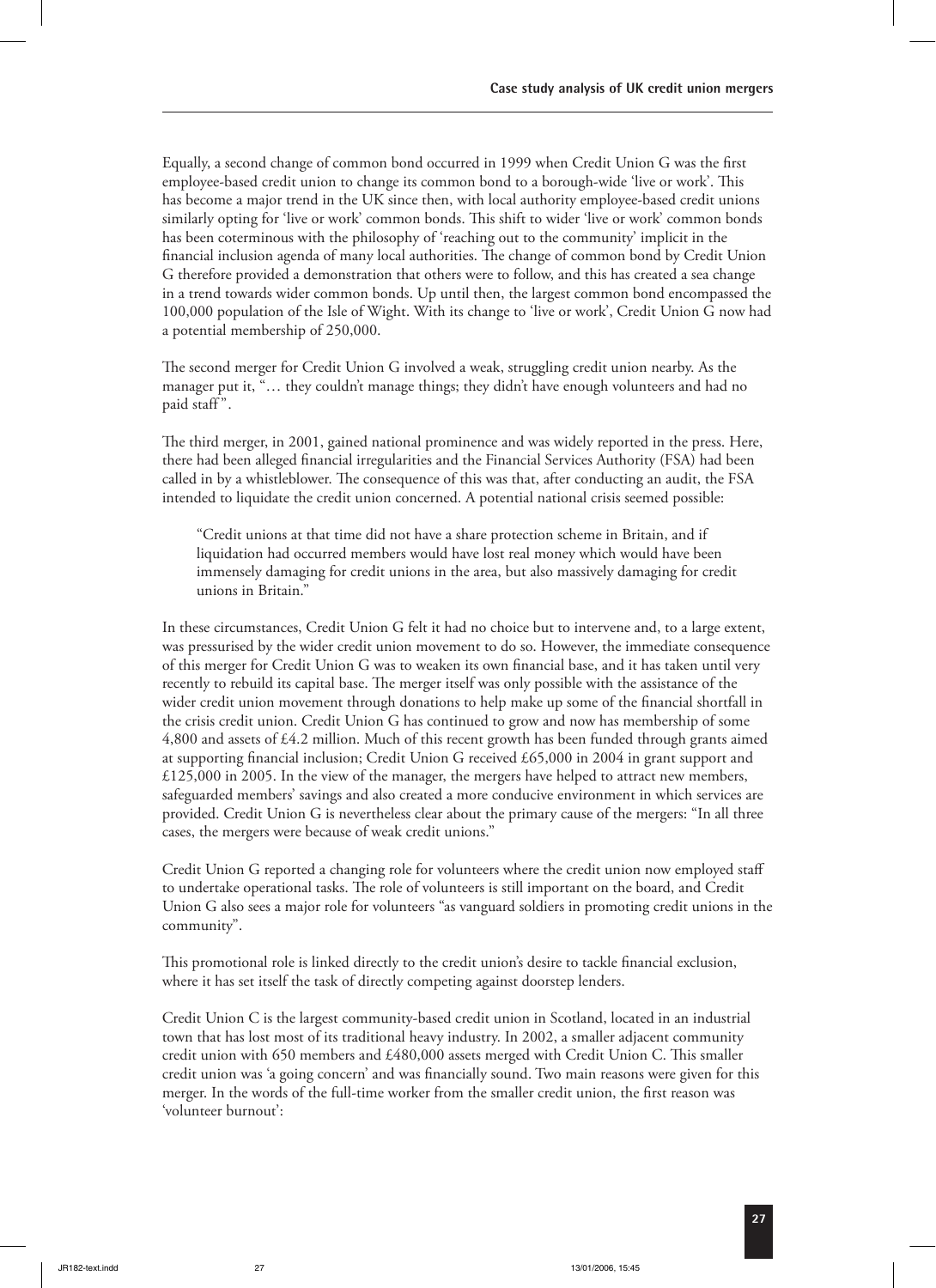"That was the main factor, that the board themselves started discussing it, they were all old, they had been doing it for 20 years, and, being honest, they were tired and there were no new ideas coming forward. That's why they started discussing the merger."

Similarly, this respondent indicated that increased regulation by the FSA had also been a major factor: "The FSA came into being and we were hit with all this bumf and we really couldn't cope with it".

The smaller credit union was stagnating, recognised this and saw the merger as the only opportunity available to them: "We knew that we were standing still and the only scope for growth was joining with [another credit union]".

The full-time worker in the smaller credit union helped drive the merger through. Although there was some dissension among members, the merger took place relatively smoothly and it was sold as a coming together of similar credit unions:

"It wasn't a takeover, and we were quick to point that out to our members. It was really a transfer of engagements."

It was reported that it is likely that the common bond of Credit Union C will, in the future, be further enlarged to encompass a wider geographical area, and this in turn might involve future mergers.

With Credit Union D, a change in their common bond from an 'employee' common bond to one that is based on a city-wide 'live or work', was the precursor to a series of nine mergers. These mergers or, more correctly, transfer of engagements, involved very small community credit unions within the city in which Credit Union  $D$  is located. The impetus for these mergers was the desire by Credit Union D to focus its future growth aspirations on the potential afforded by a city-wide common bond. However, the mergers have proved to be disappointing in heralding a new era of membership growth. As the manager of Credit Union D expresses it:

"… with hindsight we tried to do too much too soon. We were not a big credit union and we were expected to expand at the same time as transferring in eight other credit unions. I think we actually lost our core employee members ... well, not lost them, but not gained them at the rate we were gaining them before, because we became too focused on promoting ourselves in the community, we sort of lost the plot in our core business."

It should be noted that Credit Union D received some grant funding to assist with the mergers, but now views the support received in a circumspect way:

"We've had some grant funding because of the mergers. I would say it's not done us too much good. As well as additional staffing costs, it was sought specifically for marketing and it was spent on advertising that hasn't actually increased our membership. The grant involved a lot of administration work and we did not receive as much as we had been promised. So my thoughts on grant funding aren't too positive and it's not something I'm going to go chasing after as the main substance of our business. Our aim is to regain our sustainability and budget accordingly."

Since the merger, the approach of Credit Union D has been to 'refocus' on their core membership and achieve clarity about their role. The manager of Credit Union  $D$  is dubious of 'grant chasing' and sees the role of the credit union as a financial institution providing value for money for its members: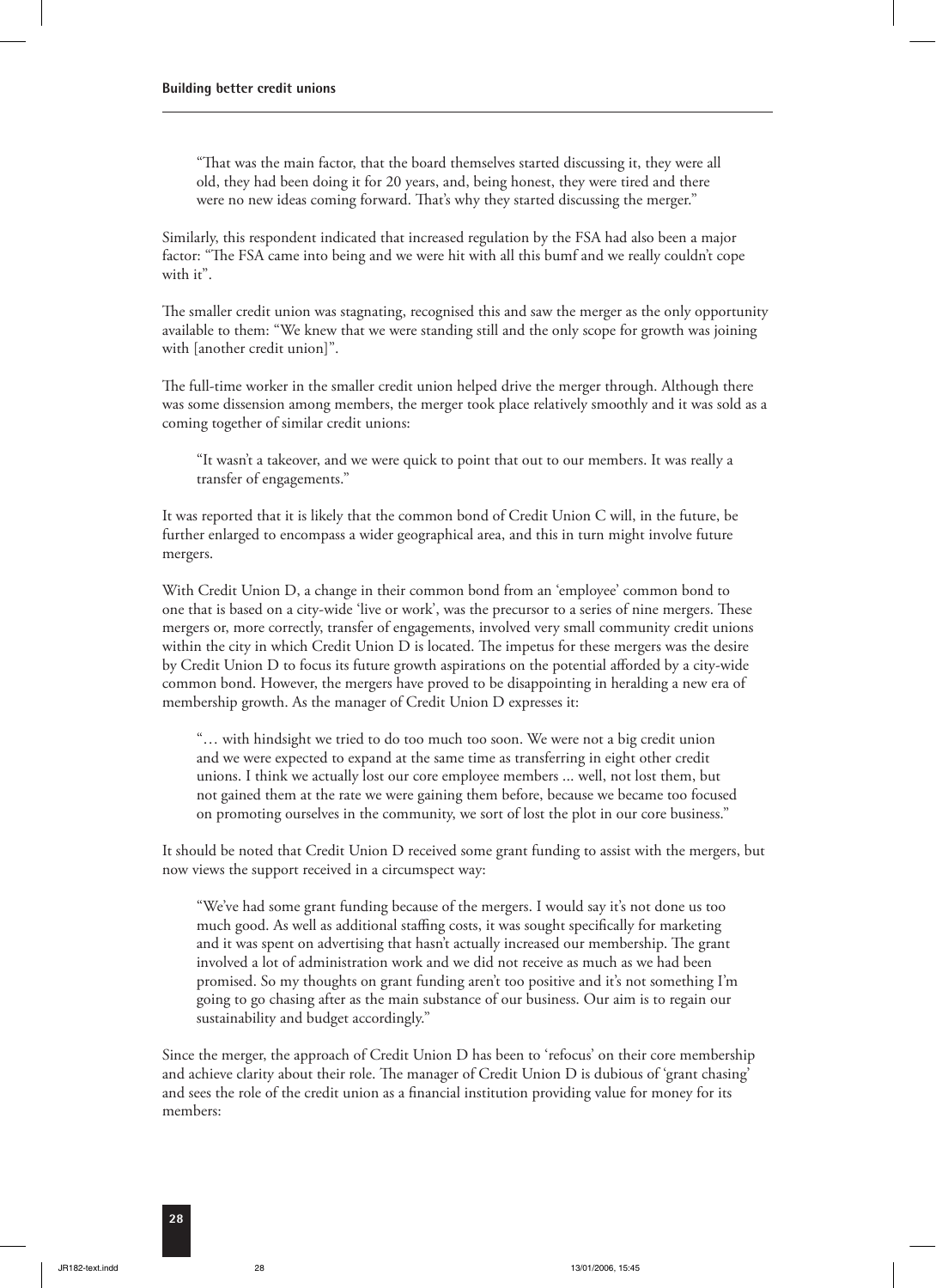"… I see us primarily as a financial company, not a social service, whereas I think a lot of credit unions see themselves the other way round. Recent research has shown that people don't join credit unions for ethical reasons. Promoting ourselves for our ethics is not particularly likely to increase our business, whereas we can retain our ethics and if we promote ourselves as a really good value for money financial services provider available to all then hopefully we will progress."

The dynamics of merger activity is qualitatively different in the case of Credit Union F in that it is the only merger that could be genuinely described as 'strategic'. This credit union is a large, employee-based credit union which had achieved a high level of membership penetration and was actively seeking ways in which it could expand its membership base. Although a number of credit unions with similar common bonds had met to discuss mergers, this came to nothing and Credit Union F decided to go for a national common bond to cover England and Wales. The intention behind this was to capture the membership of similar employee groups where credit union services did not exist. Other credit unions involved in the initial merger negotiations, however, did not appreciate this move, which contributed to the disintegration of merger talks: "Other [similar] credit unions saw the [national common bond] as a threat, but what we were interested in wasn't the 'territory' of these other credit unions but the [employee groups], which [have] no credit unions".

Credit Union F, which covered three separate employee groups in the north of England, targeted a similar credit union in the Midlands that covered some 21 employee groups throughout England and Wales. The rationale for the merger was mutual benefit: "The reason for the merger was that they wanted Version 2 status and we wanted to expand our membership base".

Credit Union F had attempted to grow its membership through expensive marketing campaigns but with little return, and this added to the impetus for merger. Additionally, even with a national common bond, the fact that employers will only recognise one credit union for payroll deductions created a powerful limiting factor in gaining membership within an employee group where a credit union already exists. Merging with another credit union therefore offered a better strategy for membership growth. Also, the merging credit union did have a small liquidity problem and this simply added to the case for merger.

Credit Union F sees itself as competing with the banks and building societies. Its loan to share ratio is approximately 100%. The merged credit union offers a competitive loan rate and special rates for new members. It uses capacity-based lending rather than a multiple of savings. It also pays a healthy dividend to members. The credit union's sound financial performance is, perhaps, a direct reflection of its membership base, where its members are in a job for life.

This merger was motivated purely by the pursuit of growth. As the credit union manager states: "It's a lot easier to grow through mergers, rather than trying to grow through increasing our own assets and building up our own reserves".

The merger has presented some new challenges for Credit Union F, especially in establishing a computer network between two offices one hundred miles apart. Merging a Version 2 and a Version 1 credit union similarly has posed challenges. However, the view is that the merger has been exceedingly successful and the manager of Credit Union F confidently predicts that it is only a matter of time before there will be one credit union serving all such employee groups in England and Wales.

As part of the case investigations, each credit union was asked to rank a predetermined list of merger 'drivers'. Table 6 provides summary details of the responses to this rating exercise. There are two areas that are identified as marginally more important reasons for merging than the rest. One is 'to create a financially viable credit union'. The average score for this criterion was 3.4 and three credit unions highlighted this reason as extremely important. In a related vein, the criterion 'to safeguard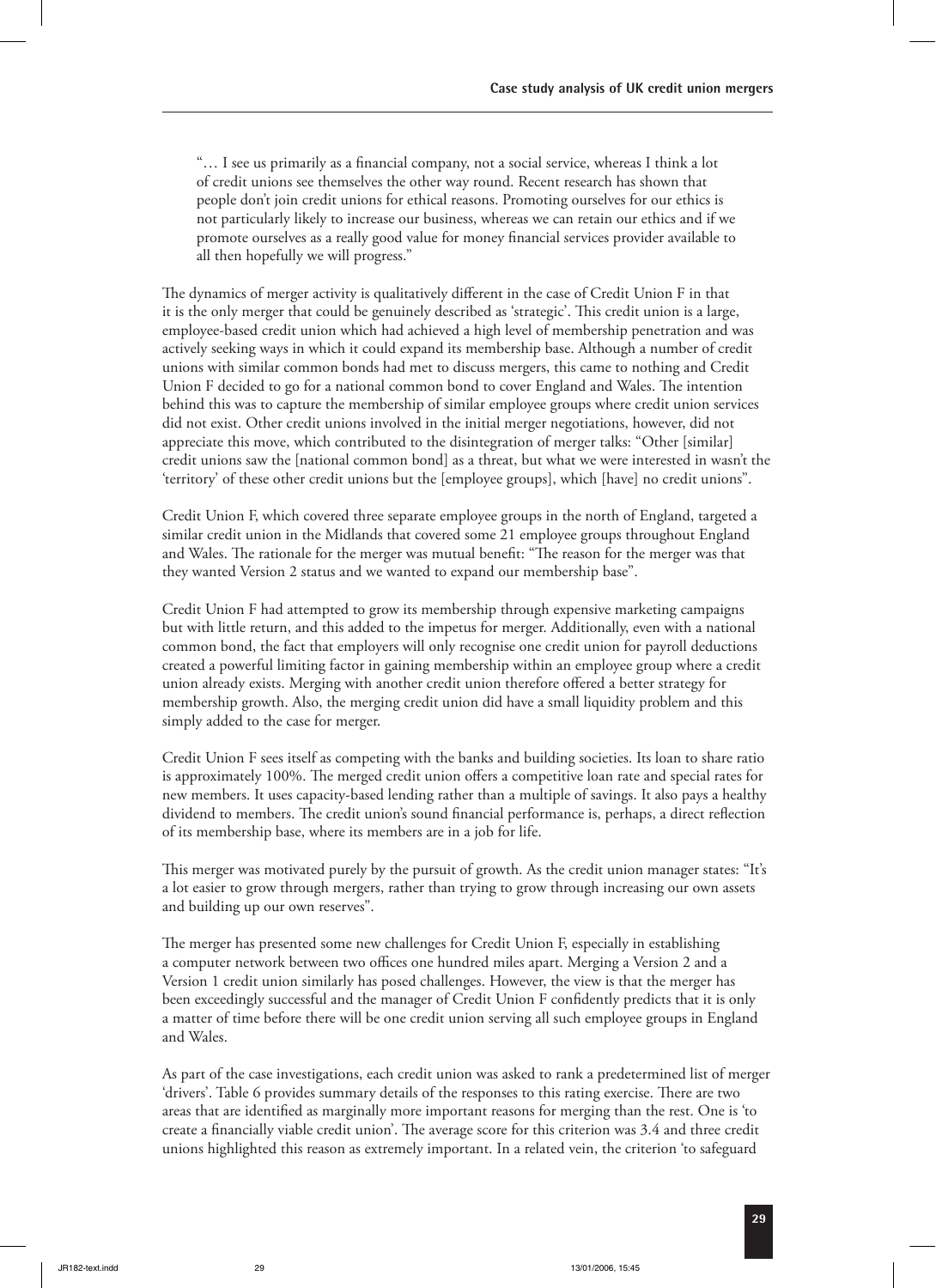| Factors - 1 not important to 5<br>extremely important              | C              | D | E.             | F              | G | Average<br>score |
|--------------------------------------------------------------------|----------------|---|----------------|----------------|---|------------------|
| To create a financially viable credit<br>union                     |                | 5 | 5              |                | 5 | 3.4              |
| To safequard members' savings                                      | $\mathfrak{D}$ | 3 | 5              |                | 5 | 3.2              |
| Difficulties due to the FSA's stricter<br>regulatory regime        | 5              | 5 |                | 3              |   | 3.0              |
| Widen and diversify common bond                                    | 3              | 5 |                | $\overline{4}$ |   | 2.8              |
| Offer a wider range of services                                    | $\mathfrak{p}$ | 5 |                | $\overline{4}$ |   | 2.6              |
| Volunteer burnout                                                  | 5              | 1 | $\mathfrak{D}$ | $\mathfrak{D}$ | 3 | 2.6              |
| Avail of scale economies                                           |                | 5 | 1              | 5              |   | 2.6              |
| Offer better priced services                                       |                | 5 | 1              | $\mathfrak{D}$ |   | 2.0              |
| Potential to move from 'volunteer-<br>based' to 'paid staff-based' | 3              | 3 | 1              |                |   | 1.8              |

**Table 6: Summary of ranking exercise on merger drivers**

members' savings' was also viewed as important, with an average score of 3.0 and with two credit unions identifying this reason as being extremely important.

#### **Shared services as an alternative to mergers**

An alternative to mergers is for credit unions to avail of 'shared services' in order to gain operational efficiencies and professionalism. Although well developed in other credit union systems, the UK has not seen this development take root until recently. As part of our investigations, a new shared services organisation which serves six credit unions in London was studied. This organisation is a company limited by guarantee and operates on a not-for-profit basis. It aims to provide services based on the sharing of resources such as computers, printers, staff, software and knowledge. Currently, it offers an accounting and membership management service, which includes maintaining the accounting and records database, and producing FSA returns and reports for credit union directors. This organisation was part grant-funded to help with initial start-up costs.

This organisation has ambitious plans to increase the number of credit unions it serves, and also to enhance the services it can provide. Thus, it aims to provide a members' enquiry service, including enquiries for loans, share withdrawals, the enrolment of new members and the issuing of members' statements. Similarly, it sees itself having a development role by helping credit union members to manage bad debt and deal with their member communications, and by undertaking research projects and funding bids on their behalf. The manager accepts that extending coverage within London is proving difficult and that his organisation is being squeezed: "We would love to be involved across London; the difficulty is that in a number of areas ABCUL is promoting this borough-wide common bond...".

Currently only serving small credit unions, the manager also recognised that, as these grew larger, his member credit unions might have an incentive to bring things back in-house: "It shouldn't take them too long to realise that instead of paying our fee they could pay a part-timer".

Although, to balance this, he pointed out that member credit unions were to a degree locked in due to their dependence on computing and technology services – for instance, the PayPoint system. His view was that shared services offered economies of scale and that they still had a long way to run before his client credit unions questioned the economic viability of shared services.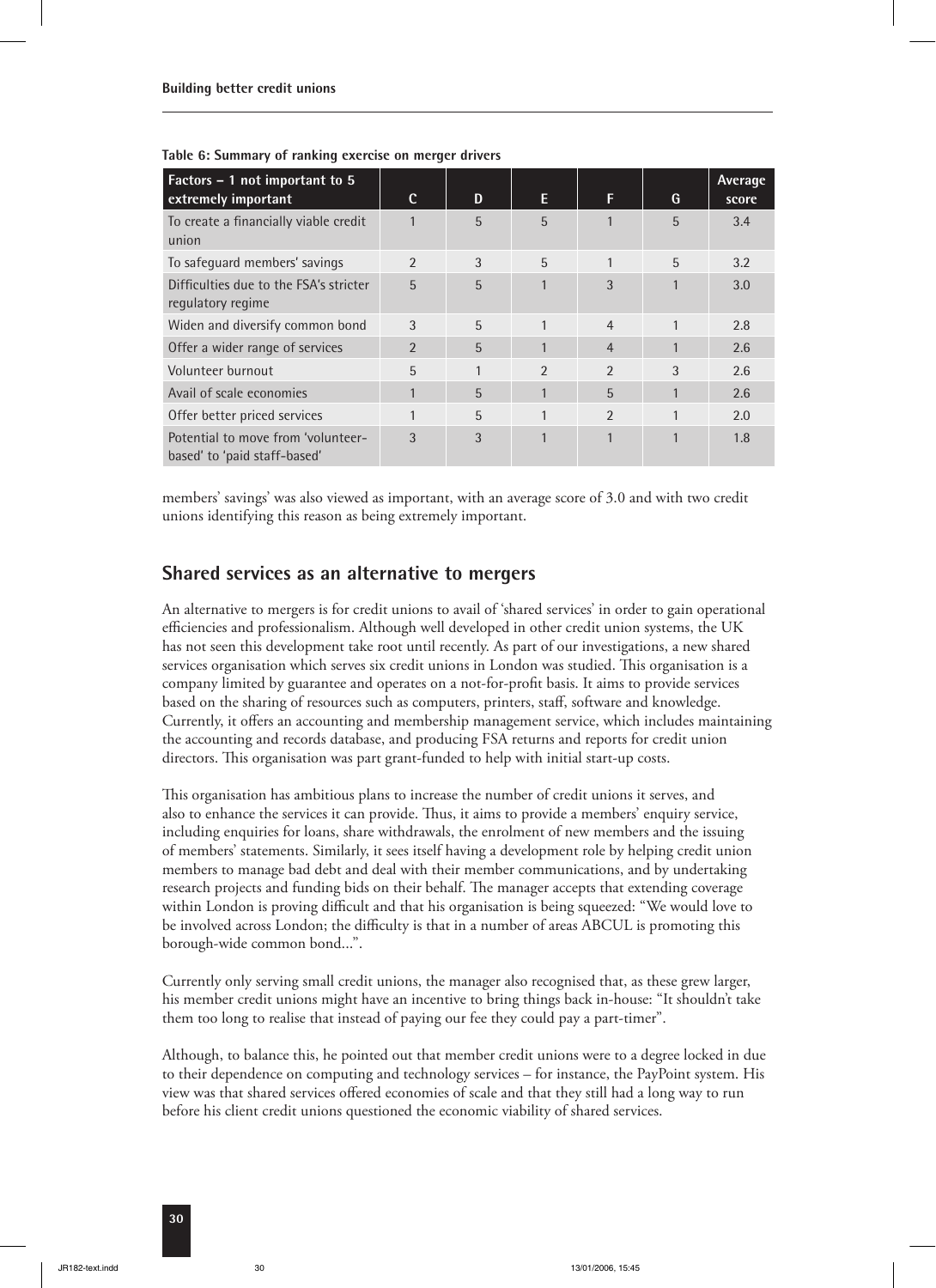While shared services are a theoretical alternative to mergers, the reality is that, as an option, it is unavailable to the vast majority of credit unions, and the London case study shows that the provision of common services are very much in the infancy stage of development.

#### **Final thoughts on mergers**

The primary driver for mergers identified in most of the case studies is the existence of weak credit unions and the desire to create a financially viable credit union within which members' funds are safe. Beyond this, other factors interplay in unique ways to influence merger activity. As seen, the trend for wider common bonds is an important feature, which undoubtedly provides the necessary scope for mergers. In the majority of cases examined, the evidence was that mergers were often 'reactive', dealing with the problems encountered by small community credit unions. In this sense, these mergers were essentially 'mopping up' exercises. There was at least one instance where the merger involved more genuine 'strategic' reasons and here the merger was driven by growth aspirations. It is not accidental that this more strategic case involved a high performing credit union in Group 1. In some cases, the performance of the acquiring credit union was adversely affected by the merger, but this was recovered in the longer term. There was agreement in most of the case studies that, despite some of the problems encountered, the mergers had worked out. In assessing the case study mergers, it can be seen that each of them was unique and the product of particular circumstances, and this explains why the weighting of factors considered important by the credit unions involved differs in each case study.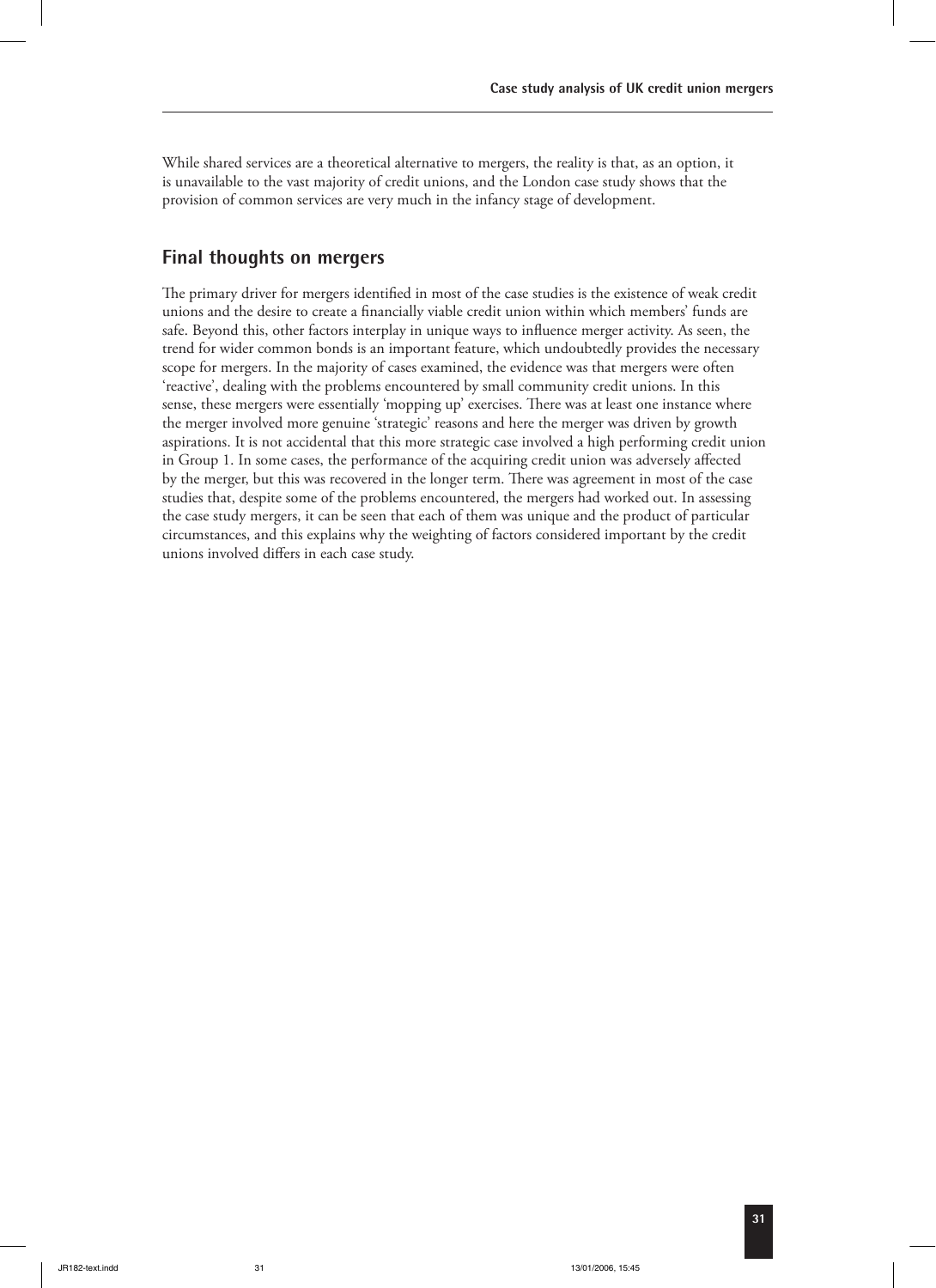# *5* **Factors driving differential credit union performance**

This aspect of the investigation is also case study in format. A total of 15 credit unions are considered. Seven of the credit unions are strong performers – that is, they have a Data envelopment analysis (DEA) score of 1 (see Table 4) and are categorised as a Group One credit union on the basis of the financial ratio analysis (see Table 3). Four credit unions are average-to-good performers – that is, they have a DEA score of between 0.5 and 0.75 and are classed as a Group Two credit union on the financial ratio analysis. Four credit unions are marginal performers with a DEA score between 0.3 and 0.5 and, from the financial ratios, are identified as Group Three credit unions. Group Four credit unions were not considered for case study. These credit unions are so weak that they will almost certainly not survive as they are presently constituted. Indeed, many of these credit unions are now in the process of amalgamating with other 'stronger' credit unions.

e 15 credit unions under case investigation were geographically spread: five in Scotland, four in England and Wales and six in Northern Ireland (NI). Four of these credit unions could be considered rural credit unions, with the remainder urban. There was also a mix of common bond types: six community or residential, four 'live or work', two employment or industrial and three associational. In terms of affiliation to trade bodies, seven were affiliated to the Association of British Credit Unions (ABCUL), five were affiliated to the Irish League of Credit Unions (ILCU), two to the Scottish League of Credit Unions (SLCU) and one to the Ulster Federation of Credit Unions (UFCU). Finally, there was considerable variation in the size distribution of the credit unions, with the smallest having an asset base of approximately £280,000 and the largest having assets of approximately £40 million.

The case studies took place at the premises of the credit union in question and, in most cases, were carried out with a mix of the office manager, the treasurer and the chair of the credit union board. To encourage interviewees to be as open as possible, it was stated that the interviews would be reported in such a way as to prevent specific statements being attributed to particular individuals or associated with individual credit unions.

The objective of this part of the analysis is to undertake a compare and contrast investigation of credit unions in an effort to identify operational aspects which may contribute to the relative success of individual credit unions. Information on the operational aspects of the 15 case study credit unions is presented in Tables 7, 8 and 9. The data are categorised in terms of the three groups (One, Two and Three). Where financial information is presented, it is for year end 2003. In a more negative vein, this compare and contrast methodology will also be utilised to consider those aspects of a credit union's operations which hinder development. This, however, should not be taken to mean that a unique template exists which, if implemented, will in every case succeed in transforming a poorly performing credit union into a strong performer. Indeed, what might work and be appropriate for one credit union may not be appropriate for another, perhaps because of differences in credit union ethos and philosophy. Furthermore, it should not be taken that, because a credit union is identified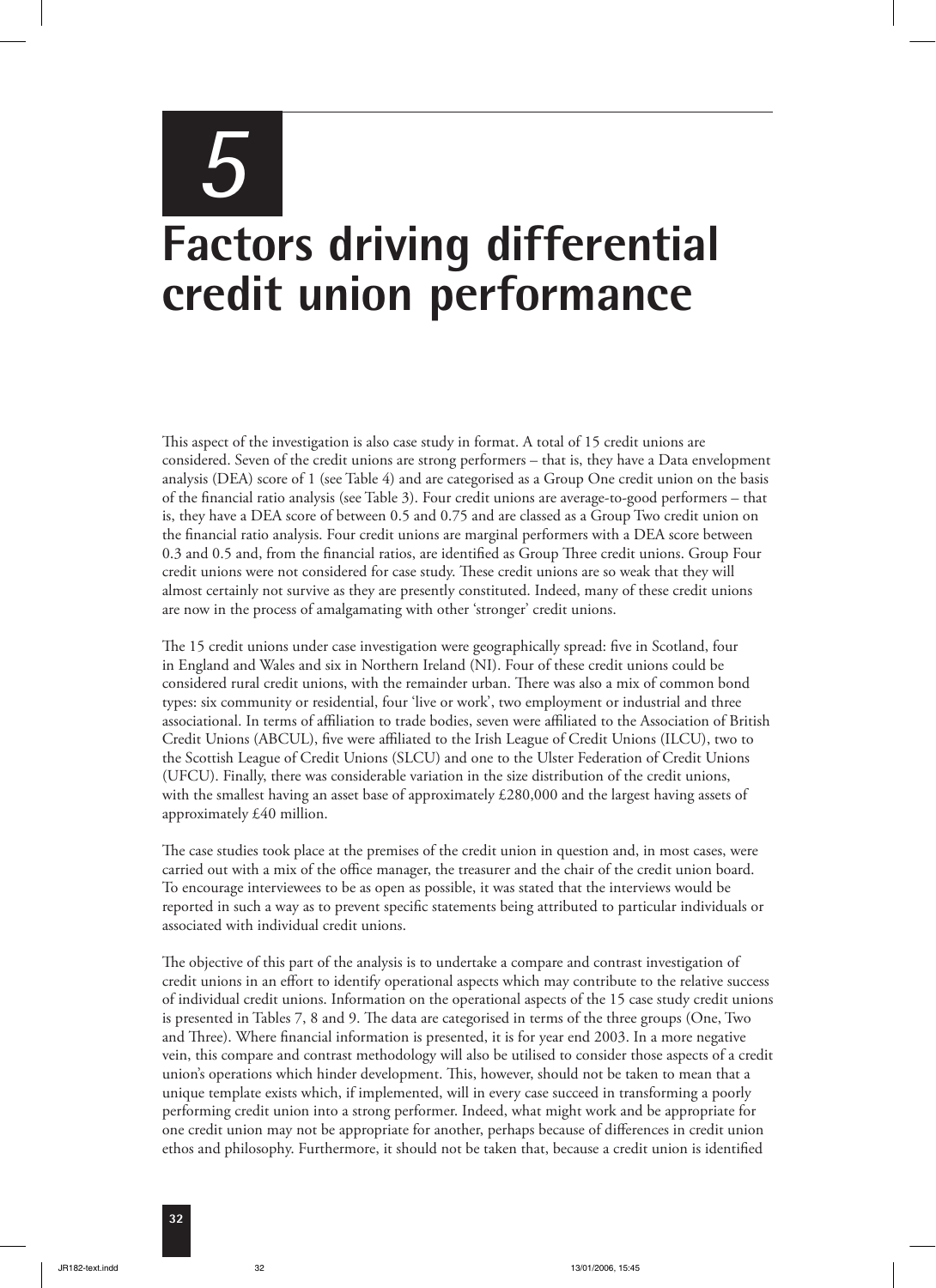as a strong performing, Group One credit union, all aspects of its business model are performing as they should. The ensuing discussion will highlight aspects where improvements could be made by *all* credit unions.

#### **Two strong but different credit unions**

Before we embark on our investigation of the operational aspects contributing to the success or failure of individual credit unions, let us consider two quite different credit unions, both of which have been identified as strong performing Group One credit unions. The reason for considering these two credit unions is to emphasise the point that an off-the-shelf success template for all credit unions is not achievable. The two credit unions are identified in Table 7 as Credit Union I and Credit Union M. Both are affiliated to the same trade association, both came into existence in the 1960s and both have a common bond identified as 'community or residential'. This is where the similarity ends. Credit Union I viewed its primary function as that of a financial cooperative providing its members with financial services for the maximum benefit of its members regardless of the level of profit generated and the amount of dividends paid on members' savings. Credit Union I also saw the purpose of the board as making policy. Staff were hired, directed by a manager and did all the work. Credit Union I is a full service financial provider, it has a city-wide common bond and a broad socioeconomic mix of members, who are served by 8 full-time and 16 part-time staff (see Table 8). Compare this profile to that of Credit Union M, which viewed its primary function as that of providing services for the financially excluded who would otherwise be unable to access credit. The board of directors of Credit Union M saw themselves as a group of like-minded people taking responsibility for defining and supporting the credit union philosophy. Consensus decision-making was a key characteristic, with the board working together on governance, management and day-today operations. Credit Union M provides only a basic savings and loans service (in 2004 it offered a dividend of 3% and the loan rate was 12.68 APR, although there was an interest loan rebate of 30%). Members of the credit union are drawn from an area of social disadvantage, with Credit Union M unable to expand its common bond because of the proximity of other credit unions. There are three part-time staff (total annual wage bill of  $£8,000$ ) with board members heavily involved in front-office operations (see Table 8).

Both Credit Union I and Credit Union M are a success with robust financial ratios (see Table 7). Their operational structures are, however, very different, as indeed are their philosophies as to the role and modus operandi of a credit union. It is these stark differences which complicate any relative assessment of the factors behind a credit union's success.

#### **The importance of benchmark data**

Most of the information, based on 2003 financial data, detailed in Table 7 is similar to that in Table 3 (first nine pieces of information). Also provided in Table 7, but not Table 3, is information on the asset size, age, bond type, region of origin and trade association of the respective credit unions. The 2003 data on individual credit unions portrays the seven Group One credit unions as larger, more operationally efficient and offering a better return to members than credit unions in Groups Two and Three. For example, the ratio operating expenses as a percentage of operating income highlights that all the credit unions in Group One, perhaps with the exception of one, are efficiently run organisations. (The ILCU has a target for this ratio of less than  $43\%$  as part of its PEARLS recommended ratios, although it also emphasises that a lower target for this ratio may be manageable in larger credit unions because of economics of scale.) Only Credit Union K in Group One has a relatively high operating expense to operating income ratio. Credit Union K has, in recent times, amalgamated with a number of smaller credit unions but has kept collection points where the smaller credit unions previously existed. This has probably forced up the operating costs of Credit Union K to a level that is unlikely to be sustainable longer term. (Increased operating costs and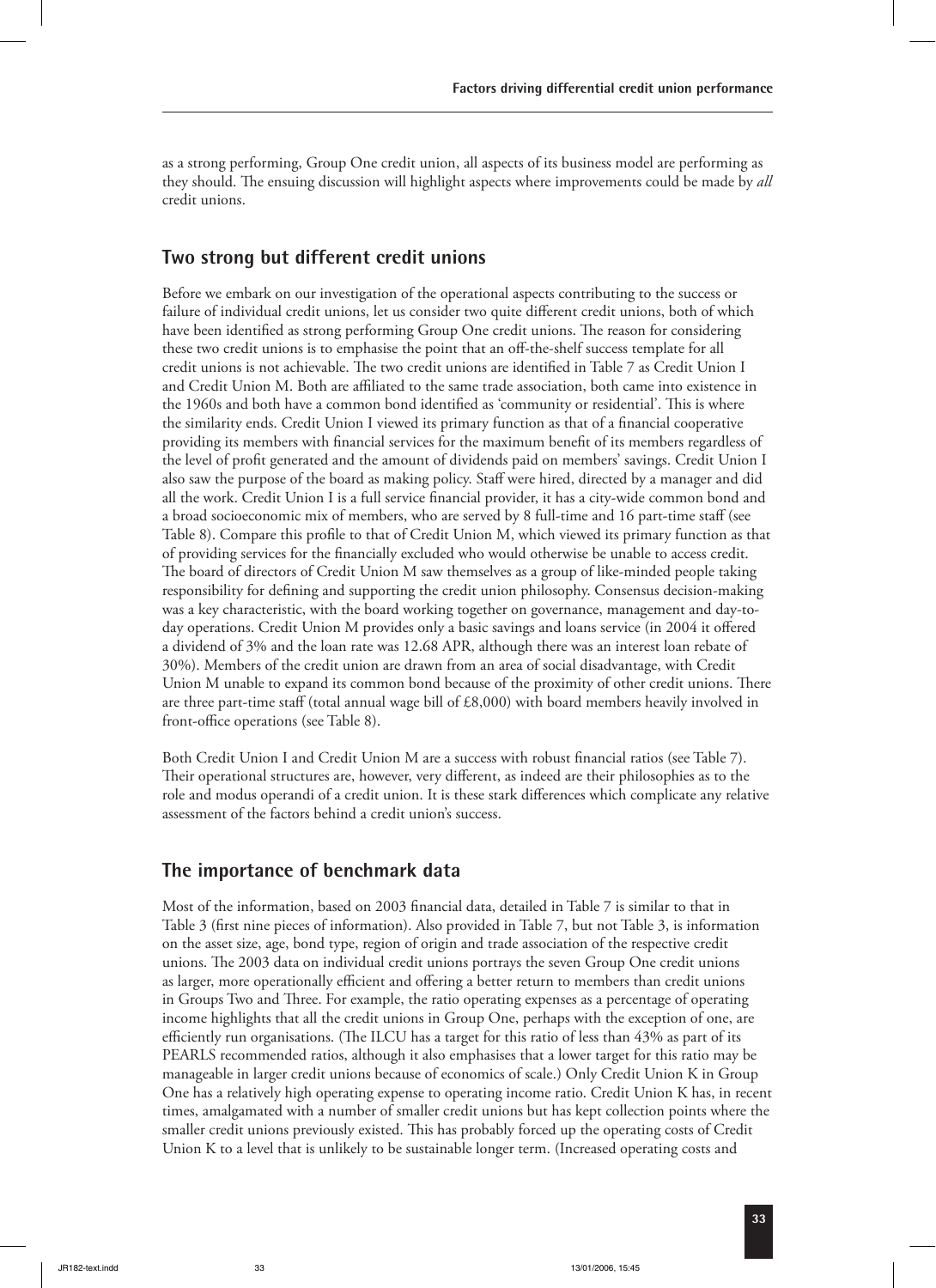reduced dividend payments were also noted in Chapter Four as short-term consequences in the case investigations of merging credit unions.)

Examination of operating expenses as a percentage of operating income for Group Two credit unions reveals that each of the four credit unions exceeds the target of 43%. In the case of Group Three credit unions, this ratio is much higher again and, indeed, raises questions as to the ability of certain credit unions (for example, Credit Union V) to sustain its current level of operational capacity.

The ratio 'return as a percentage of average member funds' is a measure of the financial benefit of the credit union to its members. The figures reported in Table 7 highlight that accrued benefits are greater for Group One credit unions. For two of the Group Three credit unions, the documented figure is 0%, which indicates that these credit unions neither provided a dividend nor a loan interest rebate to members.

The capital adequacy ratio also highlights a fundamental difference between credit unions in the respective groups. In this instance, all credit unions in Groups One and Two have adequate levels of capital. This is not the case for those credit unions in Group Three, where reserves trend around 5%.

In this brief analysis of the information detailed in Table 7, we have chosen to emphasise three ratios which were used to present a picture of broadly uniform differences between Group One, Group Two and Group Three credit unions. More generally, however, this discussion should highlight the importance of individual credit unions being able to benchmark all aspects of their operation against comparable credit unions. PEARLS is one such vehicle through which a comparable analysis can be undertaken. PEARLS has been used by the Irish League of Credit Unions (ILCU) since 2002, while the Association of British Credit Unions (ABCUL) has piloted a PEARLS project with 20 credit unions and hopes to roll out the programme to others.

More generally, the provision of appropriate benchmark data to all UK credit unions may help individual credit unions identify aspects of their business which require action. Let us end this aspect of the case investigation by highlighting the potential benefits which may result from the use of benchmark data. The treasurer of Credit Union R argued that PEARLS had been instrumental in identifying above average expenditure levels by Credit Union R, which now has policies in place to help rectify overexpenditure: "What it is turning out is, in fact, good, straight statistics to work on".

#### **Premises and staff**

In Table 8, information is presented on the credit unions' business premises. The material detailed includes opening times, whether the credit union has collection points, how the premises are financed and the interviewers' perceptions of the quality of the premises. In Table 8, information has also been collated on staffing and includes whether an office manager is in place, the mix of full- and part-time staff, whether the credit union relies on volunteers to run back- and front-office operations, and the interviewers' general impressions of the credit union's staff/volunteers.

Centrally situated high-profile, good quality, member-financed premises owned in full by the credit union with convenient opening hours operated primarily by a mix of full-time and part-time staff reporting to a full-time manager appears to be a common denominator across credit unions identified as Group One (Credit Union M is the one exception; as indicated earlier, it has quite restrictive opening hours and relies heavily on volunteers to fulfil all functions). This contrasts with credit unions in Group Three. In this group, the credit union's place of business is invariably basic and spartan. The credit union does not have outright ownership of its premises or, if it does, this will have been achieved through grant income rather than member funds. The credit union usually relies heavily on volunteers for back- and front-office processing and, in those cases where credit unions are able to make full- or part-time appointments, this will, again, have been achieved by way of grant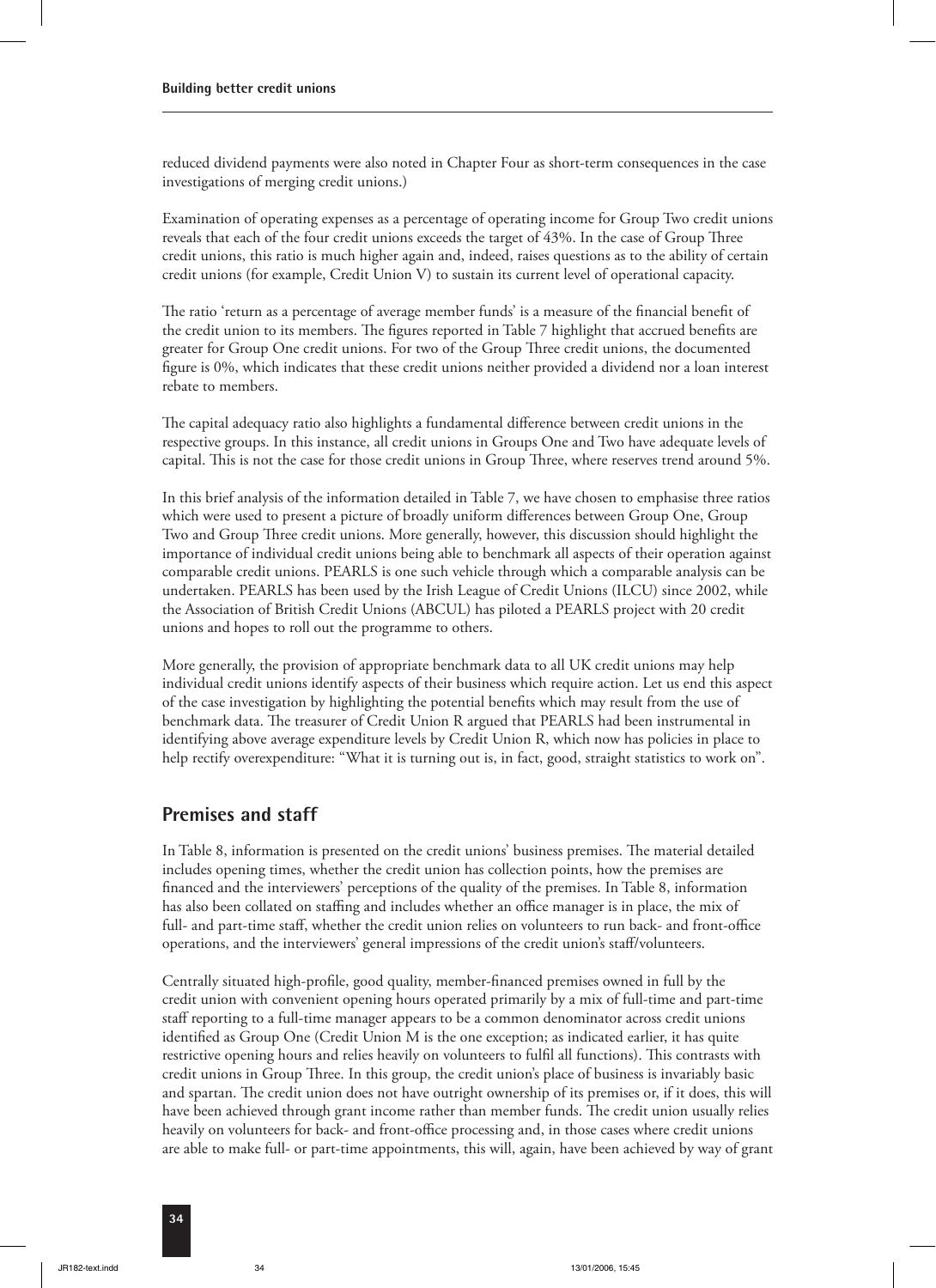income instead of member funds. Finally, opening hours tend to be limited and usually restricted to three or four days in the week.

In this comparison of staff and premises between the three groups, a number of issues immediately come to the fore. The first and most obvious is that, on average, credit unions in Groups Two and Three are much smaller in terms of assets and members than those in Group One, and their scale of operations may not as yet justify the investment of member funds in premises and full-time staff. Having made this point, in our discussions with credit unions in Group One, the importance that they place on having good quality premises staffed by full-time employees in growing their credit union did become obvious. Credit Union H, for example, moved into new premises in May 1998, at which stage its assets were of the order of  $\pounds1$  million; six years later, in September 2004, the asset base of Credit Union H stood at £8 million. While increases for other credit unions were not as dramatic as in the case of Credit Union H, the opening of new premises was invariably associated with a sustained, cumulative upswing in membership, paralleled by a similar stepwise increase in total assets. Credit Union J, now conducting business from recently constructed, selffinanced, high-specification premises, where previously a portacabin was used, suggested that the new premises would broaden the membership appeal of the credit union by helping to shake the tag of it 'as the poor man's financial institution'. While there may be some credence in new premises helping to widen the appeal, not just of Credit Union J, but of all credit unions, also important in

| <b>Group One</b>                                 | H              | L              | J              | $\mathsf K$       | L            | M              | ${\sf N}$         |
|--------------------------------------------------|----------------|----------------|----------------|-------------------|--------------|----------------|-------------------|
| <b>Members</b>                                   | 4,000          | 15,000         | 5,000          | 12,500            | 6,210        | 1,800          | 9,340             |
| Member<br>change                                 | 5.6            | 1.0            | 4.2            | 11.0              | 3.2          | 1.1            | 11.7              |
| Shares+<br>savings/<br>member                    | £1,612         | £2,403         | £800           | £900              | £1,382       | £1,896         | £793              |
| Loans/shares                                     | 91.8           | 61.0           | 85.0           | 104.0             | 95.8         | 99.21          | 104.7             |
| Operating<br>expenditure/<br>operating<br>income | 25.87          | 26.2           | 23.6           | 50.0              | 35.06        | 40.01          | 55.46             |
| Loan<br>provisions/<br>average loans             | 1.25           | 2.47           | 0.79           | 0.39              | 0.1          | 1.0            | 0.4               |
| Net interest<br>received/<br>average loans       | 8.93           | 10.93          | 10.61          | 11.03             | 9.53         | 8.76           | 11.0              |
| Return/average<br>members' funds                 | 4.61           | 6.01           | 7.05           | 4.79              | 4.17         | 5.44           | 4.8               |
| Capital/assets                                   | 16.84          | 10.71          | 12.83          | 9.92              | 11.55        | 10.88          | 7.92              |
| Asset size                                       | £8 m           | £38 m          | E4m            | £12 m             | £10 m        | E4m            | £8 m              |
| Age                                              | 40             | 41             | 27             | 17                | 15           | 37             | 25                |
| Bond type                                        | Live/work      | Commu-<br>nity | Commu-<br>nity | Live/work         | Emp/<br>Ind  | Commu-<br>nity | Associ-<br>ation  |
| Region of<br>origin                              | N <sub>l</sub> | N <sub>l</sub> | Scotland       | England/<br>Wales | Scotland     | N <sub>l</sub> | England/<br>Wales |
| <b>Trade</b><br>association                      | ILCU           | ILCU           | <b>SLCU</b>    | <b>ABCUL</b>      | <b>ABCUL</b> | ILCU           | <b>ABCUL</b>      |

| Table 7(1): Financial data 2003, Group One credit unions |
|----------------------------------------------------------|
|----------------------------------------------------------|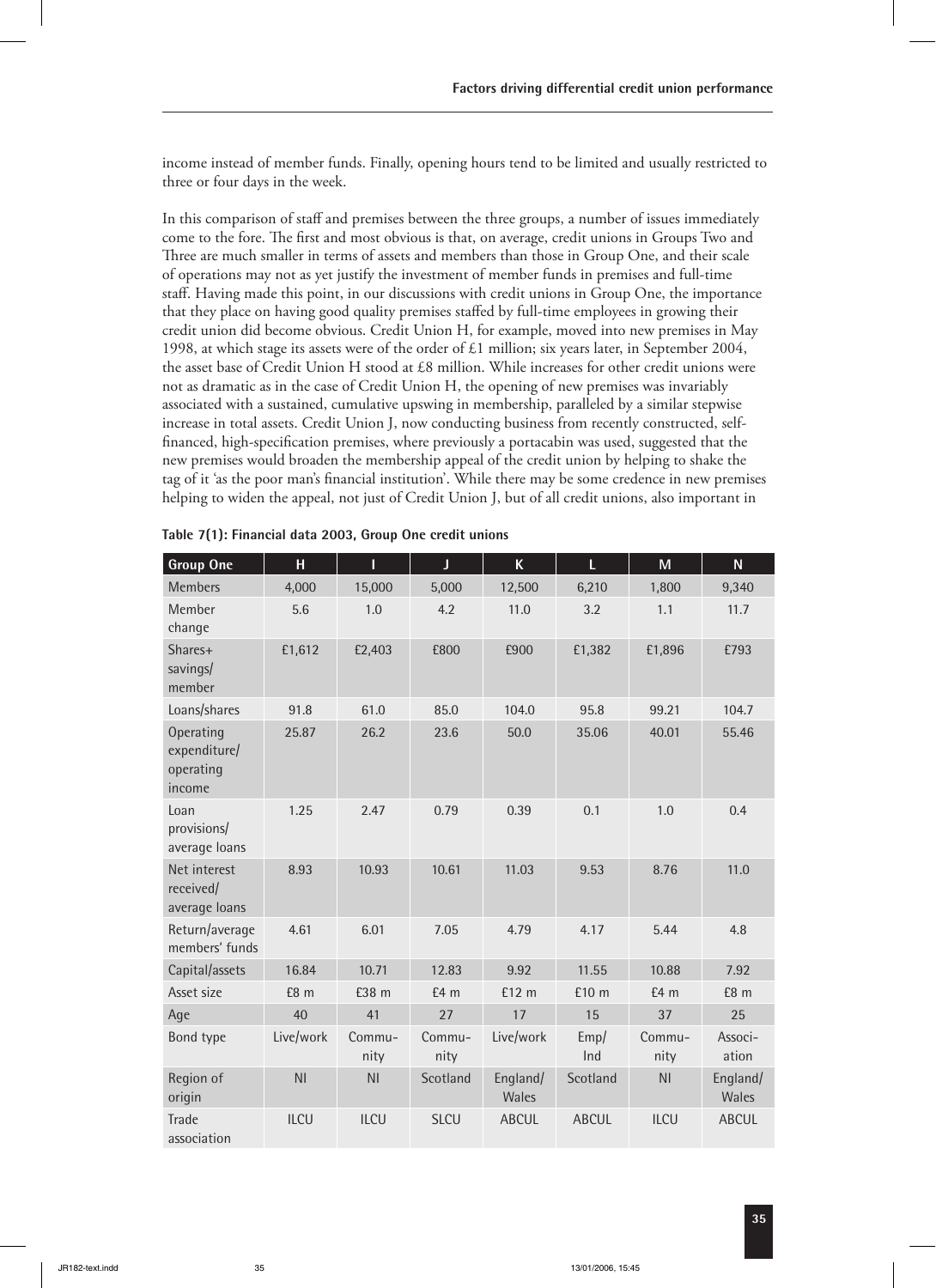| <b>Groups Two/</b><br><b>Three</b>               | $\bf{0}$         | P                 | $\Omega$            | $\mathsf{R}$        | $\mathsf{S}$        | T              | $\mathbf U$       | $\mathbf{V}$      |
|--------------------------------------------------|------------------|-------------------|---------------------|---------------------|---------------------|----------------|-------------------|-------------------|
| Members                                          | 1,090            | 1,700             | 1,500               | 2,500               | 1,400               | 1,200          | 2,400             | 2,500             |
| Member<br>change                                 | 7.0              | 1.0               | 0.3                 | 0.5                 | $-2.0$              | 3.0            | 1.0               | 1.5               |
| Shares/<br>member                                | £972             | £1,663            | £1,924              | £1,093              | £550                | £199           | £934              | £467              |
| Loans/shares                                     | 106.0            | 97.13             | 52.3                | 42.0                | 83.0                | 126.0          | 87.12             | 71.8              |
| Operating<br>expenditure/<br>operating<br>income | 99.87            | 47.74             | 49.63               | 55.32               | 59.0                | 94.33          | 70.26             | 164.8             |
| Loan<br>provisions/<br>average loans             | 0.8              | 1.24              | 0.6                 | 0.98                | 10.18               | 2.47           | 0.3               | 1.86              |
| Net interest<br>received/<br>average loans       | 11.08            | 10.68             | 11.35               | 12.56               | 9.3                 | 11.33          | 10.84             | 11.61             |
| Return/<br>average<br>members'<br>funds          | 0.05             | 5.0               | 2.5                 | 2.0                 | 0.0                 | 0.0            | 1.0               | 1.0               |
| Capital/assets                                   | 13.22            | 11.18             | 10.19               | 10.23               | 4.5                 | 5.8            | 4.4               | 5.6               |
| Asset size                                       | £1.3 m           | £3.1 m            | £3.2 m              | £3 m                | £550,000            | £280,000       | £2.4 m            | £1.3 m            |
| Age                                              | 24               | 26                | 37                  | 38                  | 14                  | $\overline{7}$ | 19                | 34                |
| Bond type                                        | Associ-<br>ation | Associ-<br>ation  | Commu-<br>nity      | Live/<br>work       | Commu-<br>nity      | Commu-<br>nity | Emp/<br>Ind       | Live/<br>work     |
| Region of<br>origin                              | Scotland         | England/<br>Wales | Northern<br>Ireland | Northern<br>Ireland | Northern<br>Ireland | Scotland       | England/<br>Wales | England/<br>Wales |
| <b>Trade</b><br>association                      | <b>ABCUL</b>     | <b>ABCUL</b>      | <b>ILCU</b>         | <b>ILCU</b>         | <b>UFCU</b>         | <b>SLCU</b>    | <b>ABCUL</b>      | <b>ABCUL</b>      |

**Table 7(2): Financial data 2003, Groups Two and Three credit unions**

the upswing in membership was that new premises invariably come hand-in-hand with longer and more 'traditional' opening hours, plus a commensurate increase in staff. In addition, the interviewers noted that credit unions with their own purpose-built premises were better able to create a physical demarcation between front- and back-office functions. Front offices, particularly in the case of credit unions in Group One, were then used to promote the credit union and its services to existing and potential members. For example, as part of its front office, Credit Union H had a play area for children, while Credit Union I had a series of commissioned artwork highlighting the benefits of being a credit union member. Also, all credit unions in Group One had material on display advertising the products and services that they offer.

It is also worth noting that a high-profile front office is more important for community credit unions than for either associational or employer-based credit unions. In the case of association and employer based-credit unions, direct payroll deduction is often used in repaying loans and mitigates the necessity of transacting business by 'dropping in' to the front office. Credit Union O has a common bond of association, with members of that association being self-employed. Innovatively, Credit Union O has used the 8,000 strong network of PayPoint machines as a vehicle through which members may repay loans. The office manager of Credit Union O commented that "The use of the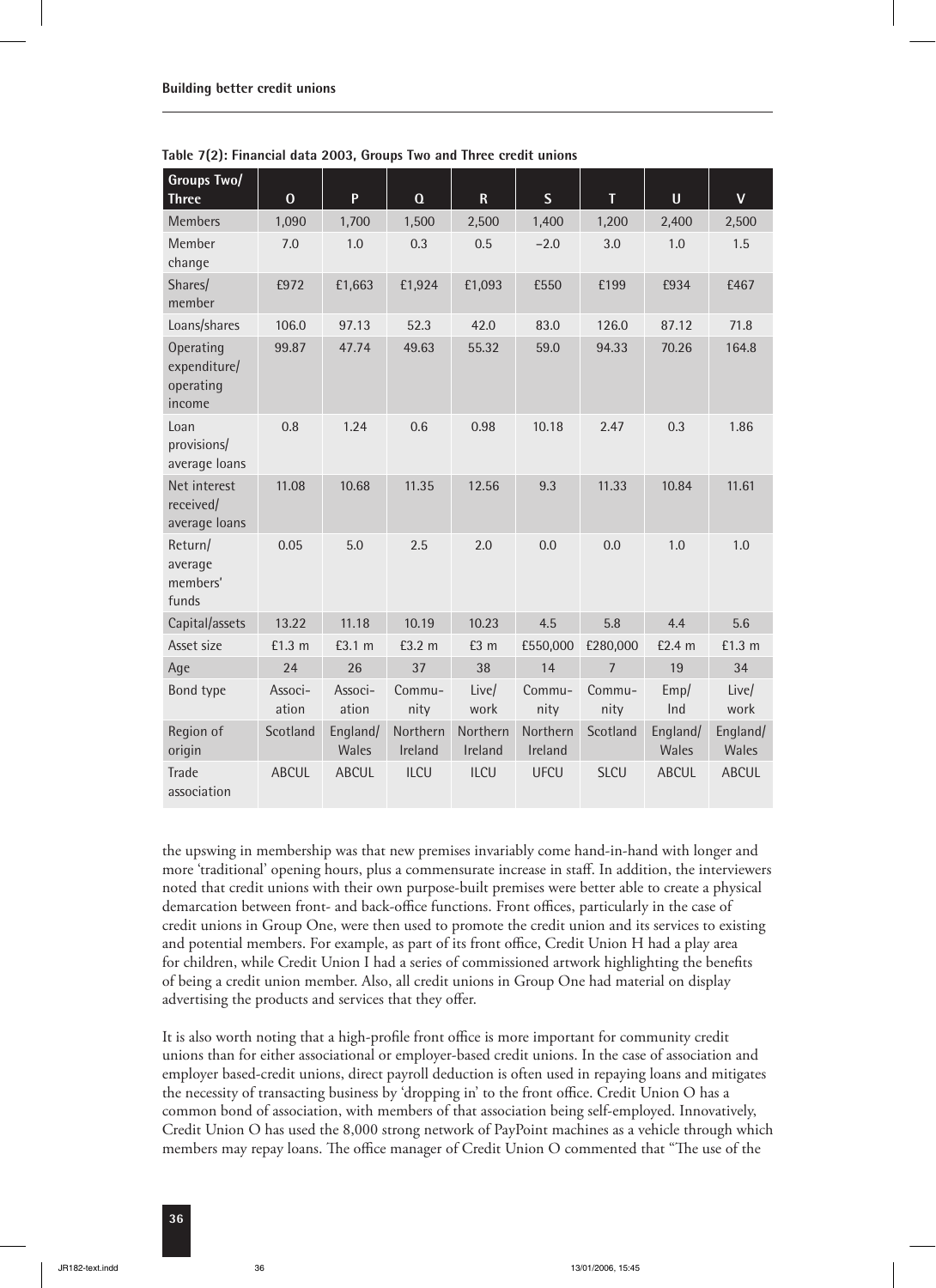| <b>Group One</b>                                | H               | Т         | J              | $\mathsf K$    | L              | M            | N              |
|-------------------------------------------------|-----------------|-----------|----------------|----------------|----------------|--------------|----------------|
| Staff (full<br>time)                            | $\overline{4}$  | 8         | $\mathbf{1}$   | 18             | 8              | $\mathbf{0}$ | $\overline{2}$ |
| Staff (part<br>time)                            | $\mathbf{1}$    | 16        | $\overline{0}$ | $\overline{7}$ | $\mathbf{1}$   | 3            | $\overline{0}$ |
| Manager                                         | <b>Yes</b>      | Yes       | Yes            | Yes            | Yes            | <b>No</b>    | Yes            |
| Volunteers<br>(front/back<br>office)            | <b>No</b>       | <b>No</b> | Yes            | <b>No</b>      | N <sub>o</sub> | Yes          | N <sub>o</sub> |
| Staff/<br>volunteers<br>(general<br>impression) | Excellent       | Excellent | Good           | Good           | Good           | Good         | Average        |
| Own<br>premises                                 | Yes             | Yes       | Yes            | Yes            | Yes            | <b>Yes</b>   | Yes            |
| Premises<br>grant-<br>financed                  | <b>No</b>       | <b>No</b> | <b>No</b>      | <b>No</b>      | <b>No</b>      | <b>No</b>    | <b>No</b>      |
| Days open<br>in week                            | $6\phantom{1}6$ | 5         | 5              | 5              | 5              | $\sqrt{3}$   | 5              |
| Other<br>collection<br>points                   | Yes             | <b>No</b> | Yes            | Yes            | <b>No</b>      | <b>No</b>    | <b>No</b>      |
| Premises<br>(impression)                        | Excellent       | Excellent | Excellent      | Good           | Good           | Excellent    | Average        |
| Premises<br>(location)                          | Excellent       | Excellent | Excellent      | Excellent      | Good           | Excellent    | Good           |

**Table 8(1): Staff and premises, Group One credit unions**

| Table 8(2): Staff and premises, Groups Two and Three and credit unions |  |  |  |
|------------------------------------------------------------------------|--|--|--|
|------------------------------------------------------------------------|--|--|--|

| <b>Groups Two/Three</b>                            | $\mathbf 0$    | P            | $\Omega$       | $\mathbf R$    | S              | T         | $\mathsf{U}$   | V              |
|----------------------------------------------------|----------------|--------------|----------------|----------------|----------------|-----------|----------------|----------------|
| Staff (full time)                                  | $\overline{2}$ | 3            | $\overline{2}$ | $\Omega$       | $\overline{0}$ | $\Omega$  | $3*$           | $5^*$          |
| Staff (part time)                                  | $\overline{2}$ | $\mathbf{1}$ | $\overline{4}$ | $\overline{4}$ | $\overline{0}$ | 1         | 3              | 1              |
| Manager (full<br>time)                             | <b>Yes</b>     | Yes          | <b>Yes</b>     | <b>No</b>      | <b>No</b>      | <b>No</b> | <b>Yes</b>     | <b>Yes</b>     |
| Volunteers (front/<br>back office)                 | No             | <b>No</b>    | <b>Yes</b>     | <b>Yes</b>     | Yes            | Yes       | <b>Yes</b>     | <b>Yes</b>     |
| <b>Staff volunteers</b><br>(general<br>impression) | Excellent      | Good         | Good           | Excellent      | Good           | Good      | Good           | Good           |
| Own premises                                       | <b>Yes</b>     | Yes          | <b>Yes</b>     | Yes            | Yes            | <b>No</b> | <b>Yes</b>     | Yes            |
| Premises grant-<br>financed                        | N <sub>o</sub> | <b>No</b>    | <b>No</b>      | <b>No</b>      | Yes            |           | <b>No</b>      | <b>Yes</b>     |
| Days open in week                                  | 5              | 5            | $\overline{4}$ | $\overline{4}$ | 3              | 3         | $\overline{4}$ | $\overline{4}$ |
| Other collection<br>points                         | <b>No</b>      | <b>No</b>    | <b>No</b>      | <b>No</b>      | Yes            | <b>No</b> | <b>No</b>      | Yes            |
| Premises<br>(impression)                           | Average        | Good         | Good           | Excellent      | Good           | Poor      | Excellent      | Average        |
| Premises (location)                                | Average        | Good         | Good           | Excellent      | Good           | Good      | Excellent      | Poor           |

*Note:* \*Staff in part financed from grants or salary subsidisation.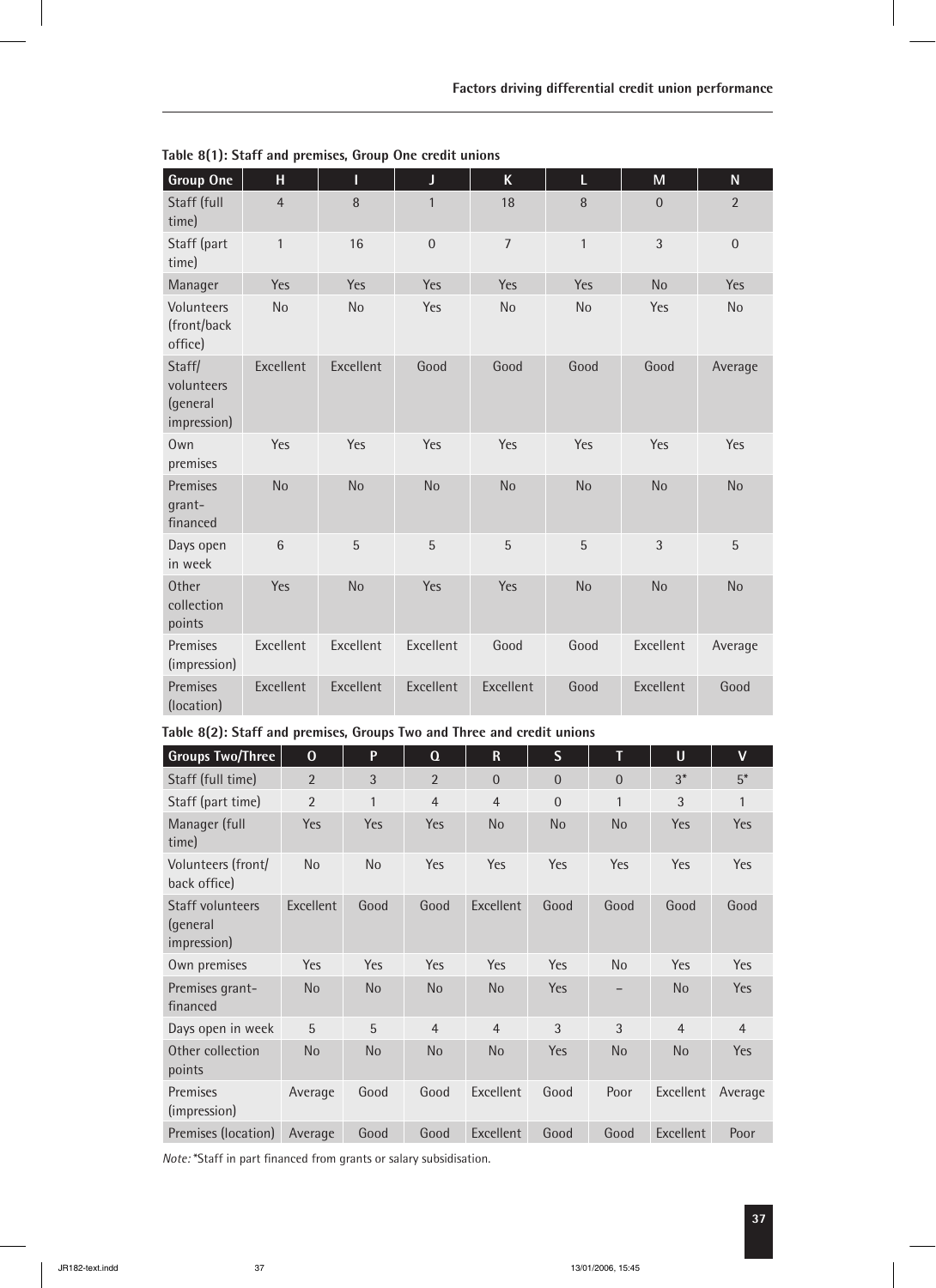network of PayPoint machines has reduced the volume of business transacted directly through the office by about 40%".

Irrespective of credit union bond type, acquiring bespoke and staffed premises is a goal of most credit unions. If one considers credit unions in Group One, it is also clear that these credit unions have not entered into such expansionary plans until they were in a position to finance such developments from the retained funds of members. These credit unions epitomise the 'self-help' principles on which the credit union movement is forged. These credit unions, for the most part, have not availed (or been able to avail) of outside grants to fast track staff appointments and the construction of premises. While this probably has meant that the pace of development of the credit union has been slower than it might otherwise have been, it also means that the credit union has resilience and the capability of withstanding the pressures of today's financial environment without outside assistance. This situation is in contrast to the two new start, 'fast growth' credit unions case studied in Chapter Three. These two credit unions have, to some extent, supplanted the 'self-help' principle through availing of outside support, and now have in place operational structures which at present are inconsistent with the level of member business being conducted. As emphasised in Chapter Three, these credit unions must significantly grow their asset base if they are to continue in business when (and if) their financial safety net ends.

Again, through the present case studies, we can juxtapose the situation of a credit union helped by grants but now in a position where, if grants do not continue, service levels may need to be reduced, with a credit union which has developed at its own pace and is comfortable with its current service provision levels. The credit unions in question are Credit Union H, which is a Group One, strong performing credit union, and Credit Union V, which is a Group Three, marginal performing credit union.

Consider first of all Credit Union H. It has a 'live or work' common bond, has now £8 million in assets and over 4,000 members, and is in robust financial health. The history of Credit Union H is one of financial rectitude, only entertaining new initiatives, be they acquisition of new premises, the appointment of staff or indeed the implementation of an IT strategy, if they could be financed from retained earnings. Credit Union H was established in 1964. It first appointed a part-time worker in 1970, at a wage of £3. A second worker, again part time, was appointed in 1983. Today, the credit union has four full-time and two part-time staff. For the first 15 years, the credit union only opened on a Friday night; opening hours were extended to a Saturday in 1979 and then also to a Tuesday in 1981. Today, the credit union is open six days a week. The credit union purchased an old building in 1979 (cost  $£6,700$ ). This building was demolished and a new credit union office constructed and officially opened in 1981. It is interesting to note from the credit union's own records the problems faced by Credit Union H at that time, but also the emphasis placed on 'self-help':

"At one stage it was suggested that the premises should be sold again ... eventually agreement was reached that there could be a credit union provided savings were increased by the amount needed to do the work. This involved going out into the highways and byways to find people who had surplus money which they could invest for at least two years in the credit union."

The pace of expansion by Credit Union H necessitated that even larger premises were required and were purchased in 1986 for £57,000. Renovation and refurbishment was not started until 1997, with the offices officially opened in May 1998 (total contract cost, £248,000). Credit Union H's most recent sizeable investment was in 2004, when £45,000 was spent on a complete new computer system to service both its main and subsidiary office. Again, the source of financing was that of retained earnings.

Credit Union V has a 'live or work' common bond and now has  $\pounds$ 1.3 million in assets and 2,500 qualifying members. It was established in 1970 and, primarily because the credit union served an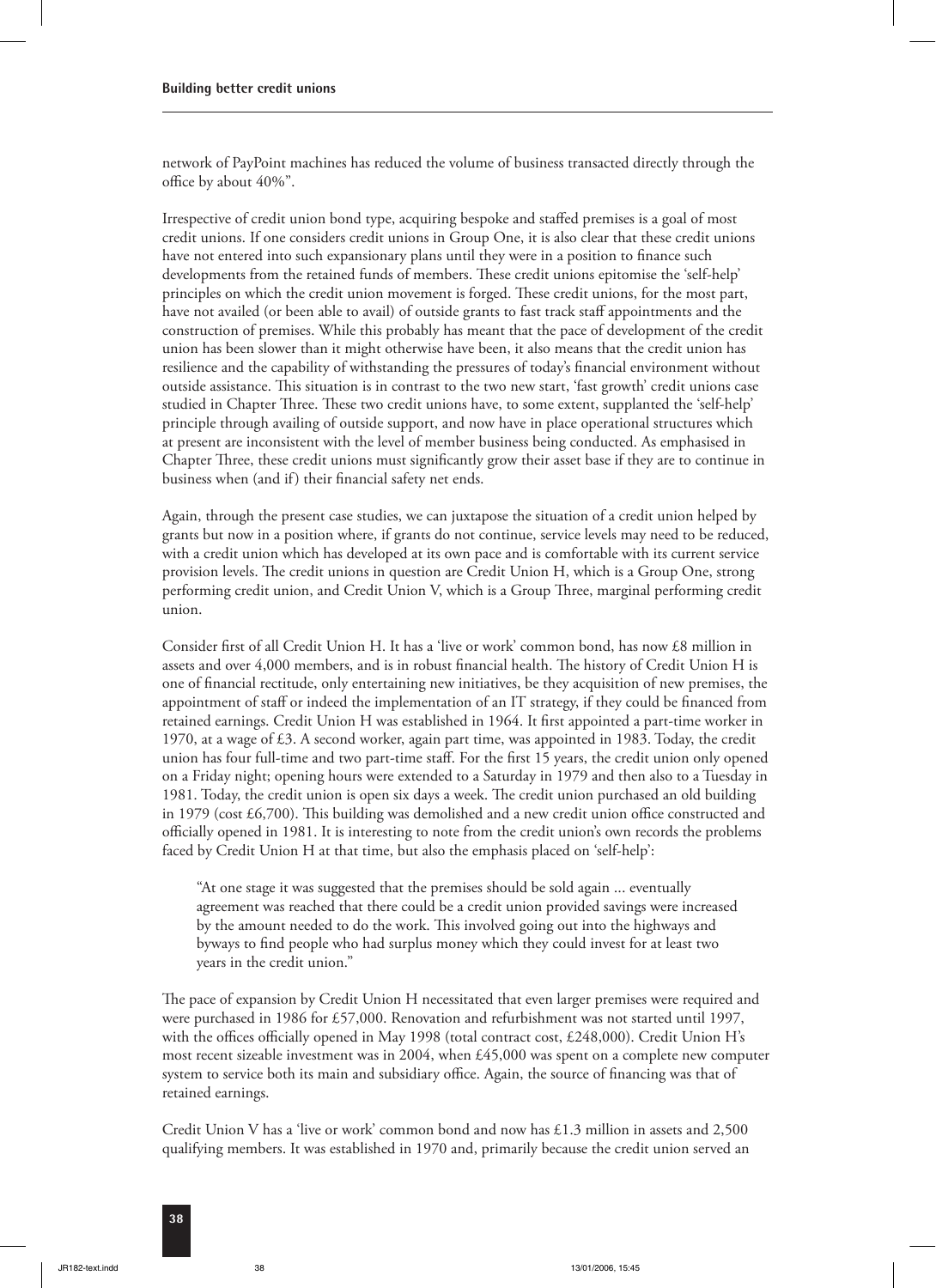area of significant social disadvantage, it has been able to avail of grants to support premises, staff and equipment. Credit Union V has its own premises and at present five full-time staff and one parttime staff member. In 2003, almost 50% of its total income came from grants, with grant income almost twice that of interest income from members' loans. Credit Union V estimates that two of the full-time and the only part-time staff member are supported through grant income. The income support for staff comes from the local social inclusion partnership. It is up for renewal in 2006, and Credit Union V states that without the renewal of these grants it will be difficult to maintain staffing at current levels. In a general comment on the impact of grants, Credit Union V stated:

"The biggest effect that it has had on this credit union is that it has made us accustomed to live in a lifestyle that we cannot necessarily afford ... if it had been a normal growth some of the decisions that had been taken wouldn't have been taken as easily. For example, we are sitting with 12 PCs here so that there is one in every room and we got all of these through grant money but the running costs, the maintenance costs, we don't as easily take into the picture. So I think capital funding has a bit of a backlash in that you are in a kind of false operating situation."

The false situation which Credit Union V finds itself in can be emphasised by simply comparing its level of staffing with that of Credit Union H. The latter has four full-time and two part-time staff and services 4000 members, with the assets of the credit union now £8 million. Credit Union V, as indicated, has £1.3 million in assets, 2,500 members and five full-time and one part-time staff members.

The creation of a dependency culture as a consequence is clearly an issue which has exercised Credit Union V, with the interviewee adding the following measured comments:

"I wouldn't ever say that there shouldn't be grants. For us the ideal would be that we wouldn't get grants for offering core services. They would very much have to stand on their own. But if we were undertaking specific work, like for financial inclusion when we predicted that any income generated from that would never be enough to meet the overheads, then that's the kind of thing that I think should be grant funded ... because we are meeting a social agenda rather than, say, a business agenda with those."

#### **Volunteers**

As highlighted in Table 8, most of the credit unions in the case investigations employ staff. A comparison of the three groups suggests that, as we move from Group Three through to Group One, this is increasingly at the expense of volunteer use. Indeed, only Credit Union J and Credit Union M in Group One use volunteers to help perform the day-to-day functions of the credit union. The general view expressed by interviewees representing credit unions in Group One was that, given the scale of their operations and the sophistication of their business, the use of volunteers might hamper the good functioning of the credit union. While such sentiments may be understandable, they are regrettable in that using and training volunteers contributes to the creation of social capital in the area in which the credit union is based. Of course, for most Group Three credit unions, the dayto-day good function of the credit union would not happen without volunteers. Consider Credit Union S, which has £550,000 in assets and primarily services a socially disadvantaged community. Credit Union S has a main office, open three days per week, plus three other collection points, each open one day per week for restricted hours. Twelve volunteers, none of whom is a board member, run the office and collection points. Credit Union S also indicated it is this network of volunteers from which board members are 'groomed'.

A credit union's stage of development therefore appears to influence whether volunteers are used in a significant way in the day-to-day running of the credit union. This, however, is not a hard and fast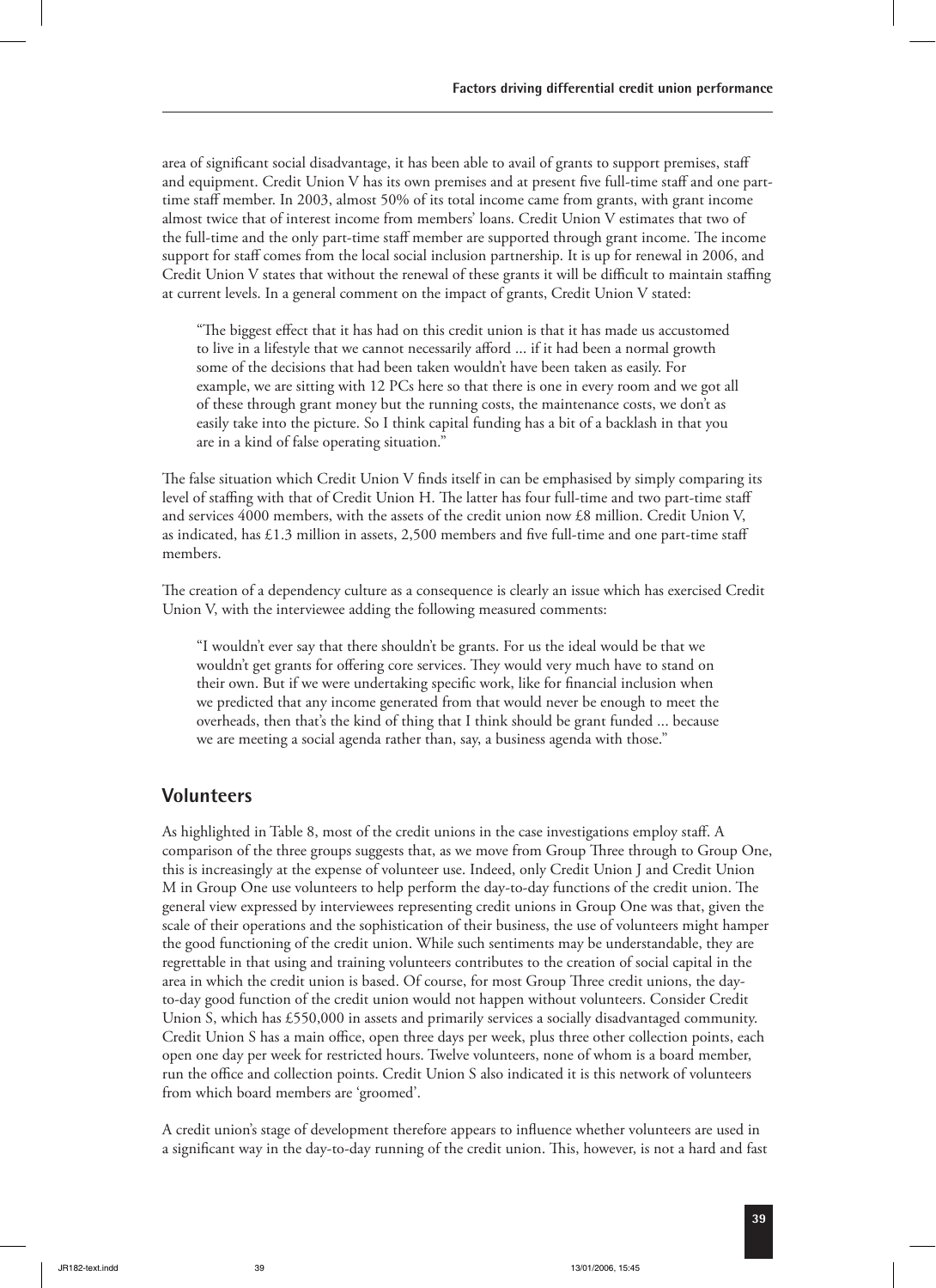rule. We have also seen that the philosophy and ethos of the credit union will influence the extent to which volunteers are used. The earlier case history of Credit Union M, a Group One credit union, describes a credit union that has never lost the pure philosophy of credit unionism and remains true to its volunteer roots. In contrast, Credit Union V, a Group Three credit union, is less comfortable with the contribution which can be made by some volunteers and suggests that certain volunteers add to a credit union's workload: "We can only really have people in as volunteers if they contribute. We cannot really afford to be a training agency to support people out of the community or helping them into work."

#### **The board of directors**

#### *The need for greater member involvement*

At this juncture, let us now move on to consider another group of unpaid volunteers – that is, the board of directors of the credit union. Leighton and Thain (1997) state that the selection of directors is one of the critical factors in determining how effectively a corporation is governed. Information on board structure, the skill sets of directors, the planning activities of the board and the extent and type of training available to new directors is detailed in Table 9. In this part of the analysis, let us first consider the initial six pieces of information in Table 9 – the number of directors on the board, their average age, the average length of time spent on the board, whether, at the most recent AGM, there were more candidates for election than board vacancies, the attendance at the AGM, and whether the credit union uses a nominating committee. Perhaps the most surprising finding is that each of the 15 credit unions had at their most recent AGM the same number of candidates for election as there were vacancies. In essence, this is tantamount to the membership of these credit unions having no real choice in the selection of directors. This lack of choice is further compounded when the average length of service of directors is considered. In Table 9, the average period stretches from 5 years (Credit Union V) to 18 years (Credit Union R), with the norm about 10 years. In the UK, each director is required to stand for re-election every 3 years, and the general practice among all credit unions is that one third of the board stands for election each year. This requirement, in conjunction with the norm of around 10 years' service by directors, implies that directors are running for re-election unopposed time and time again. The unopposed nature of this process suggests that incumbent directors may not be required to defend, or even present, their past record as a director of the credit union, which may be unhelpful to the good functioning of the credit union.

Also detailed in Table 9 is the number of directors on each of the boards, and this number varies between 7 and 15. The minimum number of directors of credit union boards is established by legislation; however, within this stricture, trade associations may place numerical requirements on directors. For ABCUL affiliates, the required number of directors is not less than 5; for ILCU, 5-15; for UFCU, not less than 12 nor more than 21; and for SFCU not less than 5. From Table 9, it appears that Group One credit unions have, in general, greater numbers of directors than either Group Two or Group Three credit unions. This may suggest that there are more demands on larger credit unions, thus requiring larger boards to share the workload. Whether this is the case or not, it is interesting to note the following comment from the manager of Credit Union O, who argued that his board size of seven was too small and was hindering the operation of the credit union:

"I find huge difficulty in having the smaller board, as the board includes the credit committee as well. This means that three members leave board meetings halfway through to discuss credit committee business, at many meetings someone else needs to leave early, leaving just three directors at the end of the meeting. If a big decision needs to be made, this is often postponed until the next meeting. (The reason for this is practical rather that technical as, if a quorum is present at the start of a meeting, the meeting remains quorate even if four directors have left.) This impacts on my ability to do my job properly."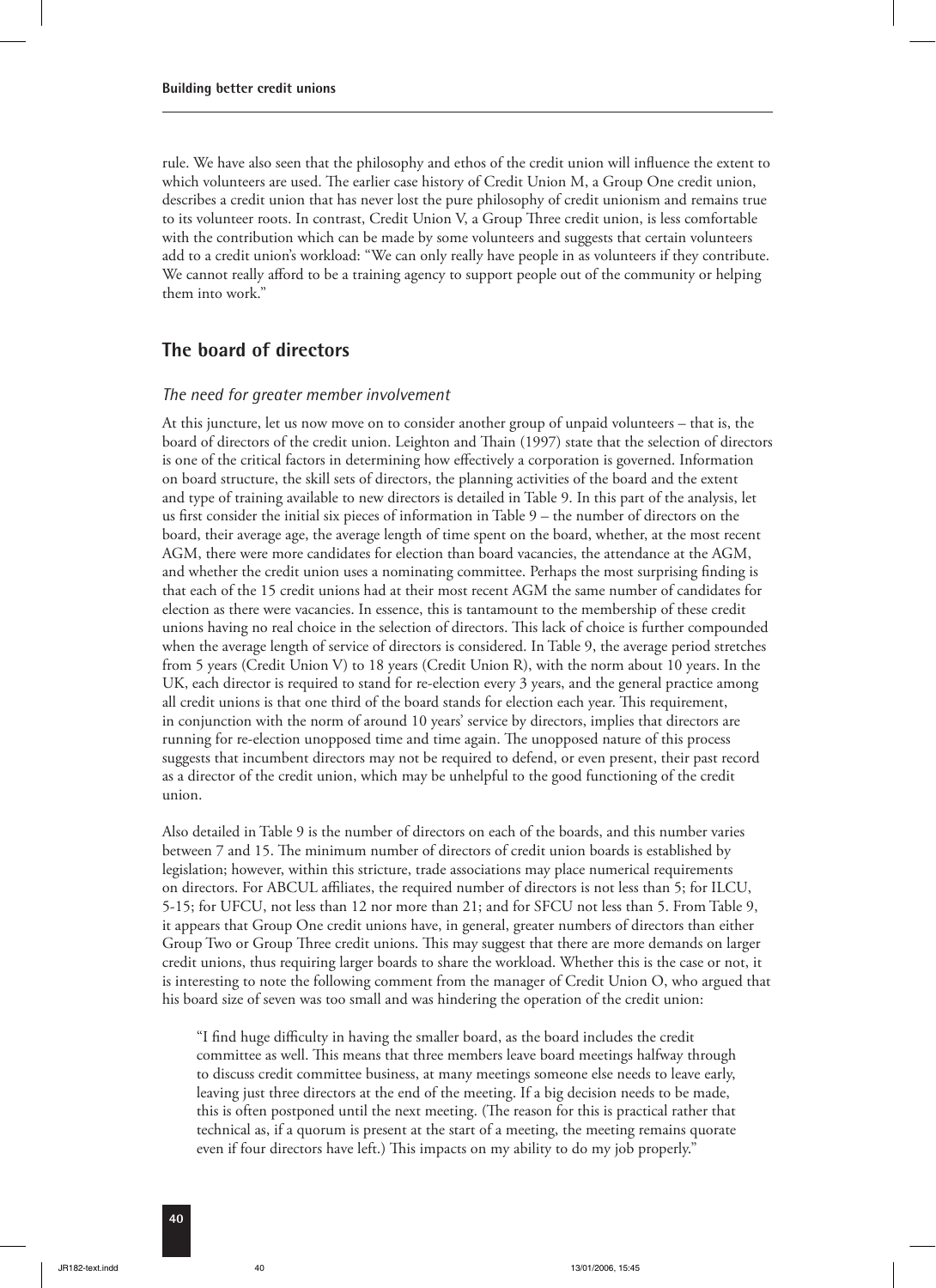The question then arises as to why certain credit unions may have a suboptimal size of credit union board and/or an almost continual recycling of existing directors. The answer appears to be member apathy. A recurring theme in the case studies was the difficulty the credit union faced in attracting members to serve on the credit union board, although it should be noted that only 5 of the 15 credit unions in the case analysis indicated that they operated a nominating committee. Four of these five credit unions were affiliated to the ILCU, which requires the appointment of a nominating committee (ILCU Standard Rules for Credit Unions Rule 73). The following comments from Credit Union K, which has 12,000 members, were typical: "We have 13 board members and we are supposed to have three supervisors; that's 16 people. You try finding 16 competent people willing to give up all that time. It's tough."

While in a similar vein, Credit Union O stated:

"There are seven directors in the credit union. The credit union has huge difficulty in getting directors ... We hope to bring in four or five new directors at the next AGM. They will be the first new influx in four years."

More generally, the merger case studies in Chapter Four revealed that two of the main drivers in small credit unions transferring engagements into larger credit unions were volunteer burnout and difficulty in attracting volunteers. Furthermore, the 'new' credit union created as a consequence of the merger considered that its larger scale might help in attracting volunteers.

Member apathy can also be seen in AGM attendance. The reported figures in Table 9 are inclusive of directors and credit union management and highlight, especially for Group Two and Group Three credit unions, limited member interest in the governance of their credit union.

#### *Skill sets of credit union directors*

Branch and Baker (1998) state that 'the ability of directors to ... monitor or control [a credit union] depends upon their business acumen and management skills' (p 1). The authors additionally add that the demands placed on directors in terms of financial and business expertise increase with the size and sophistication of the credit union. The World Council of Credit Unions (WOCCU) (2002) has itself detailed optimal requirements for credit union directors:

Each board member must be a member of the credit union and capable of the following so that they are an active and effective part of the board: ability to read and interpret financial statements; basic understanding of the laws governing the credit union; knowledge of risk measurement and effective management; knowledge of and a commitment to credit union philosophy; familiarity with asset/liability management; familiarity with lending and collections; familiarity with marketing concepts; ability to work as part of a team; ability to commit enough time to successfully complete all of the job duties and responsibilities; and strong oral communication skills. **(**p 1**)**

In Table 9, information is detailed on the percentages of boards of directors that meet a selection of the WOCCU (2002) 'job prerequisites'. Systematic differences do not emerge across the three credit union groups, and the general impression gained is that many credit union boards do not have the full complement of requisite skills to fulfil the requisite roles and functions of the credit union governance process. For example, Table 9 highlights that many boards have almost no directors with a 'knowledge of risk management and effective management', 'familiarity with asset liability management' or 'familiarity with marketing concepts'. Perhaps more worryingly, many boards have a considerable number of directors with no 'ability to read and interpret financial statements'. This contrasts with the fact that each case investigation indicated that all their board members had 'knowledge of and a commitment to credit union philosophy'. Reflecting generally on credit union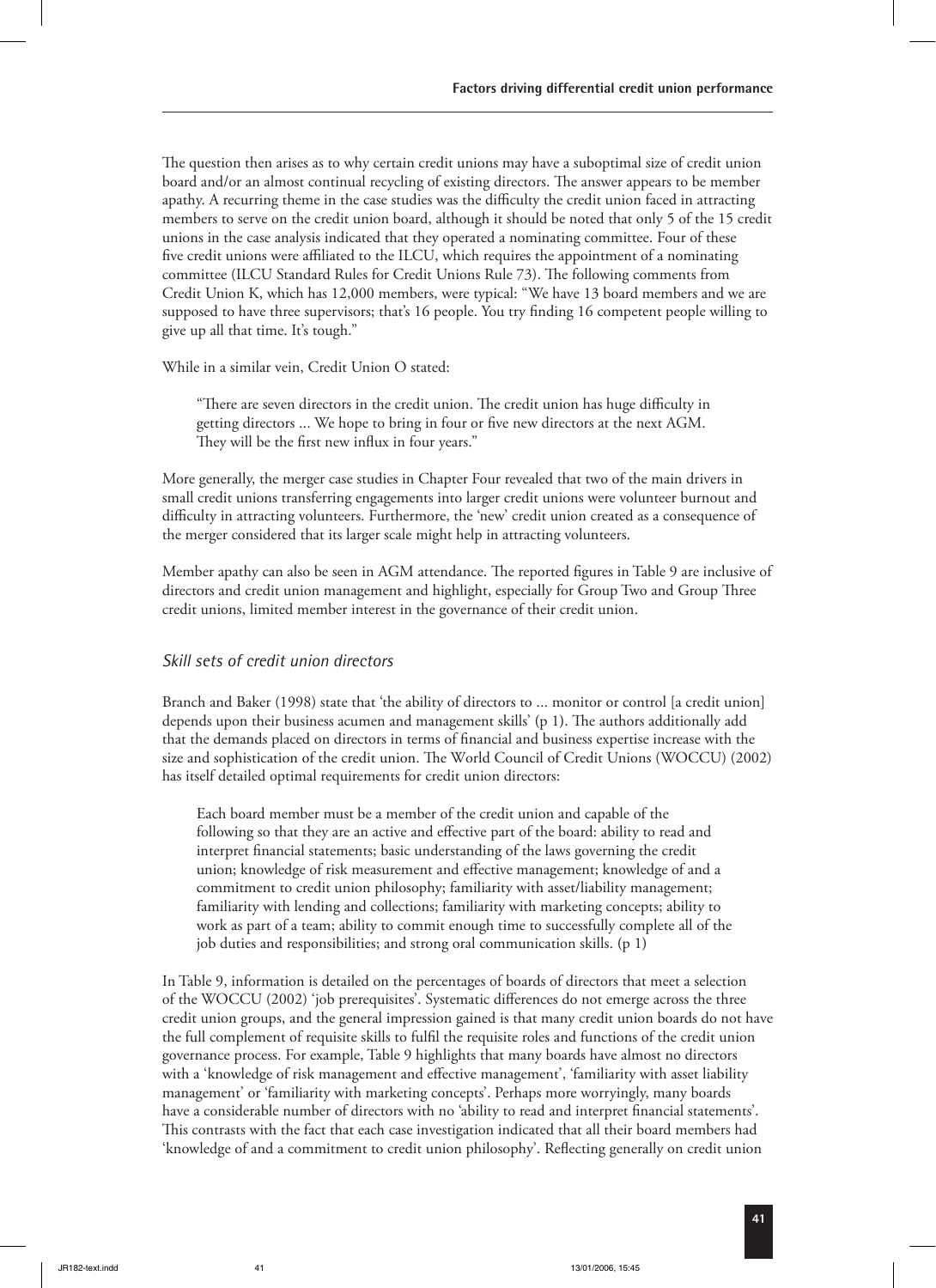**Table 9(1): The credit union board, Group One credit unions**

| <b>Group One</b>                                 | н              | I              | J              | K              | L              | M              | N              |
|--------------------------------------------------|----------------|----------------|----------------|----------------|----------------|----------------|----------------|
| Number of directors                              | 15             | 11             | 7              | 13             | 8              | 9              | 12             |
| Average age                                      | 56             | 67             | 63             | 58             | 45             | 54             | 45             |
| Average period on board                          | 9              | 15             | 10             | 10             | 8              | 17             | 9              |
| Board vacancies/applications                     | Same           | Same           | Same           | Same           | Same           | Same           | Same           |
| Attendance at last AGM                           | 150            | 280            | 100            | 125            | 18             | 19             | 130            |
| Nominating committee                             | N <sub>O</sub> | <b>YES</b>     | N <sub>O</sub> | <b>YES</b>     | N <sub>O</sub> | <b>YES</b>     | N <sub>O</sub> |
| <b>Board skills</b>                              |                |                |                |                |                |                |                |
| Read and interpret financial statements<br>(0/0) | 50             | 50             | 100            | 25             | 100            | 100            | 50             |
| Knowledge of risk management (%)                 | 50             | 50             | 50             | 50             | 100            | 50             | 50             |
| Knowledge of credit union philosophy (%)         | 100            | 100            | 100            | 100            | 100            | 100            | 100            |
| Knowledge of asset liability management<br>(0/0) | 25             | 25             | $\overline{0}$ | 25             | $\overline{0}$ | 25             | 50             |
| Familiarity with marketing (%)                   | 25             | 50             | $\Omega$       | 25             | $\Omega$       | 25             | 25             |
| Ability to work as a team (%)                    | 75             | 100            | 100            | 100            | 100            | 100            | 100            |
| <b>Planning activities</b>                       |                |                |                |                |                |                |                |
| Long-term strategic plan                         | <b>YES</b>     | N <sub>O</sub> | <b>YES</b>     | <b>YES</b>     | <b>YES</b>     | N <sub>O</sub> | N <sub>O</sub> |
| 1-year operating plan                            | <b>YES</b>     | <b>YES</b>     | <b>YES</b>     | <b>YES</b>     | <b>YES</b>     | <b>YES</b>     | N <sub>O</sub> |
| 1-year operating budget                          | <b>YES</b>     | <b>YES</b>     | N <sub>O</sub> | <b>YES</b>     | <b>YES</b>     | N <sub>O</sub> | <b>YES</b>     |
| Target and objective setting for CU              | <b>YES</b>     | <b>YES</b>     | N <sub>O</sub> | <b>YES</b>     | <b>YES</b>     | <b>YES</b>     | <b>YES</b>     |
| <b>Formal training for new directors</b>         | N <sub>O</sub> | N <sub>O</sub> | <b>YES</b>     | N <sub>O</sub> | N <sub>O</sub> | N <sub>O</sub> | <b>YES</b>     |
| Reading material                                 | N <sub>O</sub> | <b>YES</b>     | N <sub>O</sub> | N <sub>O</sub> | <b>YES</b>     | N <sub>O</sub> | N <sub>O</sub> |
| Internal articulation                            | N <sub>O</sub> | <b>YES</b>     | N <sub>O</sub> | N <sub>O</sub> | N <sub>O</sub> | N <sub>O</sub> | N <sub>O</sub> |
| External training seminars                       | N <sub>O</sub> | <b>YES</b>     | <b>YES</b>     | N <sub>O</sub> | N <sub>O</sub> | N <sub>O</sub> | <b>YES</b>     |

boards, which probably had skill sets similar to those detailed in our case investigations, Branch and Baker (1998, p 2) noted that credit union boards can 'be very responsive to local social issues but fail to manage the financial business aspects that become increasingly complex as the credit union grows'.

While not typical of the credit unions in our case investigations, Credit Union P, when asked if directors with specific skills were sought when new appointments were made to the board, replied:

"Just somebody with a bit of common sense, that's all you need, you just need common sense."

This same credit union, when asked about the challenges faced over the near future, replied:

"Unfortunately loans have been dropping and that is due to membership dropping, a lot of the guys are retiring from the trade so what we need to do is get the young guys in, because you can't have your membership dropping, 25 years on and you have lost nearly a thousand members."

For Credit Union P, with its declining membership, to have an individual or individuals with marketing expertise on the board might well be useful in helping to formulate a strategy to boost membership.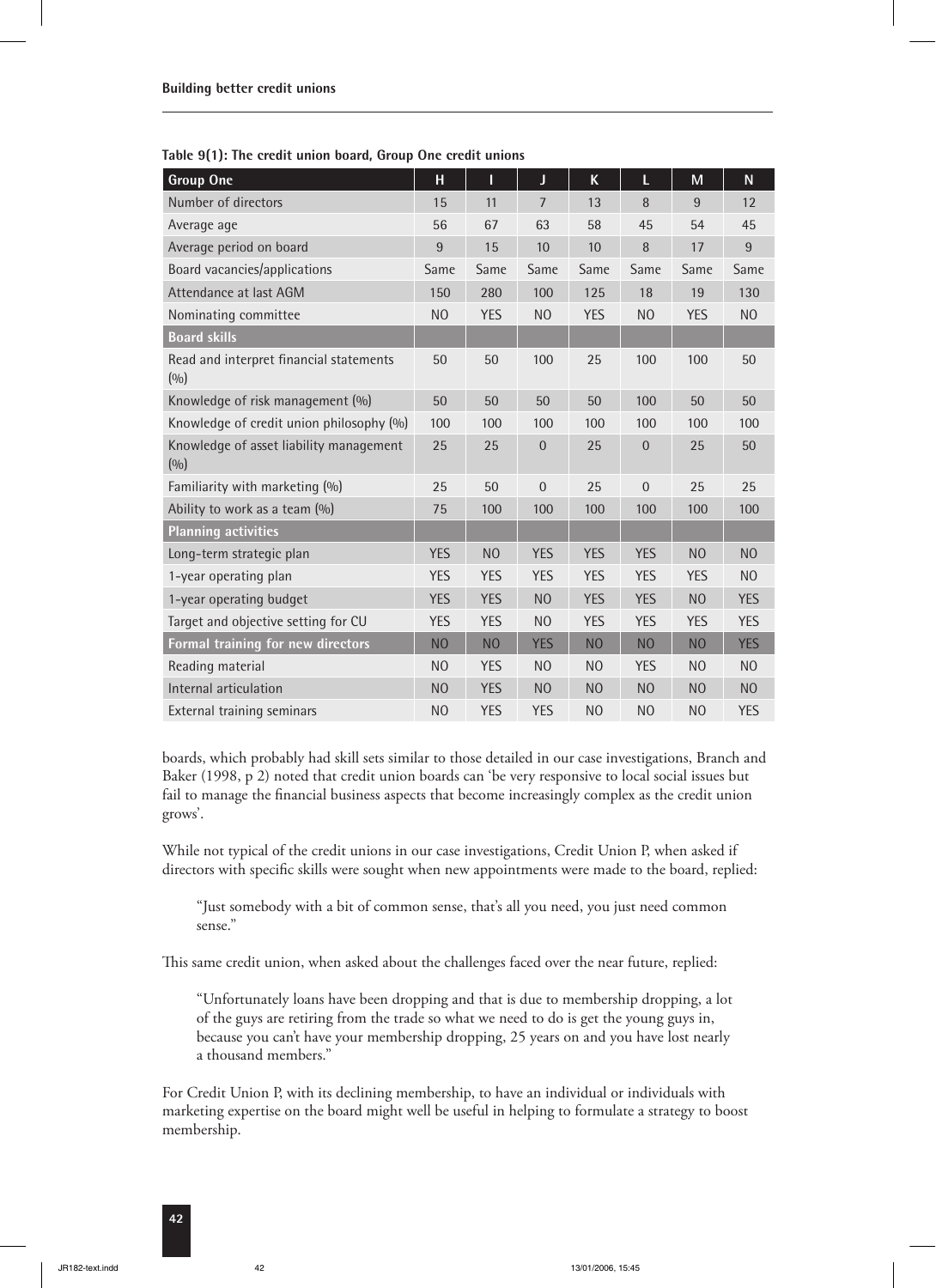| <b>Groups Two/Three</b>                        | $\mathbf 0$    | P              | $\Omega$       | $\mathsf R$    | $\overline{\mathsf{S}}$ | T               | $\mathsf{U}$    | $\mathsf{V}$   |
|------------------------------------------------|----------------|----------------|----------------|----------------|-------------------------|-----------------|-----------------|----------------|
| Number of directors                            | $\overline{7}$ | $\overline{7}$ | $\overline{7}$ | 13             | 12                      | 12              | 10              | $\overline{7}$ |
| Average age                                    | 54             | 55             | 49             | 63             | 49                      | 65              | 55              | 60             |
| Average period on board                        | 8              | $\overline{7}$ | 10             | 18             | 10                      | $6\phantom{1}6$ | $6\phantom{1}6$ | 5              |
| Board vacancies/applications                   | Same           | Same           | Same           | Same           | Same                    | Same            | Same            | Same           |
| Attendance at last AGM                         | 18             | 50             | 119            | 22             | 12                      | 17              | 26              | 40             |
| Nominating committee                           | N <sub>O</sub> | N <sub>O</sub> | <b>YES</b>     | <b>YES</b>     | N <sub>O</sub>          | N <sub>O</sub>  | N <sub>O</sub>  | N <sub>O</sub> |
| <b>Board skills</b>                            |                |                |                |                |                         |                 |                 |                |
| Read and interpret financial<br>statements (%) | 25             | 25             | 75             | 25             | 25                      | 25              | 25              | 25             |
| Knowledge of risk management<br>(0/0)          | 25             | 25             | 75             | 75             | 25                      | 25              | 25              | 25             |
| Knowledge of credit union<br>philosophy (%)    | 75             | 100            | 75             | 75             | 75                      | 75              | 75              | 75             |
| Knowledge of asset liability<br>management (%) | $\mathbf 0$    | 25             | 50             | 25             | 25                      | 25              | 25              | 25             |
| Familiarity with marketing (%)                 | 25             | 25             | 75             | 50             | $\overline{0}$          | 25              | 25              | $\overline{0}$ |
| Ability to work as a team (%)                  | 50             | 75             | 100            | 100            | 100                     | 25              | 75              | 50             |
| <b>Planning activities</b>                     |                |                |                |                |                         |                 |                 |                |
| Long-term strategic plan                       | N <sub>O</sub> | <b>YES</b>     | N <sub>O</sub> | N <sub>O</sub> | N <sub>O</sub>          | <b>YES</b>      | N <sub>O</sub>  | N <sub>O</sub> |
| 1-year operating plan                          | <b>YES</b>     | <b>YES</b>     | N <sub>O</sub> | N <sub>O</sub> | N <sub>O</sub>          | <b>YES</b>      | <b>YES</b>      | <b>YES</b>     |
| 1-year operating budget                        | N <sub>O</sub> | N <sub>O</sub> | N <sub>O</sub> | N <sub>O</sub> | N <sub>O</sub>          | N <sub>O</sub>  | <b>YES</b>      | N <sub>O</sub> |
| Target and objective setting for CU            | <b>YES</b>     | <b>YES</b>     | <b>YES</b>     | N <sub>O</sub> | N <sub>O</sub>          | N <sub>O</sub>  | <b>YES</b>      | N <sub>O</sub> |
| Formal training for new directors              | <b>YES</b>     | <b>YES</b>     | N <sub>O</sub> | N <sub>O</sub> | N <sub>O</sub>          | <b>YES</b>      | <b>YES</b>      | N <sub>O</sub> |
| Reading material                               | N <sub>O</sub> | N <sub>O</sub> | N <sub>O</sub> | N <sub>O</sub> | <b>YES</b>              | N <sub>O</sub>  | <b>YES</b>      | N <sub>O</sub> |
| Internal articulation                          | N <sub>O</sub> | N <sub>O</sub> | N <sub>O</sub> | N <sub>O</sub> | N <sub>O</sub>          | <b>YES</b>      | N <sub>O</sub>  | N <sub>O</sub> |
| External training seminars                     | <b>YES</b>     | <b>YES</b>     | N <sub>O</sub> | N <sub>O</sub> | N <sub>O</sub>          | N <sub>O</sub>  | N <sub>O</sub>  | N <sub>O</sub> |

**Table 9(2): The credit union board, Groups Two and Three credit unions**

Another example of the importance of having a breadth of skills on the board can be seen in recent problems faced by Credit Union K. In this instance, the problems centred on a breakdown in working relations between management and a member of the supervisory committee, which culminated in the manager refusing to attend board meetings. When Credit Union K was asked to comment on whether the credit union sought directors with specific skills, the reply was "We are looking for somebody that has the right sort of skills, and that is not necessarily qualifications, but has experience, life skills, but also the commitment to the credit union".

Again, the interviewers were left with the impression that, if the board of Credit Union K had had access to personnel skills, it may have been able to cope more easily with the aforementioned breakdown in working relationships.

While these two examples are useful in highlighting the importance of a board of directors having a breadth of appropriate skills, this point can be made more generally by an examination of the strategic and planning activities carried out by the credit union. Table 9 provides information on whether the credit unions in the case analysis undertake certain strategic and planning activities. Credit unions were asked whether they had: a long-term strategic plan; an operating plan with credit union goals and objectives for the upcoming year; an annual operating budget against which monthly activities are measured; and whether they set annual targets and objectives for the credit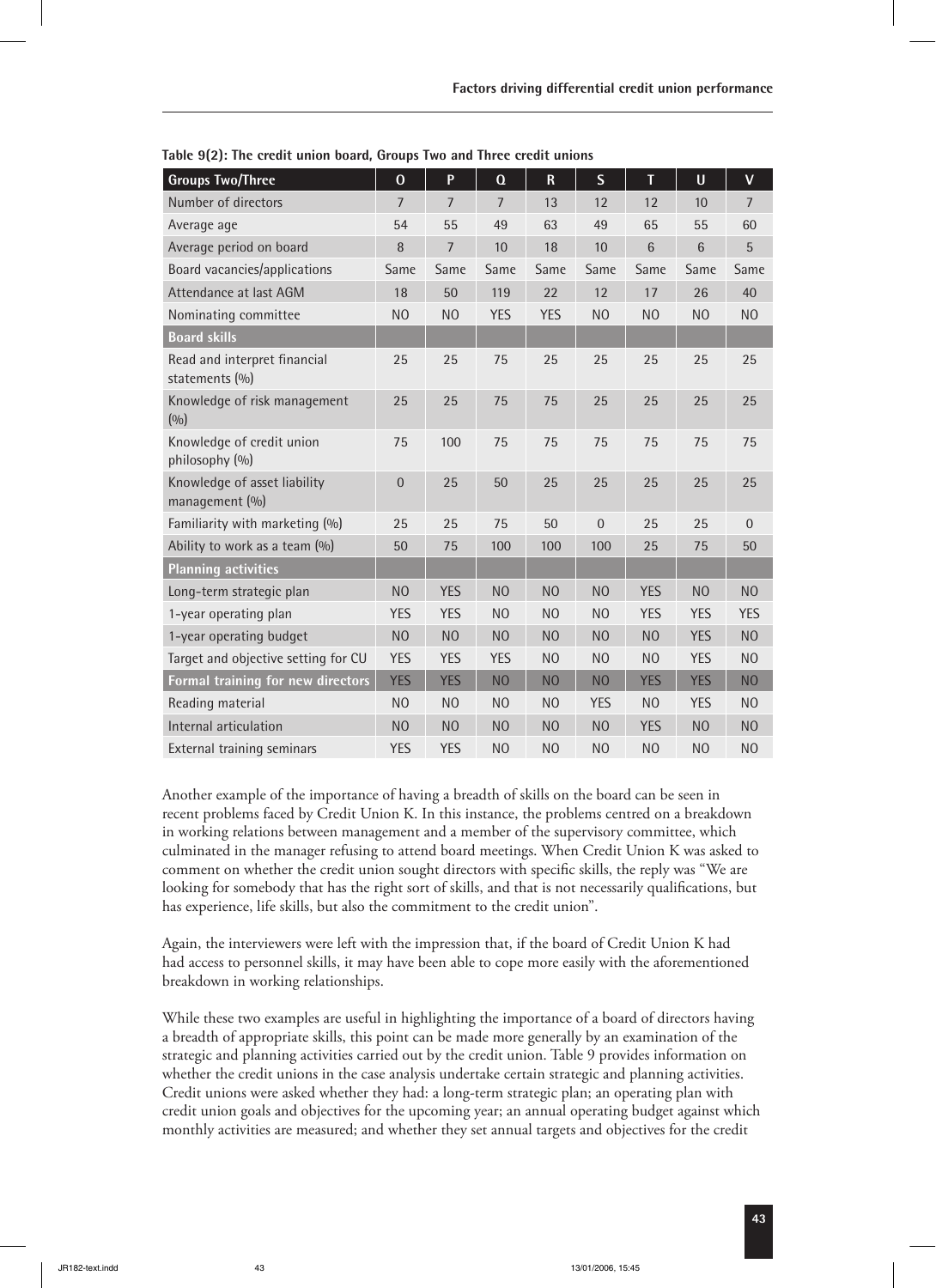union. Each of these four activities could be viewed as good practice for the credit union, with some of the activities being specifically encouraged by the FSA.

Looking across the three groups of credit unions, there again does not appear to be any real pattern, with credit unions in each of the groups indicating that they undertake some or all of these activities. (It should be emphasised that no assessment of the actual quality of the planning procedures was carried out by the interviewers for those credit unions indicating that they had such procedures in place.) Having made the point that many credit unions have these planning documents in place, that still leaves a number which do not. For example, Credit Union I, which has an asset base of £38 million, does not "develop and document a long term strategic plan with credit union goals and objectives for more than one year ahead", while a typical comment when expanding on the use or otherwise of planning documents came from the manager of Credit Union O:

"The credit union does not document and develop long-term strategic plans, though we intend to do so. We do have a business plan that I made, that focuses over five years, but that was only as a response to an FSA request, so it was more of a solution to an immediate problem than a long-term document."

It is also noticeable from Table 9 that a sizeable number, particularly credit unions in Groups Two and Three, do not develop an annual operating budget against which monthly activities are measured. A procedure such as this is good practice and the failure of credit unions to have it in place is likely to hamper development.

Where such planning and strategic documents are missing, the problem lies with the board of directors. Although not specifically commenting on credit unions, the Combined Code (2003, p 4) stated that 'The board should set the company's strategic aims, ensuring that the necessary financial and human resources are in place for the company to meet its objectives and review management performance'.

Again, the failure of such documents to be in place may be due to the board lacking the requisite skill sets to at least recognise the importance of such planning documents, if not actually to create these documents themselves.

The specific and the more general examples have been used to highlight the importance of having a varied skills set on the credit union board. In practical terms, this may be difficult to achieve. For organisations other than credit unions, the potential for suitable candidates is only limited by the area of search established by the searchers. For credit unions, directors must be drawn from the membership, which may, for certain credit unions, hamper their ability to create a board of directors that possess the attributes, qualifications and experience necessary to fulfil the roles and functions of the credit union governance process.

#### *Director training*

The academic literature stresses that the qualifications of directors, individually as well as collectively as a board, is a vital component in the board's ability to fulfil its advisory, oversight and leadership functions and responsibilities<sup>6</sup>. In that the 'pool of expertise' from which directors are drawn is restricted by virtue of the credit union's common bond, the training of directors has enhanced

**<sup>6</sup>** The Centre for Research into Socially Inclusive Services (CRSIS) at Heriot-Watt University was commissioned by the Scottish Executive to audit training provision and training needs for credit union volunteers in Scotland, to develop a toolkit for credit unions to undertake skills audits for their volunteer workforces, and to make recommendations regarding appropriate training delivery mechanisms (see Chapman et al, 2004).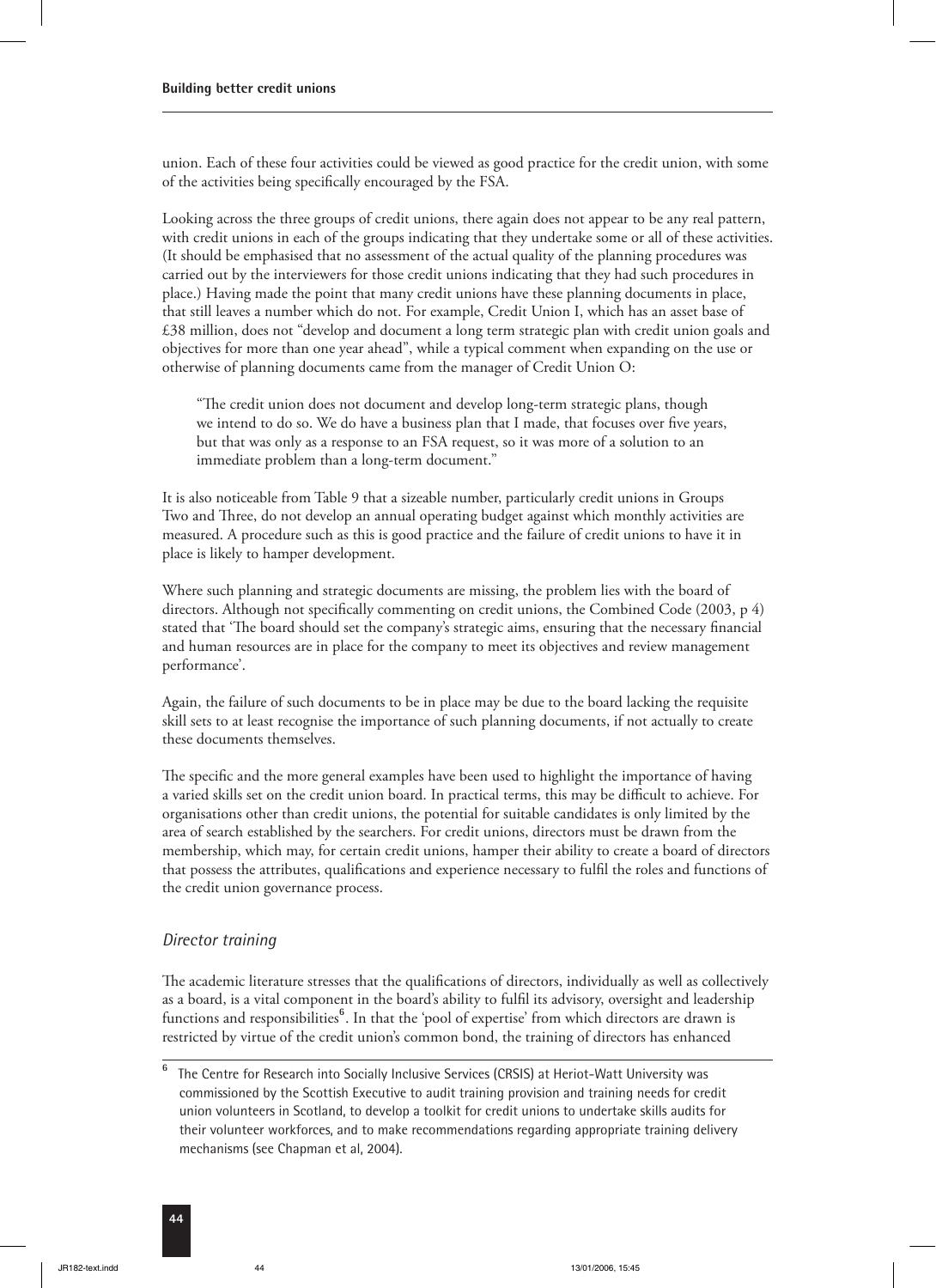importance. The credit unions in the case investigation were asked whether they had a formal training programme for all new directors and, if so, what format the programme followed.

From Table 9, it can be seen that six credit unions state that they offer a formal training programme for new directors. Surprisingly, a large number (nine) do not, including some of those credit unions categorised as belonging to Group One. When, however, the interviewers probed into the type and quality of training provided, it materialised that there was little difference between those credit unions which intimated that they had formal procedures and those which indicated they had not.

For example, Credit Union I, which stated that it did not have formal training for new directors, added: "Although there is no formal training plans at present, we do carry out in-house induction and notify directors of all ILCU training courses. Directors also have access to materials supplied by the ILCU".

Credit Union I also adopted the practice of 'potential' directors shadowing existing directors for a period of one year prior to standing for election to the board.

Credit Union P argued that it had a formal training programme but, when questioned further, revealed that training consisted of attending workshops at the trade association's AGM: "Four out of the seven directors on the board have been on training at the weekend conference up at Blackpool – the workshops".

The general impression gained by the interviewers was that all credit unions undertook training of some form. For some credit unions, the level of training was very restricted. This was particularly true of credit unions which had a very limited turnover of directors, which, in Table 9, can be discerned from the average length of time members have served on the board. It was also true of credit unions such as M in Table 8, where the credit union board assumed all the functions of the organisation – governance, management and operations – and consequently had an in-depth knowledge of the credit union which they could impart to new directors. For the other credit unions, while much more training was undertaken, the interviewers were of the opinion that training uptake was supply-led in that, for the most part, it depended on what was on offer from the trade association. Training uptake also appeared to be price sensitive, particularly for credit unions in Groups Two and Three. In addition, the programme timetable (for example, evenings or all day) and the place of delivery (in-house or outside location) all appeared to influence uptake by credit unions. The tenor of the following comment by Credit Union O was echoed by a number of the credit unions interviewed:

"ABCUL do courses that are fully manualed and everything else, but you pay big time for them. They're full day courses as well, so there's no doubt that the quality of the course is first class, but the way in which it's delivered doesn't suit our needs. CEIS (Community Enterprise in Scotland) were prepared to deliver the training in a way which suited our needs. For example, if one module normally takes a day to deliver, CEIS split it over three evenings. They came here from 5 until 8 for three Monday evenings."

Appropriate training is important in the development of a successful board. Leighton and Thain (1997) highlight the importance of 'introducing new directors to the job' without which the contribution made by the director is deferred and their comfort level is lessened. In a similar vein, Multiculturalism and Citizenship Canada (1992) cited 'limited training and orientation' as a detriment and impediment to the development of successful boards.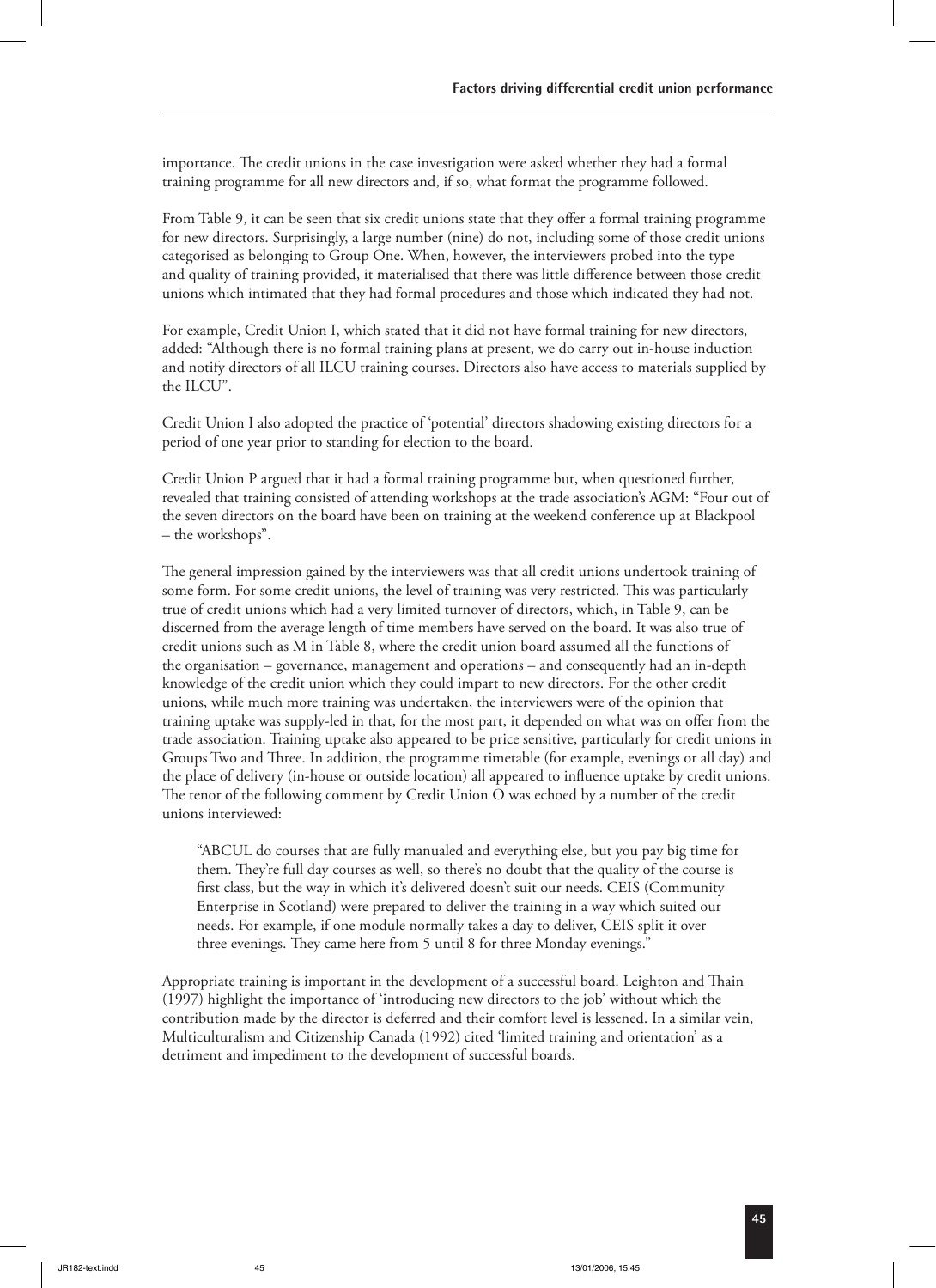#### *Final thoughts on performance differences*

Isolating factors pivotal in driving performance differences between credit unions is not without problems as different business models are utilised by credit unions. In the UK, discussion about business models tends to centre on the relative virtues of the new model versus the ethical/traditional model. However, this analysis suggests that this debate may be more about theoretical mindsets than hard realities, primarily because, for a credit union to be effective, irrespective of its label, it must satisfy conditions such as serving the financial needs of a varied membership base, offer a good return on members' funds, provide appropriate products, operate efficiently, demonstrate financial discipline and be subject to appropriate governance structures.

In our discussions with the better performing Group One credit unions, the importance they attached to having good quality, centrally located premises was apparent. This is not to say that a poorly performing credit union can be transformed through refurbishing existing or acquiring new premises. Rather, there appears to be an appropriate point in a credit union's growth cycle when such activities will give a further pronounced impetus to membership and asset growth.

Credit unions with appropriately skilled and motivated manager/management teams, and appropriately skilled and motivated boards of directors, significantly outperformed counterparty credit unions. Our analysis suggested that in many cases it was the board of directors which was not functioning to its full capacity, with this more of a problem for smaller credit unions which did not have the necessary resources to appoint paid employees. Also evident was that many credit unions did not meet the WOCCU (2002) 'job prerequisites'. Areas of failure for both weak and strong credit unions were 'knowledge of risk management and effective management', 'familiarity with asset liability management' and 'familiarity with marketing concepts'. However, more worryingly, many boards have a considerable number of directors with no 'ability to read and interpret financial statements'.

Creating better functioning boards is not a simple task because many of the credit unions studied faced member apathy manifesting itself in difficulty in attracting members to serve on the board. Within this context, it was also the case that the training of directors can go a significant way to improving the performance of the board and ultimately the credit union. Training can range from potential directors shadowing existing directors to buying in training to meet the specific needs of the credit union. It was noted that for Group Two and Group Three credit unions, training was both price sensitive and time sensitive with credit unions arguing that training was too expensive and not usually available at times best suited to a volunteer board.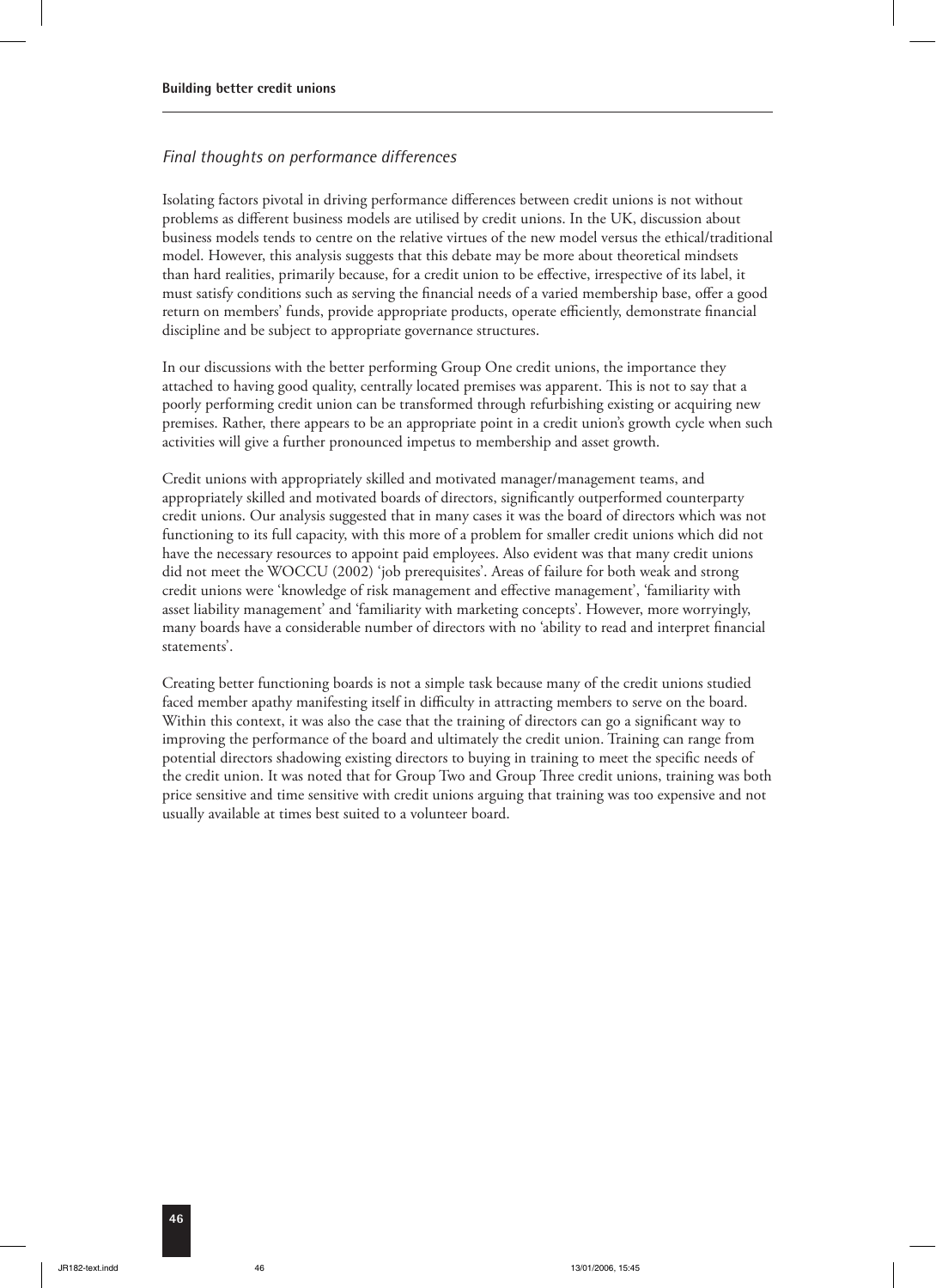# *6*

## **Summary and policy recommendations**

e overview of the financial measures and Data Envelopment Analysis (DEA) efficiency scores highlighted that there is weakness in the UK credit union movement. A question mark was raised over the long-term survival of at least 50% of credit unions in Great Britain (GB). While structural weakness also exists for certain credit unions in Northern Ireland (NI), the number is relatively small.

There are clear differences in the business models used by credit unions. In the study, the ethical/ traditional model of credit union development which underpins nearly all credit unions in NI has been juxtaposed in GB with a new model of credit union development centred on seven doctrines of success. This new model has become interwoven with efforts to fast track the growth of credit unions through the provision of grants used by credit unions to appoint employees and acquire premises. The debate between the traditional and modern models may, however, be more about theoretical mindsets than hard realities, primarily because, for a credit union to be effective, irrespective of its label, it must satisfy conditions such as serving the financial needs of a varied membership base, offer a good return on members' funds, provide appropriate products, operate efficiently, demonstrate financial discipline and be subject to appropriate governance structures.

The success of credit unions in NI is in part due to their being organisations inspired by the community for the community, and also recognising from the outset that their long-term viability requires that they attract a cross section of people from local communities, and not just those who are socially or financially excluded. The discussion stressed that the needs of the socially and financially excluded are best served not by credit unions concentrating exclusively on low-income communities – that simply circulates money among the poor and creates financial exclusion ghettos – but by mobilising the monies of the rich as well as the poor. In GB, certain credit unions have fallen into the trap of over-focusing on low-income communities, thus creating the perception of credit unions as the poor man's bank and, in so doing, hindering the development of these credit unions, and, indeed, the movement as a whole in GB.

In recognition that a certain scale of operation is required for credit unions to function effectively, many credit unions in GB have sought to extend their common bond, the trend being for occupational and residential common bonds to be extended to 'live or work'. In so doing, there is an explicit recognition that to be successful credit unions must have scope to diversify their membership mix. Accepting this point, it must also be emphasised that too wide a common bond may negate its purpose, which is to increase the likelihood that members will know each other and, in turn, have a sense of loyalty and commitment to a joint enterprise and thus, through moral suasion, minimise loan default. As credit unions extend their common bond, they must therefore increasingly utilise credit-scoring mechanisms prior to the provision of loans to members.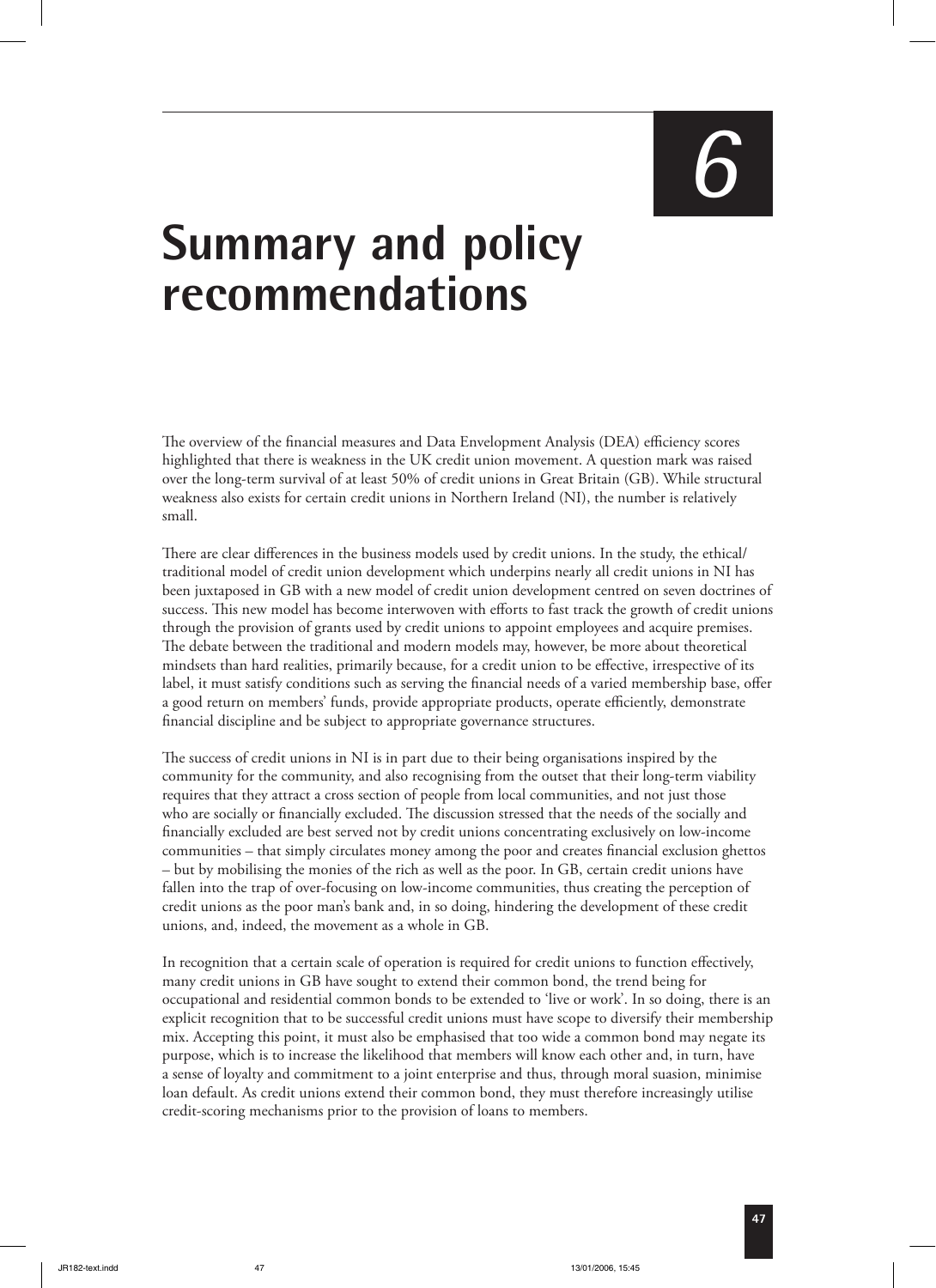Since 2001, credit union amalgamations have gathered pace in GB. No simple explanation can be offered regarding the motivation and consequences of these mergers. It was, however, noted that the merger, particularly when due to a transfer of engagements from weak or failing credit unions, has tended to have negative consequences for the healthier party, such as diluting its focus on its own members, increasing the level of arrears and reducing dividend payments. In many cases, the cooperative spirit has been paramount in driving through such mergers, particularly when failure would have led to the loss of funds by members. The advent, since 2002, of the Financial Services Compensation Scheme may, however, encourage stronger credit unions to increasingly shy away from merging with weaker entities, with failure the better option for all parties concerned.

Another trend in GB post 2001 has been the formation of new 'fast growth' credit unions. In general, these credit unions have received significant levels of support from their local authorities, which has enabled them, from the outset, to have in place high-specification premises and a team of paid employees. This hothouse approach to credit union establishment contrasts with the more traditional/ethical volunteer-focused and evolutionary nature of credit union establishment and development. These new credit unions are concerned, and rightly so, with providing a service to those who might otherwise face financial exclusion, with aspects of their funding dependent on providing this service. However, in the long term, success for these credit unions is dependent on attracting a cross section of members from their local communities.

Sustainability is an issue for merging, 'fast growth' and credit unions generally. Failure to achieve sustainability runs the risk of creating a dependency culture. Credit unions are founded on the principle of self-help and outside funding weakens and dilutes this principle. Outside funding may also encourage a credit union to take decisions which might not be undertaken under normal growth conditions and which, in the longer term, may be detrimental to the stable development of the credit union. At some stage, the ability of certain credit unions to access grants and subsidies may well come to an end. Replacing a supportive environment with one of no support is, however, unacceptable. An alternative, which would not damage the principle of self-help nor hamper normal growth, is that grants should only be accessed when credit unions were undertaking work in, say, the area of financial inclusion, and had predicted that the ensuing revenue streams were unlikely to cover overhead costs.

Our analysis also highlighted that credit unions with an appropriately skilled and motivated manager/management team, and an appropriately skilled and motivated board of directors, significantly outperformed counterparty credit unions. It was evident from the case investigations that many credit unions did not meet the World Council of Credit Unions (WOCCU) (2002) 'job prerequisites'. Areas of failure for both weak and strong credit unions were 'knowledge of risk management and effective management', 'familiarity with asset liability management' and 'familiarity with marketing concepts'. However, more worryingly, many boards have a considerable number of directors with no 'ability to read and interpret financial statements'.

The creation of better functioning boards is not a simple task. In the first instance, member apathy is a problem. A recurring theme was the difficulty that credit unions face in attracting members to serve on the credit union board, although it was noted that a very small number operated a nominating committee. Noting these constraints, training of directors can go a significant way in improving the performance of the board and, ultimately, the credit union. Training can range from potential directors shadowing existing directors to buying in training to meet the specific needs of the credit union. Training uptake was supply-led in that it depended on what was made available, primarily by the trade association. It was also noted that, for smaller credit unions, training was both price and time sensitive. Government financial support, channelled through the trade associations, could be profitably utilised both to extend the range of training on offer and to subsidise its cost to the credit union.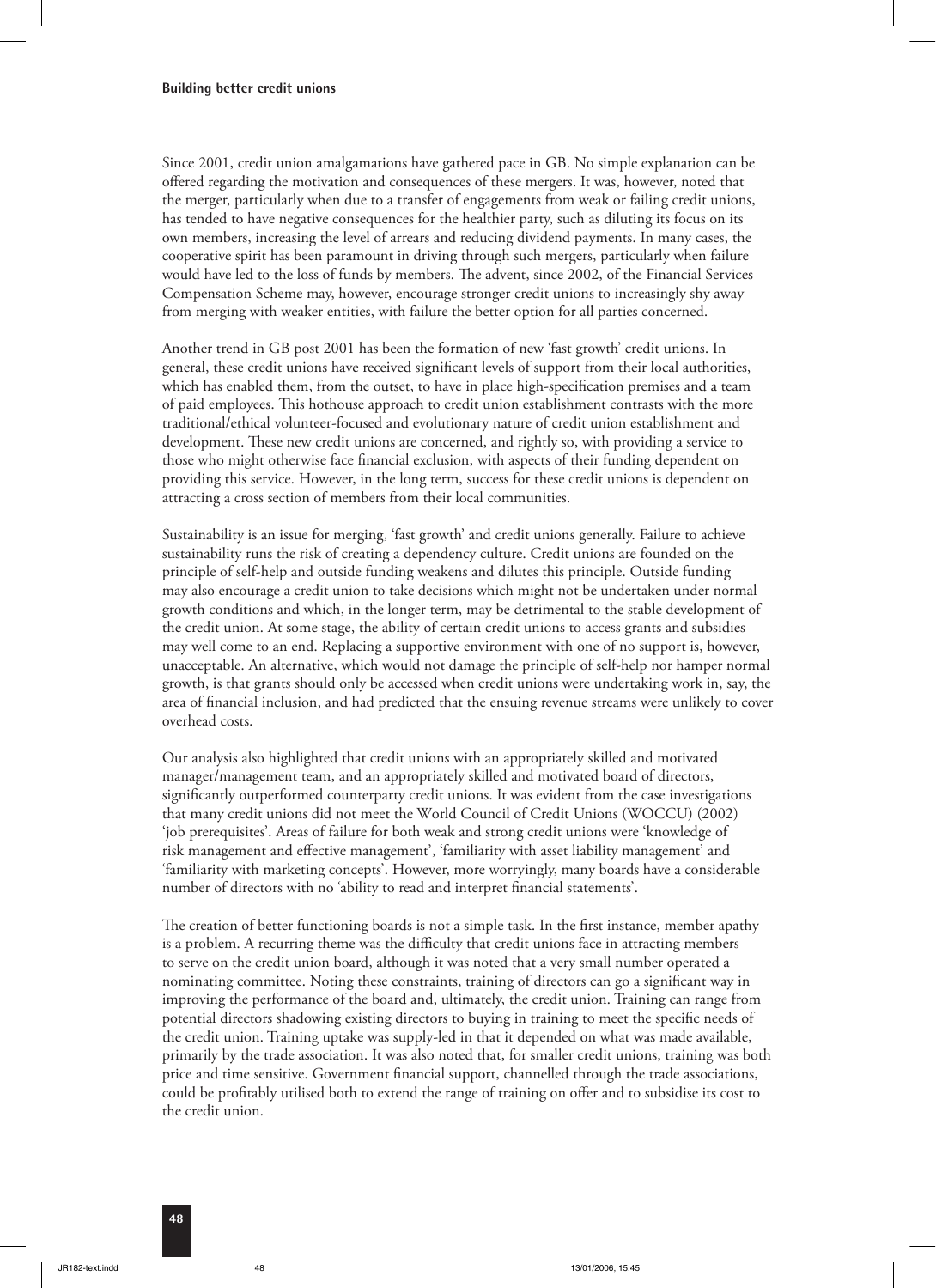No benchmark data is readily available to enable individual credit unions to assess how well they are performing and how performance might be improved. DEA and PEARLS were described as two techniques capable of achieving an assessment framework of credit unions. Given the stage of development of UK credit unions, PEARLS is likely to be the more acceptable benchmark mechanism. The efficacy of PEARLS for UK credit unions would be best served by focusing on a subset of key PEARLS, and by providing each credit union with these key PEARLS plus appropriate benchmark measures dictated by credit union size bands and common bond type. This benchmark data could, for example, refer to average values for the top quartile of credit union performers for each of PEARLS measures, and would be provided to credit unions on a quarterly basis.

One byproduct of the changes in Credit Union regulation in recent years is that although credit union financial returns made to the previous regulator – the Registrar of Friendly Societies – were considered to be in the public domain, legislative change has transformed the status of this data, as the data are now considered to be confidential. The Financial Services Authority (FSA), the current regulator of credit union affairs, is prohibited by the 2000 Financial Services and Markets Act from placing this material in the public domain. The effect of this confidentiality requirement serves as a real barrier to independent scrutiny of the sector by researchers, and implications of the legislative change referred to earlier are regrettable.

Our analysis has been based on hard empirical evidence about the relative performance of UK credit unions, and our recommendations now outlined are drawn directly from this evidence. We base the recommendations that follow on our assumptions about what constitutes an effective credit union – namely, that a credit union should serve the financial needs of a varied membership base, offer a good return on members' funds, provide appropriate products, operate efficiently, demonstrate financial discipline and be subject to appropriate governance structures. These assumptions about an effective credit union hold good regardless of whether they are traditional/ethical credit unions or modern 'fast growth' credit unions. Our recommendations have the dual aim of rectifying weaknesses we have identified through our studies and offering a platform to build on the achievements of stronger performing credit unions. We believe that, only by learning what lessons we can from better performing credit unions, will the UK credit union movement better serve disadvantaged communities.

Our key recommendations are meant to be constructive, and hopefully they can assist the credit union movement in the ongoing debate about the development of strong, sustainable, self-help credit unions that can positively contribute to the financial well-being of their members. The recommendations are variously directed at individual credit unions [C], government [G] and the trade bodies [T]. After each recommendation, the stakeholder(s) to which the recommendation is addressed is highlighted.

#### **Policy recommendations**

- 1. Credit union development that concentrates solely on serving the needs of the financially excluded is inherently weak. Development based on a cross section of the population, including affluent sections of society, offers a more viable long-term model. Greater emphasis should be given to this by credit unions, trade associations and the government.  $[C, G, T]$
- 2. The current trend towards widening of common bonds should be actively encouraged, especially where this facilitates a diversification of membership mix by credit unions. [C, G, T]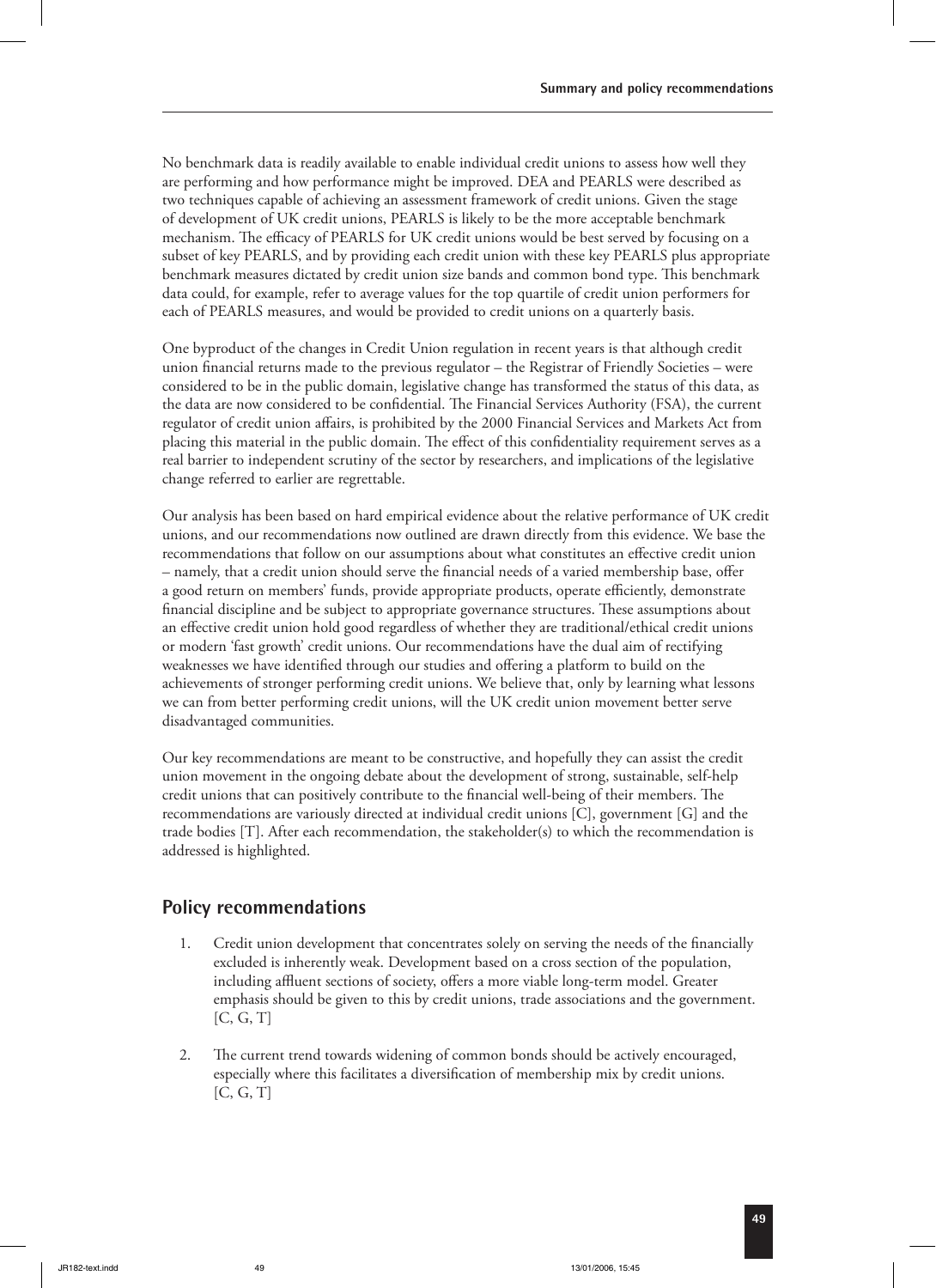- 3. The widening of common bonds should be accompanied by greater use of credit scoring for loan purposes, given that direct knowledge of members will be diluted and bad debt might otherwise increase without credit scoring. [C, T]
- 4. It is not in the interests of the credit union movement to expect strong credit unions to merge with weaker ones if the result is a weakening in the position of the former. [C, G, T]
- 5. Given the critical role of volunteer credit union boards, more investment must be made in the training and development of the volunteers who serve on them. [C, G, T]
- 6. The role of volunteers and their use by credit unions should be further investigated in a dedicated study that takes account of the changing demand for volunteers as affected, for instance, by the growth of professionalism in credit unions, and also the supply of volunteers and the continuing evolution of volunteering policy and practice in different parts of the UK. [G, T]
- 7. Relying on grants to fund the core business of credit unions leads to a dependency culture that ultimately is not conducive to sustainable development. Subvention provided to credit unions should be 'targeted' to particular areas of need (for example, financial exclusion) but not used to fund core business activities or as a substitute for self-reliance on sufficient revenue generated by credit unions themselves. [C, G,]
- 8. Greater attention needs to be given to the potential for 'shared services provision' by UK credit unions, particularly in relation to IT. A scoping study supported by all the trade associations would be beneficial. [G, T]
- 9. The benchmarking of credit union performance through a selected subset of metrics from the PEARLS system should be implemented by either government or the trade associations for all credit unions, and associated training should be provided. [G, T]
- 10. Good research requires access to timely and detailed data at the level of the individual entity. Credit union financial data submitted under the regulatory regime of the FSA are, because of legislative change introduced by the 2000 Financial Services and Markets Act, legally confidential. This barrier to independent scrutiny of the sector by not having access to individual credit union data (which was previously in the public domain) is regrettable and needs to be rectified by legislative change. [G]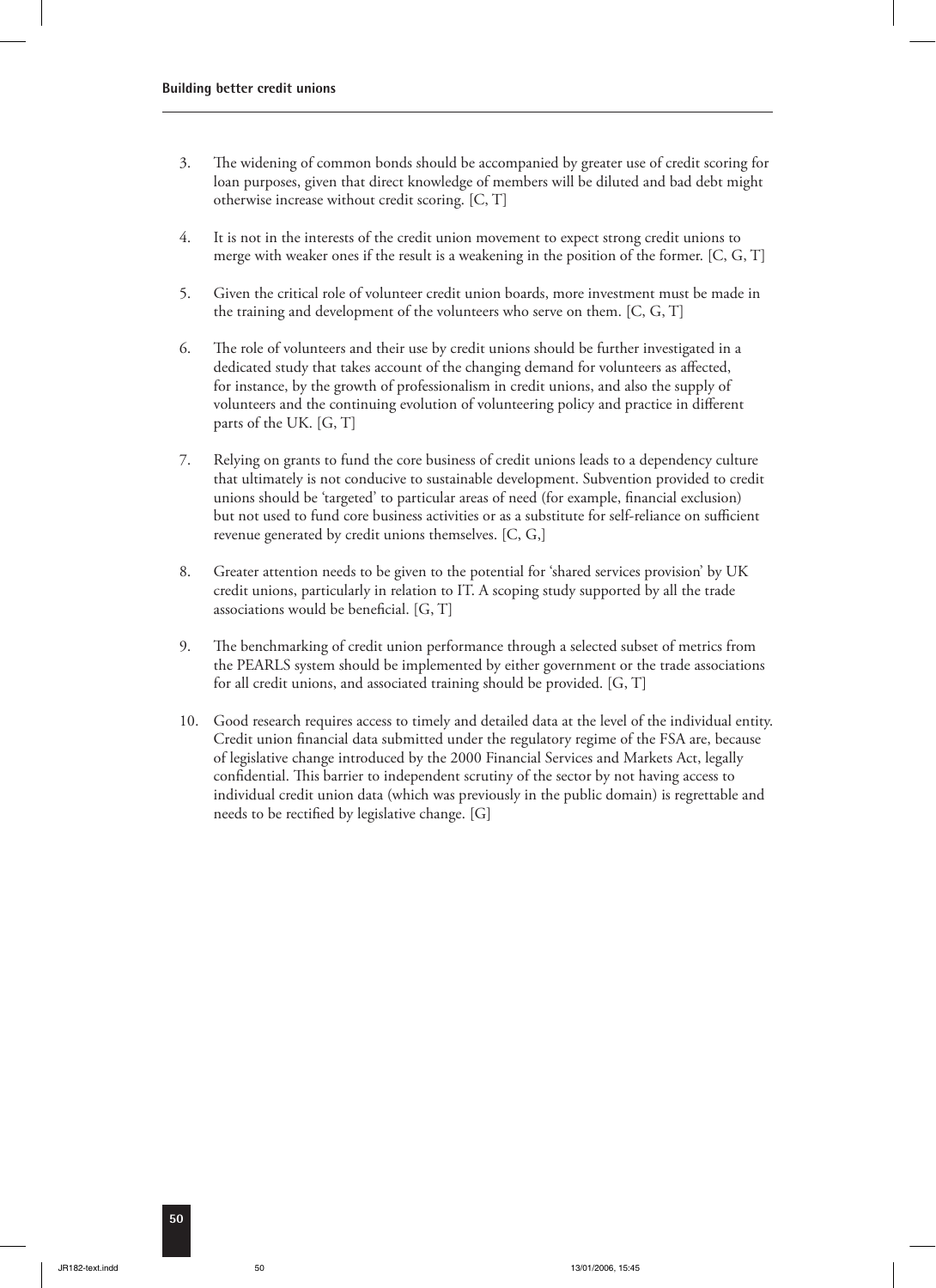### **References**

- ABCUL (Association of British Credit Unions) (2004) An introduction to PEARLS in Britain (www.abcul.org/lib/liDownload/44/PEARLS%20in%20the%20UK.pdf)
- Berthoud, R. and Hinton, T. (1989) *Credit unions in the United Kingdom*, Policy Studies Institute, Research Report 693.
- Black, H. and Dugger, R. (1981) 'Credit union structure, growth and regulatory problems', *Journal of Finance*, vol XXXVI, no 2, pp 529-38.
- Branch B. and Baker C. (1998) 'Credit union governance: unique challenges', *Nexus*, no 41, pp 1-6.
- Brown, R., O'Connor, I. and Brown, R. (1997) 'Measurement of efficiency in not-for-profit financial intermediaries: Australasian evidence', The 10th Annual Australasian Finance and Banking Conference, The University of New South Wales.
- Burger, A. (1993) Foreword to H.O. Fried and C.A.K. Lovell *Evaluating the performance of credit unions, Madison, WI: Filene Research Institute and The Center for Credit Union Research.*

 Centre for Economic Development and Area Regeneration (2000) *Credit union development activity in Scotland*, Edinburgh: Scottish Executive.

- Chapman, M., Boyle, A., Rutherford, F. and Wagner, F. (2004) *Credit union training and skills audit*, Edinburgh: Scottish Executive.
- Chmura Economics and Analytics (2004) *An assessment of the competitive environment between credit unions and banks*, Springfield: VA:The Thomas Jefferson Institute for Public Policy, May.
- Clutton-Brock, O. (1996) *Credit unions in Great Britain: A review of the years 1979-1995*, London: Registry of Friendly Societies, pp 1-21.
- Collins, G. (2003) 'The economic case for mergers: old, new, borrowed, and blue', *Journal of Economic Issues*, December, vol 37, no 4, p. 987.
- Combined Code (2003) *The Combined Code on corporate governance*, London: Financial Reporting Council.
- Committee on the Financial Aspects of Corporate Governance (1992) *Report with Code of Best Practice* (Cadbury Report), London: Gee Publishing.
- DETI (NI) (Department of Enterprise, Trade and Investment, Northern Ireland) (2004) Credit *unions and Industrial Provident Societies review, initial consultation for proposals for modernisation of Northern Ireland policy on credit unions and Industrial and Provident Societies*, Belfast: DETI (NI).
- Donnelly, R.D. (2002) 'British credit unions at the crossroads', International Cooperative Alliance Conference, Greece, 9-12 May.
- Donnelly, R.D. and Kahn, H. (1999) *A report into the rapid growth of credit unions in Scotland*, Edinburgh: Royal Bank of Scotland plc and Heriot-Watt University.

 Fairbairn, B., Ketilson, L. and Krebs, P. (1997) *Credit unions and community economic development*, Centre for the Study of Cooperatives, University of Saskatchewan, Canada.

- Fried, H.O. and Lovell, C.A.K. (1993) Evaluating the performance of credit unions*,* Madison, WI: Filene Research Institute and The Center for Credit Union Research.
- Fried, H.O., Lovell, C.A.K. and Yaisawarng, S. (1999) 'The impact of mergers on credit union service provision', *Journal of Banking and Finance*, vol 23, pp 237-386.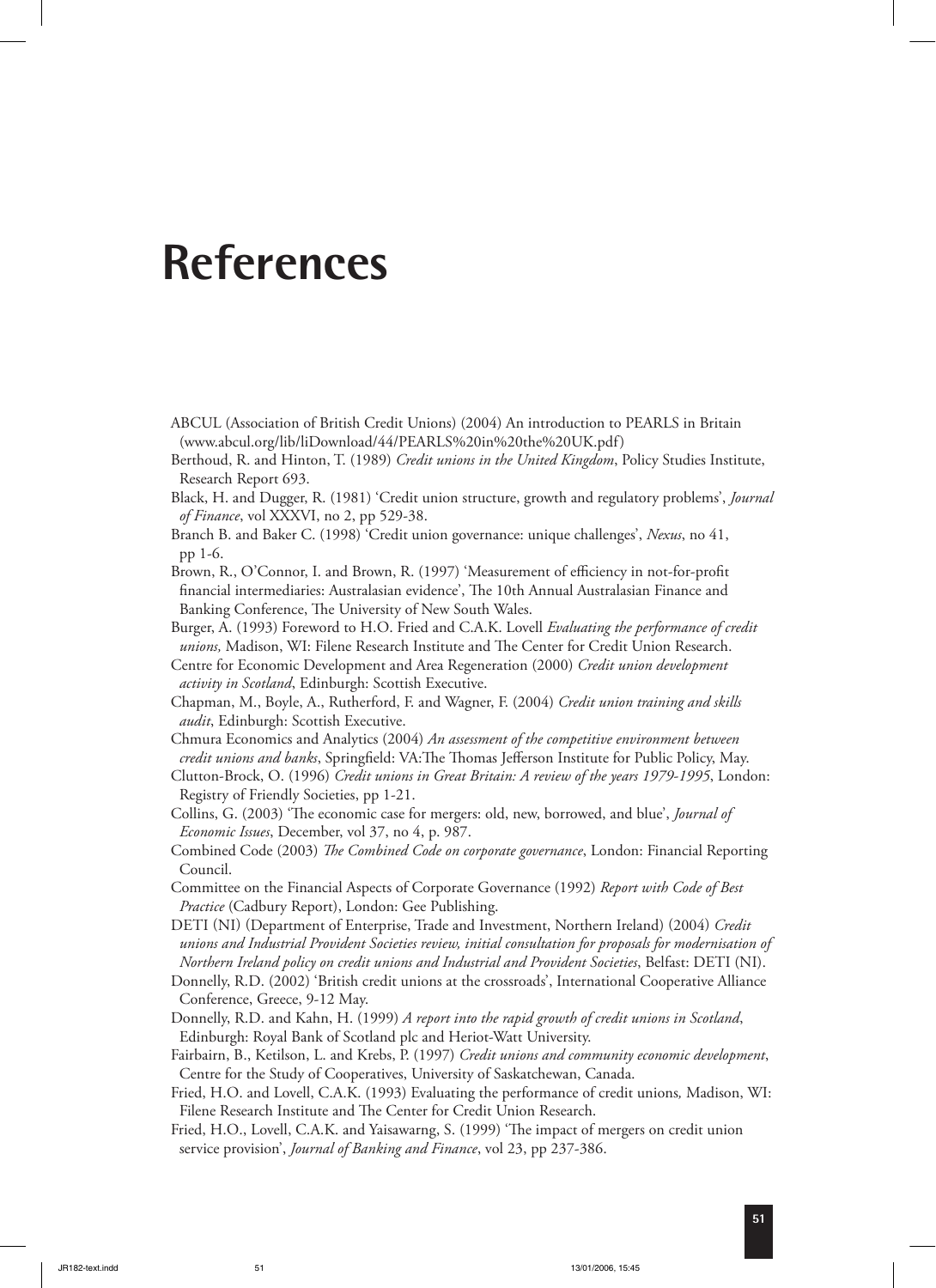- FSA (Financial Services Authority) (2001a) *The credit unions sourcebook*, London: HM Treasury.
- FSA (2001b) *Mutual societies annual statistics* (www.fsa.gov.uk/pubs/annual/report\_mutuals.pdf).
- FSA (2002) 'New milestone for FSA credit union regulation', FSA press release (www.fsa.gov.uk/ pages/library/communication/PR/2002/002.shtml)
- FSA (2004) *Credit unions annual statistics* (www.fsa.gov.uk/Pages/Doing/small\_firms/unions/pdf/ stats04.pdf)
- Fuller D. (1998) 'Credit union development: financial inclusion and exclusion', *Geoforum*, vol 29, no 2, pp 145-57.
- Griffiths, G. and Howells, G. (1991) 'Slumbering giant or white elephant: do credit unions have a role to play in the UK credit market?', *NILQ*, vol 42, pp 199-211.
- Hayton, K. (2001) 'The role of Scottish credit unions in tackling financial exclusion', *Policy & Politics*, vol 29, no 3, pp 291-7.
- Hayton, K., Gray, L. and Stirling, K. (2005) *Scottish credit unions: Meeting member demands and needs*, Edinburgh: Scottish Executive.
- Heenan, D. and McLaughlin, R. (2002) 'Re-assessing the role of credit unions in community development: a case study of Derry Credit Union, Northern Ireland', *Community Development Journal*, vol 37, no 3, July, pp 249-59.
- HM Treasury (1999) *Credit unions of the future*, Taskforce report, November, London: HM Stationery Office.
- HM Treasury (2004) *Promoting financial inclusion*, December, London: HM Stationery Office.
- HM Treasury (2005) *The credit union interest rate cap*, March, London: HM Stationery Office.
- Jones, P.A. (1999) *Towards sustainable credit union development*, Research report, ABCUL.
- Jones, P.A. (2001) *From small acorns to strong oaks: A study into the development of credit unions in rural England*, Research report, Countryside Agency.
- Jones, P.A. (2003) *Growing credit unions in the West Midlands: The case for restructuring* (www.abcul.org/lib/lidownload/56/growing\_credit\_unions\_paul\_jones\_0304.pdf).
- Jones, P.A. (2004) *Creating wealth in the West Midlands through sustainable credit unions: Interim report*, March (www.abcul.org/lib/lidownload/55/interim%20report%20paul%20jones%20march 202004.pdf).
- Leighton, D. and Thain, D. (1997) *Making boards work: What directors must do to make Canadian boards effective*, Toronto: McGraw Hill Hyerson.
- McKillop, D.G. and Wilson, J. (2003) 'Credit unions in Britain: A time for change', *Public Money and Management*, vol 23, pp 119-23.
- McKillop, D.G., Glass J.C. and Ferguson, C. (2002) 'Investigating the cost performance of UK credit unions using radial and non-radial efficiency measures', *Journal of Banking & Finance*, vol 26, p 8, pp 1563-91.
- Multiculturalism and Citizenship Canada (1992) *Why people volunteer*, Report to the Voluntary Action Directorate Multiculturalism and Citizenship Canada, Ontario: Canada.
- North, D.C. (2000) 'A revolution in economics', in C. Menard (ed) *Institutions, contracts and organisation*, Cheltenham: Edward Elgar, pp 37-41.
- Pille, P. and Paradi, J.C. (2002) 'Financial performance analysis of Ontario (Canada), Credit unions: an application of DEA in the regulatory environment', *European Journal of Operational Research*, vol 139, no 2, pp 339-50.
- Ralston, D., Wright, A. and Garden, K. (2001) 'Can mergers ensure the survival of credit unions in the third millennium?', *Journal of Banking and Finance*, vol 25, pp 2277-304.
- Reifner, U. (1997) 'New financial products for inclusive banking', in J. Rossiter, *Financial exclusion: Can mutuality fill the gap?*, London: New Policy Institute and the UK Social Investment Forum, pp 16-21.
- Rhoades, S.A. (1998) 'The efficiency effects of bank mergers: an overview of case studies of nine mergers', *Journal of Banking and Finance*, vol 22, pp 273-91.
- Richardson, D.C. (2002) *PEARLS monitoring system*, World Council of Credit Unions Toolkit Series, no. 4 (www.woccu.org).
- Roe, M.J. (1993) 'Takeover politics', in M.M. Blair (ed.) *The deal decade*, Washington DC: The Brookings Institute, pp 321-52.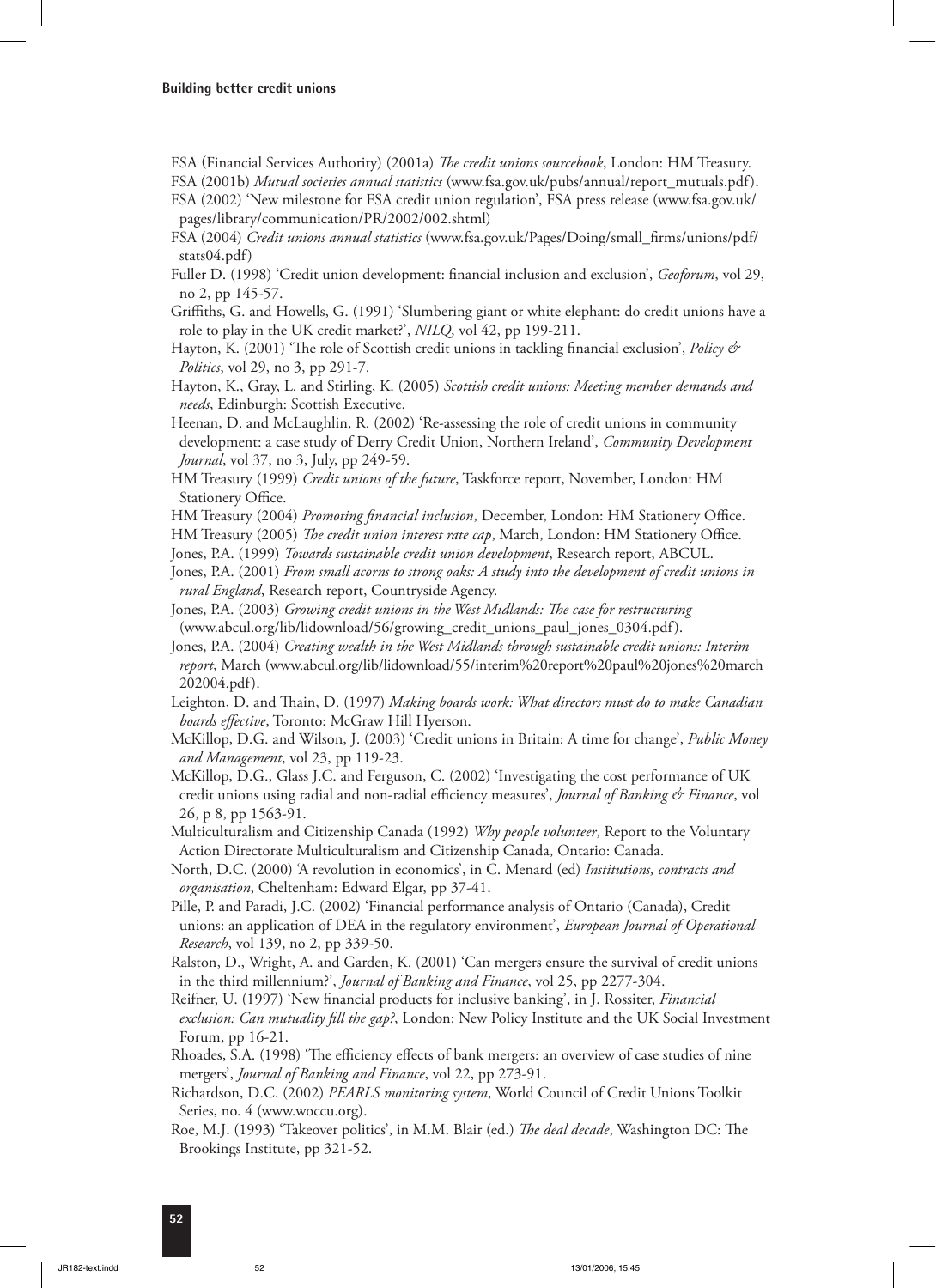Ryder, N. (2001) 'Friend or foe? The FSA and credit unions', *Business Law Review*, July, pp 169-73. Ryder, N. (2002) 'Credit unions and financial exclusion: the odd couple?', *Journal of Social Welfare and Family Law*, vol 24, no 4, pp 423-34.

 Sibbald, A., Ferguson, C. and McKillop, D. (2002) 'An examination of key factors of influence in the development process of credit union industries', *Annals of Public and Cooperative Economics*, vol 73, no 2, pp 399-428.

 Strachan, D. (2001) *Financial Services Authority press release*, FSA/PN/107/2001, 23 August, London: Financial Services Authority.

 Walne, T. (2002) 'Clampdown shakes up the credit unions', *Financial Mail on Sunday*, September 22.

Ward, A-M. and McKillop, D. (2005a) 'The law of proportionate effect: the growth of the UK credit union movement at national and regional level', *Journal of Business, Finance and Accounting*, vol 32, no 9 and 10, pp 1827-59.

 Ward, A-M. and McKillop, D. (2005b) 'An investigation into the link between UK credit union characteristics, location and their success', *Annals of Public and Cooperative Economics*, vol 76, no 3, pp 461-90.

 Welsh Assembly Government (2004) *Social Justice Report*, March (www.wales.gov.uk/ themessocialdeprivation/content/soc-just-report-2004-e.pdf).

 WOCCU World Council of Credit Unions) Inc. (2002) *Development of best practices in credit union supervision*, December 4, Madison, WI: WOCCU.

WOCCU Inc. (2003) *Statistical report, financials and annual report*, Madison, WI: WOCCU.

Worthington, A.C. (1998 [96 on p) 'The determinants of non-bank financial institution efficiency: a stochastic cost frontier approach', *Applied Financial Economics*, vol 8, pp 287-97.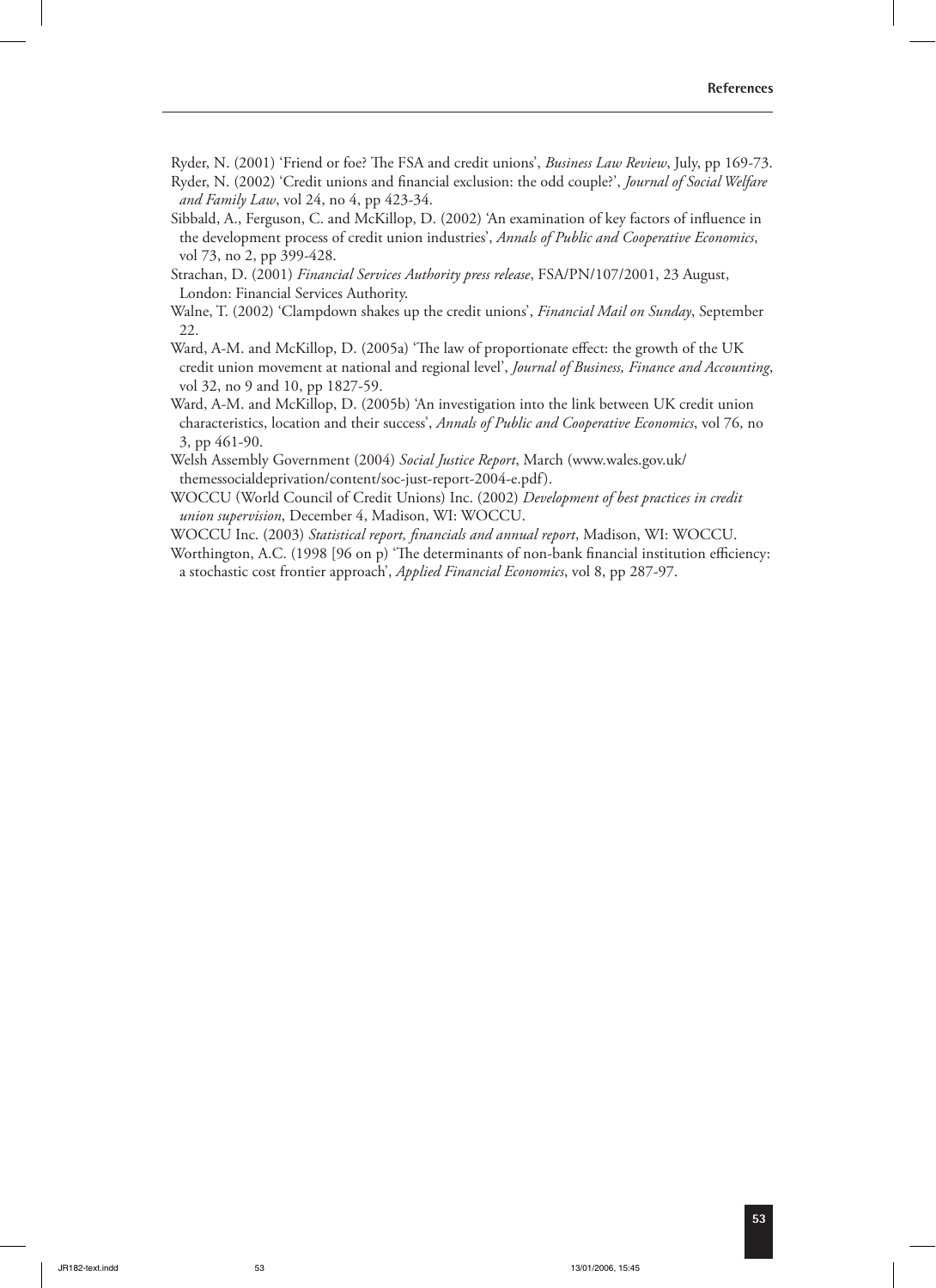# **Appendix**

| <b>England and</b><br><b>Wales</b> | A > E2m    | £1m < A < E2m | E0.5m< A<br>$<$ £1m | A < E0.5m  | <b>Total</b> |
|------------------------------------|------------|---------------|---------------------|------------|--------------|
| Number                             | 14         | 15            | 26                  | 464        | 519          |
| % of total                         | 2.7%       | 2.9%          | 5.0%                | 89.4%      | 100.0%       |
| Assets (£)                         | 63,600,503 | 20,713,464    | 18,223,656          | 42,934,461 | 145,472,084  |
| % of total                         | 43.7%      | 14.2%         | 12.5%               | 29.5%      | 100.0%       |
| <b>Members</b>                     | 53,554     | 24,970        | 21,638              | 118,601    | 218,763      |
| % of total                         | 24.5%      | 11.4%         | 9.9%                | 54.2%      | 100.0%       |
| Shares, savings/<br>member (£)     | 955        | 745           | 743                 | 305        | 557          |
| <b>Scotland</b>                    | A > E2m    | £1m < A < E2m | E0.5m < A < E1m     | A < E0.5m  | <b>Total</b> |
| Number                             | 8          | 10            | 9                   | 107        | 134          |
| % of total                         | 6.0%       | 7.5%          | 6.7%                | 79.9%      | 100.0%       |
| Assets (£)                         | 80,288,114 | 14,161,498    | 6,625,192           | 16,543,947 | 117,618,751  |
| % of total                         | 68.3%      | 12.0%         | 5.6%                | 14.1%      | 100.0%       |
| <b>Members</b>                     | 64,400     | 21,782        | 11,196              | 45,117     | 142,495      |
| % of total                         | 45.2%      | 15.3%         | 7.9%                | 31.7%      | 100.0%       |
| Shares, savings/<br>member (£)     | 1,024      | 571           | 513                 | 308        | 688          |